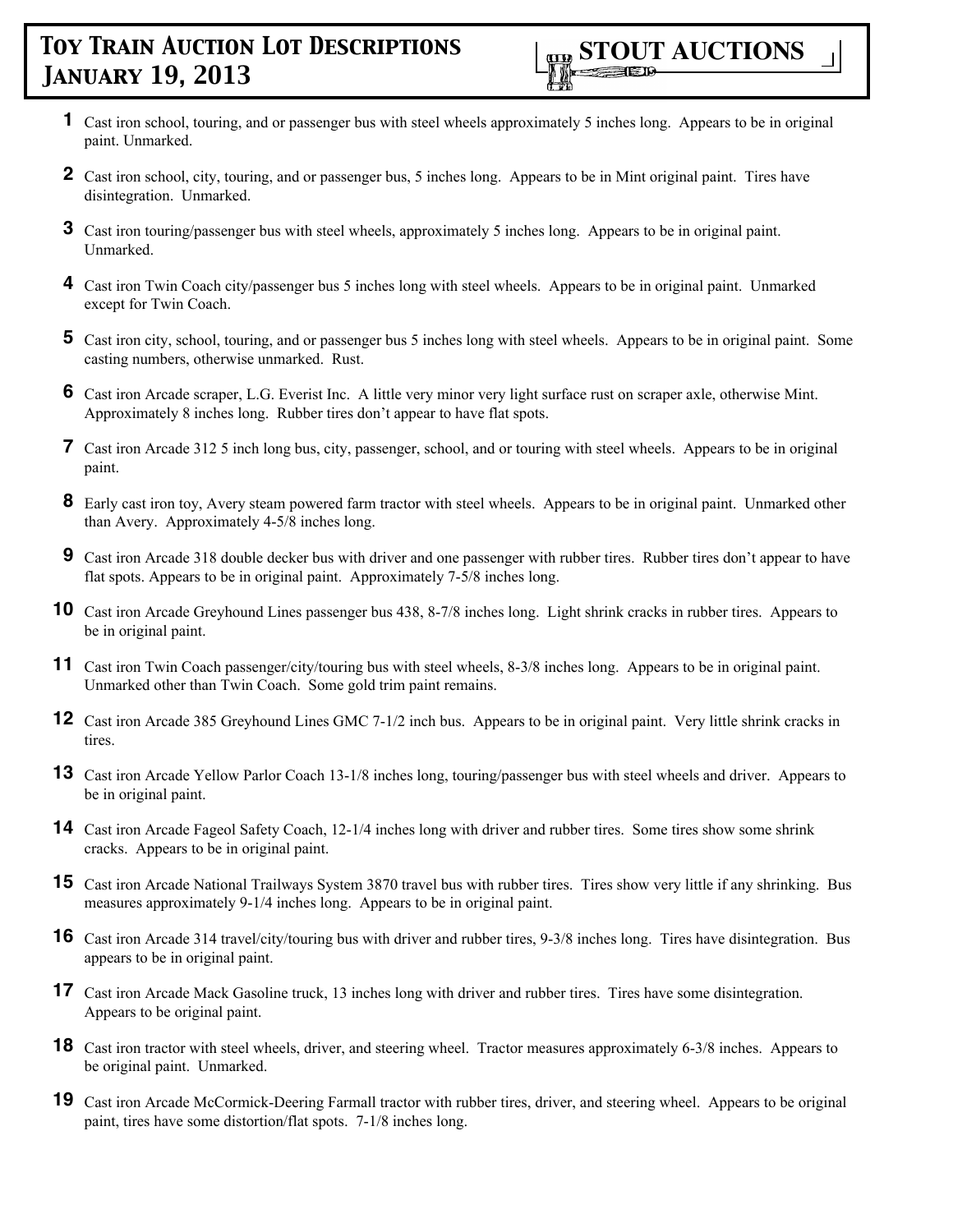- **20** Cast iron Arcade McCormick-Deering grain wagon with horse team and removable buckboard. One horse is missing a front leg. 12-3/8 inches long. Appears to be original paint.
- **21** Cast iron tractor with driver and steel wheels, 5-3/4 inches long. Driver is missing an arm and steering wheel. Paint appears original.
- 22 Cast iron Arcade children's kitchen toys, Roper stove oven, two refrigerators, sink, three chairs, and two tables (one table is missing a leg and part of side/corner). Rust and flaking paint. Items in this lot are sold as they are shown in our photos with no returns.
- **23** Sixteen military soldiers, Grey Iron? All appear to be in original paint. Flag wavers measure approximately 4-1/2 inches tall.
- **24** Twelve military soldiers, scouts, and cowboy, Grey Iron? All appear to be in original paint. Flag wavers measure approximately 4-1/2 inches tall.
- **25** Pressed steel Keystone Moving Van Long Distance Moving, Packard truck. Outside of rims and both back doors are older repaints. Rest of paint and decals appear to be original. Truck measures approximately 27 inches long.
- **26** Pressed steel Buddy L Transportation Company bus, 29 inches long. Missing one hubcap. Older restoration.
- **27** Modern era Marklin G scale? 19035 Fire Truck and Tank Trailer in original box, C9-10. Box shows a little light wear.
- **28** Aluminum Model Toys Model Ford Tractor in original box. Tractor has some super tight hairlines at a couple rims. Rear wheels fit rims, but will not stay on if moved/rolled. Still looks nice. Box has crushing to top and a side panel. box has a small tear to an end flap, and a little white paint. Otherwise it is very solid and should restore to look very nice.
- **29** Strombecker Deluxe true scale Play Furniture No. 91-500 Living Room, in original box. Pieces look C7 to C9-10, some pieces have original decals. Box looks nice C7-8.
- **30** Strombecker Deluxe true scale Play Furniture No. 92-500 Dining Room, in original box. Pieces look C7 to C9-10, some pieces have original decals. Box looks nice C7-8.
- **31** Strombecker Deluxe true scale Play Furniture No. 93-500 Bedroom, in original box. Pieces look C7 to C9-10. Box looks nice C7-8.
- **32** Strombecker Deluxe true scale Play Furniture 94-325 Bathroom, missing one piece. Rest looks C7 to C9-10. Box looks nice C7-8.
- **33** Strombecker true scale Deluxe Play Furniture in original box, missing one piece. Rest looks C7 to C9-10. Box looks nice C7-8.
- **34** Strombecker Deluxe true scale Play Furniture in original box, 96-500 Nursery. Items look C9-10. Box looks C7.
- **35** Keystone Model 510 Prefabricated Doll House, empty original box with wrapping paper and original instructions sheet with repairs. Box has old tape residue, marker writing on lid, punctures, etc. Box is fairly square and solid.
- **36** metOsul Portugal diecast toy No. 1113 Mercedes Benz Camiao De Transporte in original box, C9-10.
- **37** Marklin 8036 Kaelble-Hinterkipper diecast dumping truck in original box with insert, C9-10. Box looks C8-9. Little ding in one end of box with original? price sticker.
- **38** Cast iron Harley-Davidson motorcycle with side car. Rider has a cap and short pants. Bike is twin cylinder with muffler and shark fin exhaust tip. Detail shows bicycle pedal kick starter. Sidecar has two holes in seat for passenger(s). Cast iron wheels. Piece appears to be in original paint with no repairs or damage. Sidecar appears to have 5 and 1986 mold numbers, one side of motorcycle appears to have corresponding numbers. Motorcycle measures approximately 6-1/4 inches long.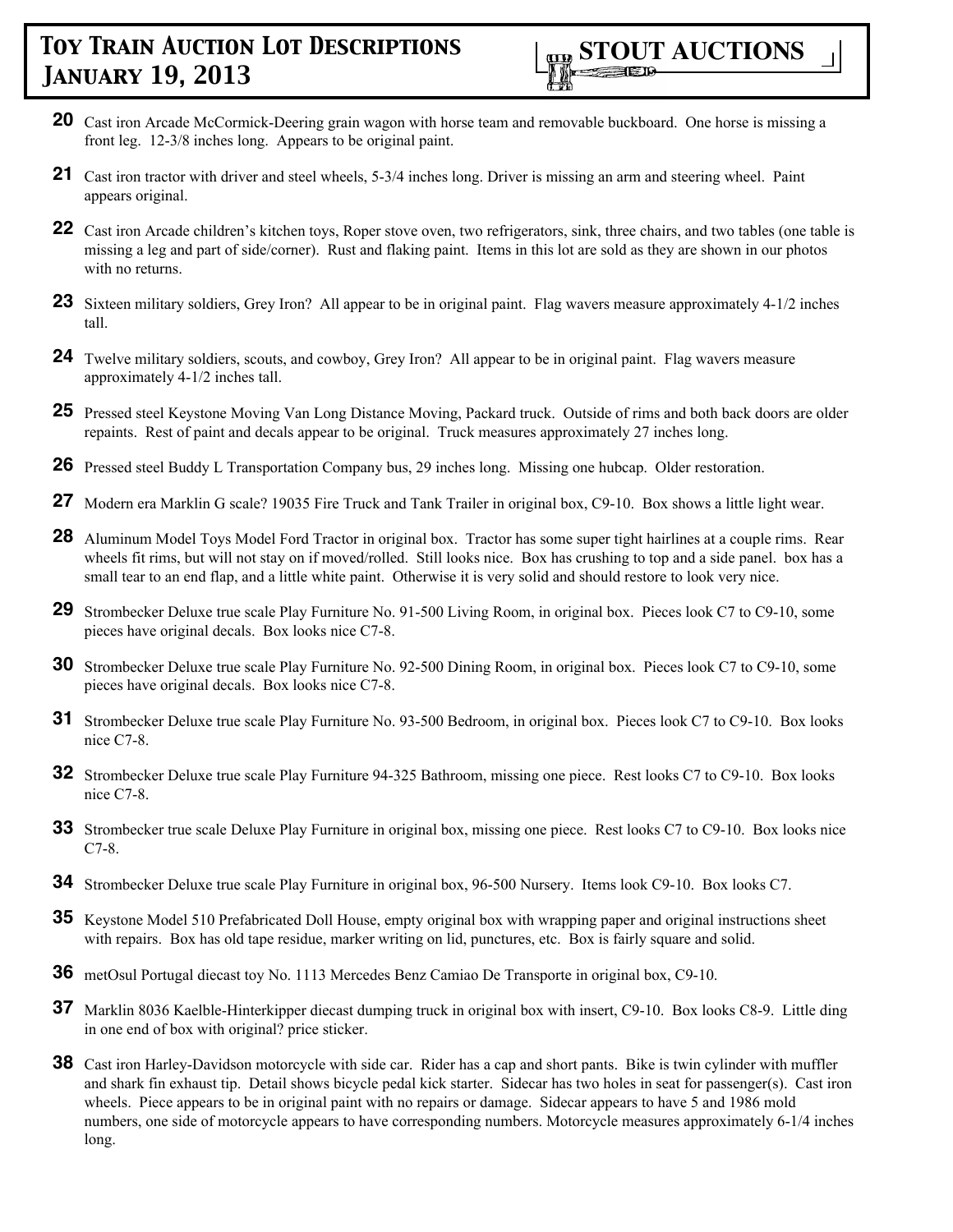- **39** Supermini 1513 Mercedes-Benz Basculante in original box, made in Brazil. Looks C9-10.
- **40** Marklin Ackerschlepper 8029 Lanz Bulldog farm tractor in original box, C9-10 with original pin. Box has skinning on one end panel and a very small hole in a side panel. Box is very square and solid with no torn or missing flaps.
- **41** CKO Bahnbus Nr. 441 Deutsch Bundsbahn lithographed tinplate friction toy in original box, minor oxidation to roof, otherwise C9-10. Box has price tag skinning to an end panel. Otherwise square and solid with no torn or missing flaps.
- **42** Lonestar Routemaster Bus catalog number 1259 in original box, C9-10. Box shows minor wear and tear. Square and fairly solid.
- **43** Huber cast iron steam tractor in original paint. Measures approximately 7-3/4 inches long.
- **44** Dinky Toys 972 20 ton Lorry Mounted Crane, 984 Atlas AB1702 excavator, and 915 Truck Hire Co. A.E.C. articulated lorry and trailer, C7 to C9.
- **45** Arcade cast iron sedan automobile in original paint, 3-7/8 inches long. Tires have shrinkage.
- **46** Cast iron two door automobile in original paint. Wheels maybe reproduction, marked USA. 3-5/8 inches long. Car might say Austin on sides.
- **47** Cast iron marked on inside USA and embossed on sides with Austin, delivery truck in original paint. Truck measures approximately 3-5/8 inches long.
- **48** Cast iron water hand pump for well, operating toy. Toy looks C7. Appears to be in original paint.
- **49** Cast iron Lipman compressor salesman sample/advertising paper weight. Original patina. Measures approximately 3-1/4 inches long.
- **50** Cast iron Hubley Huber steam roller 3-1/2 inches long, front wheel is wooden. Appears to be in original paint.
- **51** Two Marklin 8032 Treibstoff-Tankwagen Aral Mercedes Benz oil/petroleum tankers, C8-9. One box has rippling. Boxes are square and solid with no torn or missing flaps.
- **52** Arcade cast iron 232 dump truck in original paint, hubcaps may be repaints. 4-1/4 inches long.
- **53** Arcade cast iron stake side bed truck in original paint, 4-1/8 inches long. Truck may have 150 2 mold numbers.
- **54** Hubley cast iron Bell Telephone truck, 3-3/4 inches long. Appears to be in original paint, some shrink cracks to some tires.
- **55** Cast iron dump cart on frame with steel wheels, bin has number 17 cast in bottom. Frame measures approximately 3-3/8 inches long.
- **56** Two cast iron steam shovels, both appearing to be in original paint. One has a geared axle with chain tracks, other has slotted wheels for rubber? tracks. Both measure approximately 3-1/4 inches long from top of boom to back of cab. Extra track chain included.
- **57** Cast iron Fairbanks Morse Z hit and miss engine, Salesman Sample/advertising paper weight. Appears to be in original paint. Measures approximately 3-7/8 inches long across base.
- **58** Arcade 213 cast iron stake or panel side truck measuring approximately 4-5/8 inches long. Truck appears to be in original paint. A couple tires have a few very tight hairlines, little shrinkage.
- **59** Open cab cast iron stake side truck with steel wheels, measures approximately 3-1/2 inches long and appears to be in original paint.
- **60** Cast Iron toy/salesman sample McCormick Deering cream separator. Appears to be original paint. Measures approximately 4-7/8 inches tall.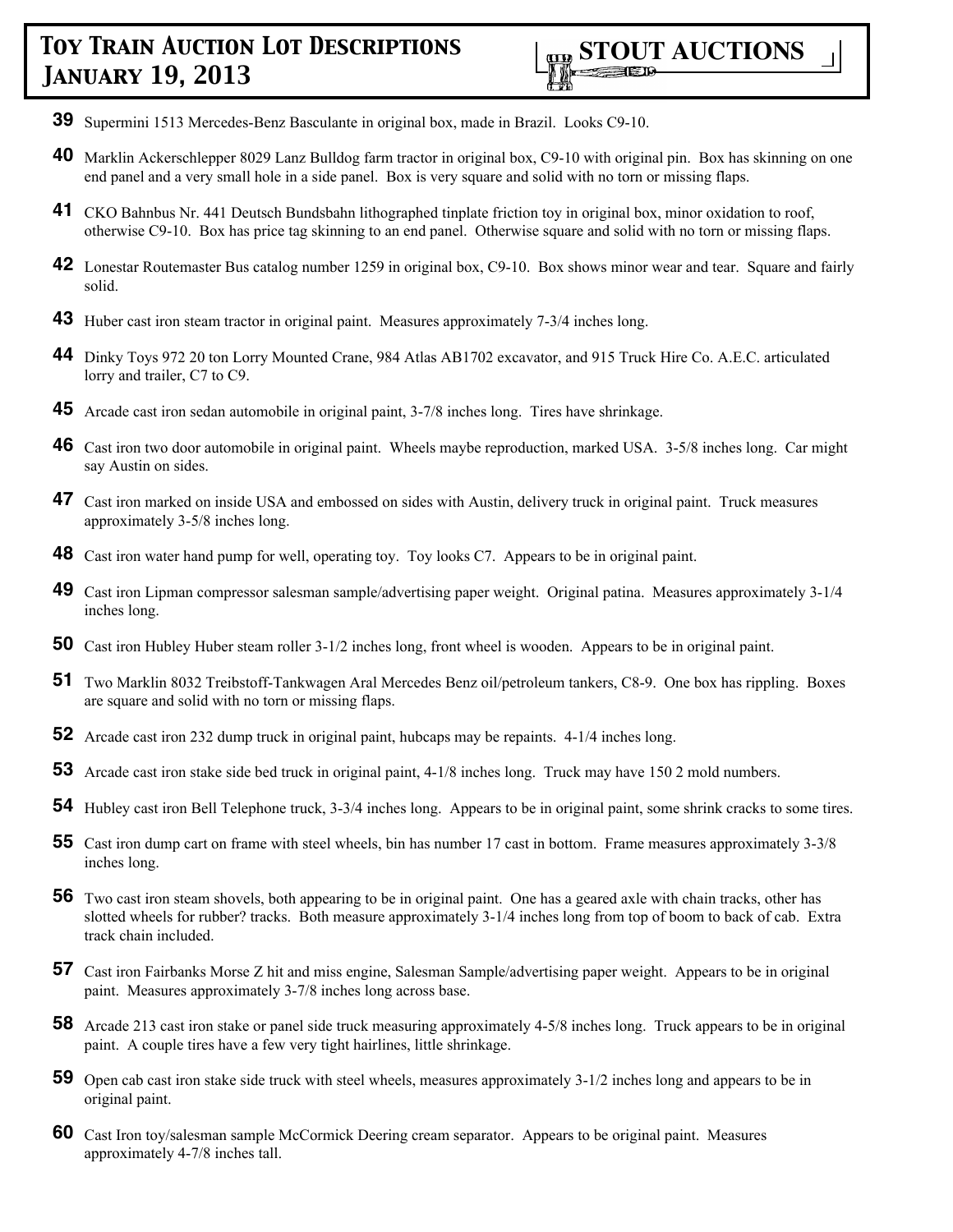- **61** Dinky Toys 555 and 955 Fire Engine trucks, both have some very small touchups. Approximately 5-3/8 inches long.
- **62** Cast iron Austin delivery truck, embossed USA on inside. Approximately 3-5/8 inches long. Appears to be original paint. One wheel is loose.
- **63** Cast iron Classic-Cast 1923 Buick J.L. Hudson Company delivery truck in original paint, 7-7/8 inches long.
- **64** Four Dinky Supertoys diecast Coles Mobile Cranes, some variations. Cranes appear to be in original paint. Nice clean lot.
- **65** Nicely restored Arcade cast iron 252 Hathaway's Bread Cake delivery truck with driver and rubber tires. Tires and driver appear to be original, rest looks restored. Approximately 8-3/8 inches.
- **66** Nicely restored Arcade cast iron 251 White delivery truck with driver and rubber tires, tires and driver appear to be original, rest looks restored. Approximately 13-1/2 inches long.
- **67** Nicely restored Arcade cast iron 226 International, Hathaway's Bread Cake delivery truck with driver and rubber tires. Tires appear original. Driver appears to be reproduction.
- **68** Arcade cast iron McCormick Deering horses and frame for grain wagon. Nothing appears damaged or repaired. Paint appears to be original. Approximately 12-1/4 inches long.
- **69** Cast iron Buddy L S shaped wrench, appears to be completely original. Approximately 5-3/4 inches long.
- **70** Four small cast iron toy blacksmith's anvils. The smallest anvil is marked Taiwan. Largest silver anvil measures approximately 4-1/2 inches long, then 3-3/4 inches long, thin black Taiwan measures approximately 3-3/16 inches long, and smallest looks to be copper and measures 2-1/4 inches long.
- **71** Eight pieces of steam powered shop tools, accessories, and a paper weight. Seven are made of aluminum or a cast white metal. Couple pieces have a casting crack or oxidation. These seven pieces are marked Made In France. One piece is in original maroon and gold paint with cast iron base with cast iron parts, not marked. And Machine Works, Inc. Wabash, IN The G.M. Diehl 750 Ripsaw Wood Working Machine, approximately 5 inches wide and 4-1/2 inches tall.
- **72** Hubley cast iron ladder fire department truck, no ladders. Approximately 5 inches long. Tires have some flat spotting and some super tight hairlines in some.
- **73** Cast Iron Fire Department Ladder Truck, approximately 5-1/4 inches long. Tires look reproduction, marked USA.
- **74** Arcade cast iron No. 2 International Harvester Truck, wrecker with Weaver boom. Truck appears to be completely original, except decals. Truck measures approximately 12-1/2 inches long.
- **75** Cast iron Arcade 244 Mack COAL delivery dump truck, appears to be original, except wheels are super shiny and nose decal is very nice for nose wear.
- **76** Conrad diecast fire trucks, 5506 1:50 aerial ladder truck with no markings approximately 8-7/8 inches long, and 5509 1:43 aerial ladder truck Fort Worth Fire Dept. 11-3/8 inches long. Trucks need a normal display cleaning, missing trim.
- **77** Cast iron Arcade 438 Greyhound Lines tour/travel bus, approximately 8-7/8 inches long. Bus appears to be completely original.
- **78** Dinky Toys Oldsmobile 39B brown diecast toy car, some flat spots on some tires. 100mm long.
- **79** Dinky Toys 39D Buick Viceroy Saloon diecast toy car. Some tires have a flat spot. Car measures approximately 4-1/8 inches long.
- **80** Tootsietoy 1935 LaSalle straight coupe diecast toy car, 4-3/16 inches long. Tires appear to be original with minor very tight hairlines.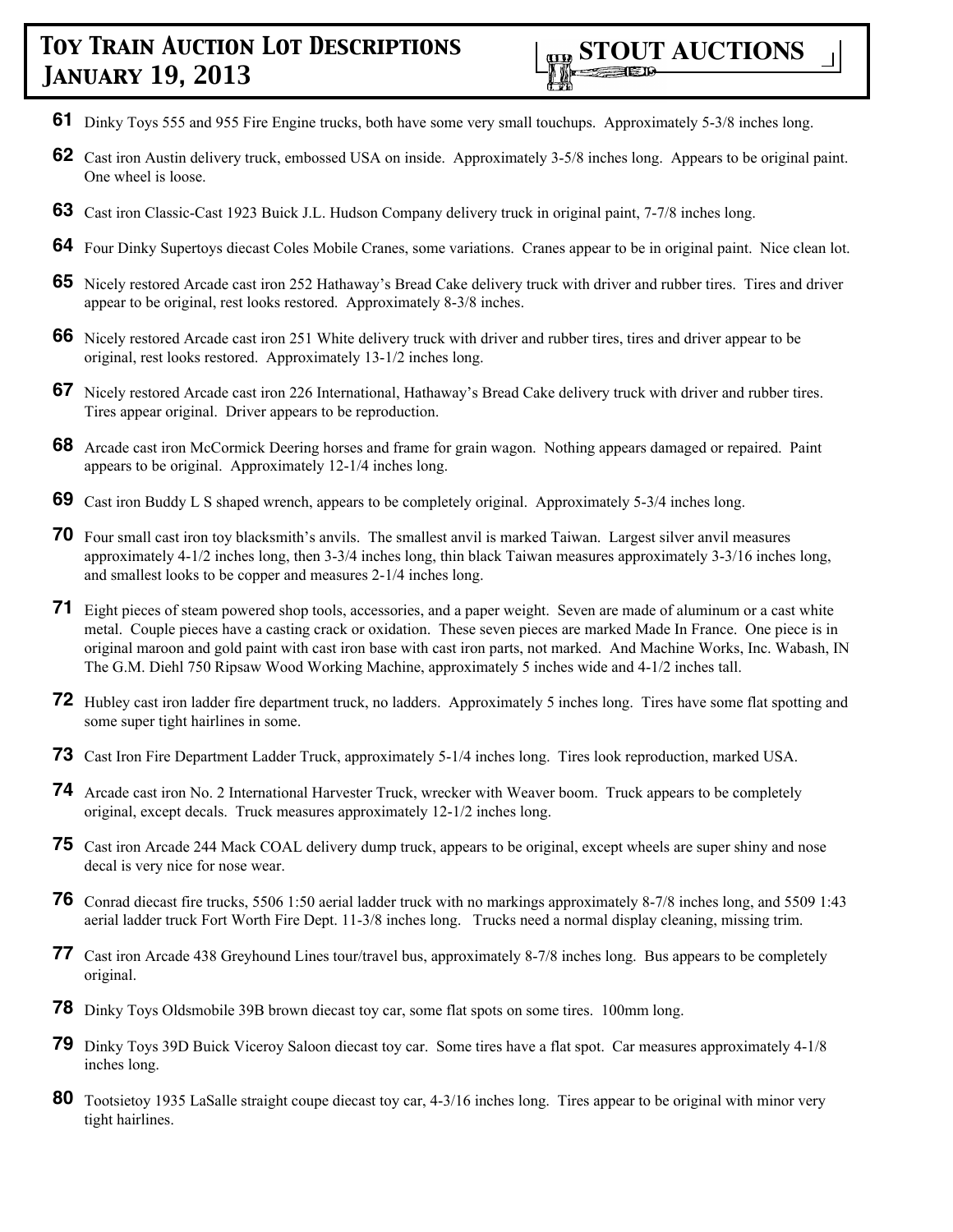

- **81** Tootsietoy 1935 Lasalle convertible sedan diecast toy car, approximately 4-3/16 inches long. Tires appear to be original with very tight hairlines and some flat spots.
- **82** Cast Iron Arcade Mack cable operated dump truck with driver and rubber tires. Older restoration with some rust on some parts. Approximately 12-1/8 inches long. Load is a souvenir bundle/bale of cotton from Lubbock, TX.
- **83** Cast iron Arcade 438 Greyhound Lines travel/tour bus. Rims are repainted. Rest of bus looks original, tires have some tight hairlines. Bus measures approximately 8-7/8 inches long. One wheel will come off.
- **84** Two cast iron Fire Dept. ladder trucks with drivers in rear. Trucks have cast wheels. One is missing the rear driver's head. Trucks appear to be in original paint. Trucks measure approximately 7-5/8 inches long.
- **85** Cast Iron Fire Department ladder truck with driver and rubber tires. Appears to be in original paint with original tires. Tires have some very tight shrink cracks. Measures approximately 6-7/8 inches long. Truck appears to be missing a drivers hand and steering wheel.
- **86** Cast iron Fire Department hose truck with drivers and rubber tires. Silver appears to be repaint. Rest of truck appears to be original. Tires have shrinking, cracking, etc.
- 87 Three Dinky 27A? diecast Massey Harris farm tractors, appearing to be completely original. Each measures approximately 88 mm.
- **88** Dinky Toys diecast construction vehicles, 279 Master Pavior Aveling Barford diesel roller, two Aveling Barford diesel rollers, and Dinky Supertoys Foden Dump Truck. One Aveling Barford diesel roller has oxidation to body and rust on frame. Vehicles are otherwise in original condition. Foden measures approximately 165mm long.
- **89** Dinky Toys diecast vehicles, 340/341 Land Rover with trailer, 35A Citroen "23" Dinky Service wrecker, 295 Standard Atlas, and 14C Coventry Climax lift. All appear to be in original paint, with original tires. No splits or flat spots.
- **90** Three cast iron Hubley 2230 steam powered fire trucks with drivers and rubber tires. One is restored, and the other two appear to be paint variations of each other that are completely original.
- **91** Cast iron steam powered fire truck with driver and steel spoked wheels. Appears to be in original paint. Approximately 6 -1/4 inches long.
- **92** Cast iron steam powered fire truck with driver and rubber wheels. Tires have very light shrink cracking and appear to be round. Appears to be in original paint. Approximately 6-1/4 inches long.
- **93** Kenton cast iron steam powered fire truck with solid steel wheels. Appears to be in original paint. Measures approximately 6-7/8 inches.
- **94** Cast iron Arcade 451 McCormick Deering threshing machine toy. Toy appears to be in original paint/condition. Toy measures approximately 17-1/2 inches long.
- **95** Britains No. 1432 British Army Covered Lorry 10 wheel Tender with driver in original box. Pin point ding in engine cover. Truck appears to be in completely original condition. Box has some tattering to lid.
- **96** Tootsietoy 5 wheel Graham Roadster with rumble seat. Original paint and tires. Tires have some cracks. Car measures approximately 4 inches long.
- **97** Cast iron Arcade 312 bus, 4-3/4 inches long with solid steel wheels. Bus has a crack in one side. Truck appears to be in original paint.
- **98** Arcade 273 cast iron farm tractor with driver and rubber tires. Tractor appears to be in original paint with original tires. Rear tires have tiny hairlines. Measures approximately 3-1/2 inches long.
- **99** Britains No. 2041 Clockwork Trailer in civilian light green, in original box with instructions sheet. Trailer shows little wear. No key. Box has punctures at each end, fairly solid. Approximately 120mm long.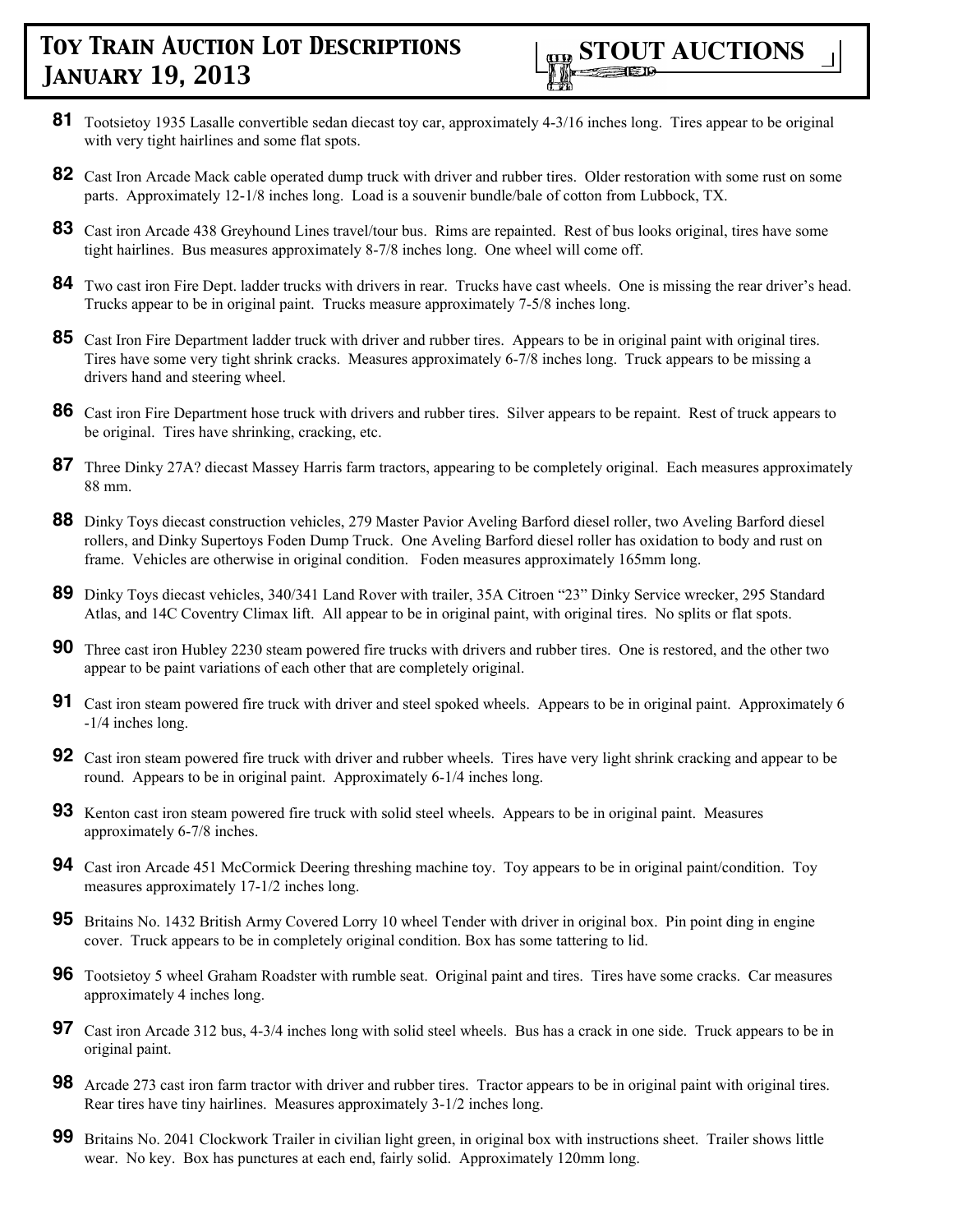

- **100** Arcade 316 cast iron double decker public passenger bus, approximately 8 inches long. Appears to be in original paint with original tires. One tire is a little wobbly with a tiny bit of cracking at center and some flat spotting. Otherwise very nice tires.
- **101** Arcade 273 cast iron farm tractor with driver and steel tires/wheels in original paint. 98mm long.
- **102** Tootsietoy diecast Milk delivery truck/van with wire axles and rubber tires, in original paint with original tires. Approximately 75mm long. Tires have some shrink cracks, but appear to all be round.
- **103** Tootsietoy 1935 Lasalle convertible sedan diecast toy car, approximately 4-3/16 inches long. Tires appear to be original with very tight hairlines and some flat spots.
- **104** Schoenhut Humpty Dumpty circus clown, performer, three performing horses, one horse with saddle, chair, two barrels, one ladder, two cone shaped stands, eight arena sections. Horses all have decal eyes. Nothing appears damaged or repaired.
- **105** Britains Army Ambulance with driver, wounded man on stretcher, rubber tyres, back and cab doors open, in original box. Some small spots of oxidation and , otherwise little wear. Box lid is missing ends and a little bit of a side. Bottom is very solid with some wear/tears. Paint on truck and figures appears to be original. Tires appear to be original, rear axle is bent. Approximately 6-1/8 inches long. Tires do not have cracks, splits, or flat spots.
- **106** Arcade cast iron Fageot touring/passenger bus, 8-7/8 inches long in original paint with original tires. One tire has some super tight cracking.
- **107** Arcade cast iron 359 Oliver Row Crop 70 farm tractor with driver and rubber tires with original paint, decals, and tires. 5 -5/8 inches long.
- **108** Dinky Toys 40A Riley diecast automobile in original paint with nice original tires, one front has cracks. Car measures approximately 83mm long.
- **109** Dinky Supertoys diecast delivery trucks, Guy Slumberland and Big Bedford Heinz 57 Varieties bean can. Heinz has repro tires and Slumberland has touchups to red.
- **110** Dinky Toys diecast 108 M.G. Midget with windshield and driver. Appears to be completely original, no cracks or flat spots in tires. Car measures approximately 82mm long.
- **111** Dinky Toys diecast cars, Jaguar with twin windshields and M.G. Midget with driver and windshields, in original paint with original tires. Cars measure approximately 3-3/16 inches long.
- **112** Dinky Toys 112 Austin Healey Sprite, two 113 M.G. B, 144 VW1500, and Volkswagen (Beetle), diecast cars. Cars appear to be in original paint with original tires. Beetle measures approximately 90mm long.
- **113** Schuco Elektro Radiant 5600 B.O.A.C. (British Overseas Airways Corporation) battery operated remote control airplane in original box. Lithographed tinplate airplane has a tiny bit of light surface rust at tips of main wings and some rust on top of tail fin. Box lid has a split corner, crushing, etc. Box is fairly square and solid. Included are controller, two lengths of wire, and instructions sheets.
- **114** Dinky Toys 453/31D Trojan Beefy Oxo delivery van, appears to be in original paint with original tires.
- **115** Dinky Toys diecast toy vehicles, 454 Trojan Cydrax delivery truck and 14A B.E.V. Truck. B.E.V. has some touchups to underside edges, otherwise original paint and original tires. Tires have no cracks or flat spots. B.E.V. measures approximately 82mm long.
- **116** Marklin 8017 Firestone Reifen Phoenix delivery truck in original paint with original tires. Approximately 140mm long.
- 117 Britains No. 128F Fordson Major Tractor in original box. Tractor and driver appear to be in original paint with original tires. Box is square and solid.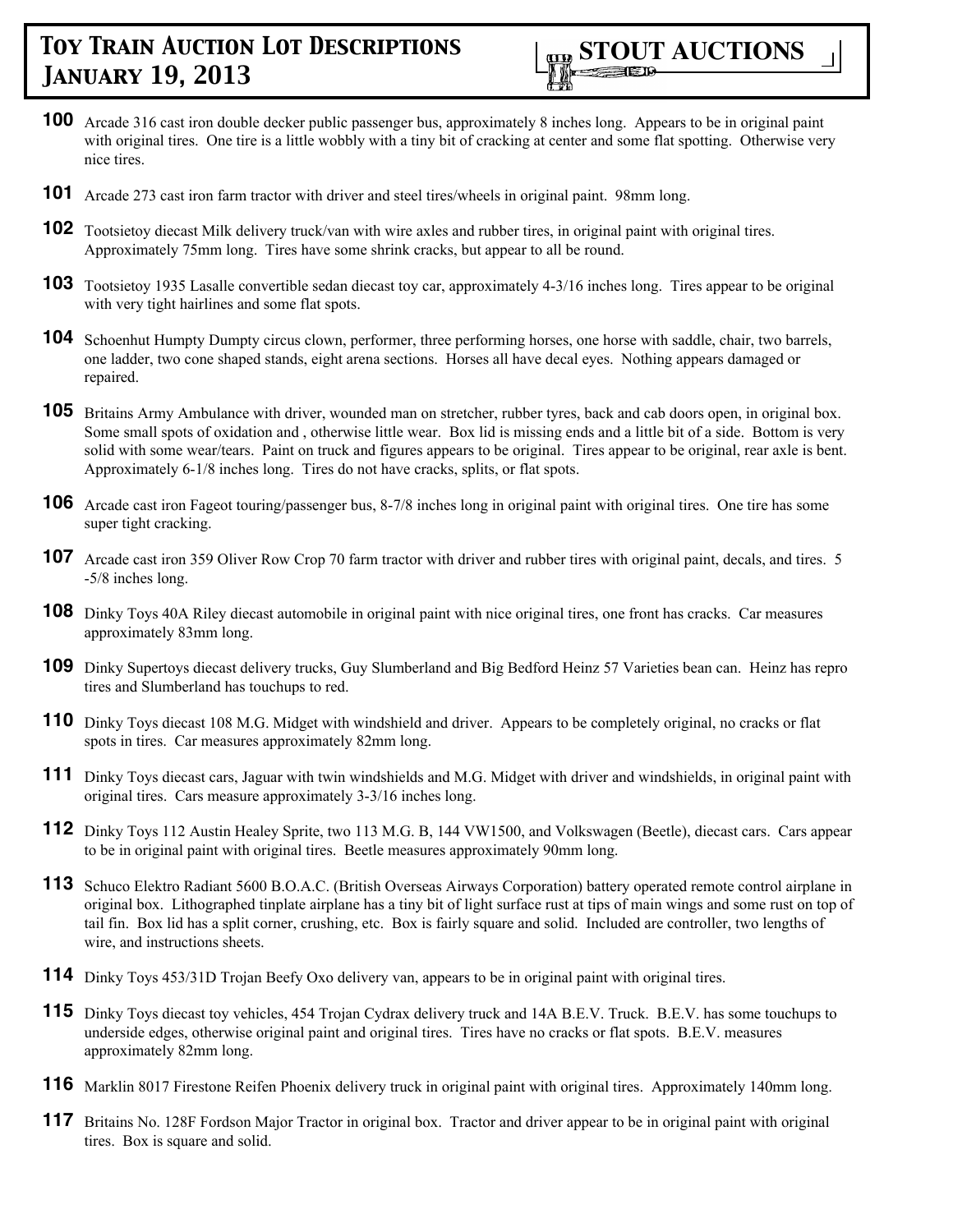- **118** Dinky Toys 282 Duple Roadmaster bus and 283 British Overseas Airways Corporation bus. Buses appear to be in original paint with original tires.
- **119** Dinky Toys Bedford Tipper 25M dump truck, in original paint with original tires.
- **120** Marklin 8021 Karmann Ghia Coupe and Porsche cars in original paint with original tires. Cars measure approximately 87mm long.
- **121** Dinky Toys 785 Service Station (Moulded Kit) in original box, may or may not be complete. Roof and base have glue repaired cracks. Instructions on underside of box lid. Box is square and solid with mild wear.
- **122** Arcade cast iron Allis-Chalmers with driver and rubber tires. One of the front tires have a tight crack at center. Farm tractor appears to be in original paint with original tires. Measures approximately 6-1/8 inches long.
- **123** Dinky Toys diecast toy vehicles, two 101 Thunderbirds 2, 103 Maximum Security Vehicle, and 104 Spectrum Pursuit Vehicle. Thunderbirds appear complete with small ships. No breaks or repairs to legs. Oxidation on 104. All appear to be in original paint with original tires.
- **124** Dinky Toys Ford Transit Van Fire Service Squad 8, 221 Chevrolet Corvette Stingray, and 434 Auto Services Crash Truck
- **125** Nine diecast B.R.M. F.1 race cars by Penny made in Italy. Some cars have split tires, rust on axles, N.0/1, N.0/2, N.0/3, N.0/5, N.0/6, N.0/7, N.0/8, N.0/9, and N.0/10.
- **126** Britains 1333 Lorry in original box, 1335 Lorry box empty, and a semi tractor and trailer. Lorry has dented hoods, semi is missing a wheel, trailer has some rust, etc. Boxes have some tape repairs, etc. Two drivers included. This lot is sold as is shown in our photos with no returns.
- **127** Marklin 8034 and 8009 trucks and 8012 trailer, diecast toy vehicles in original paint with original tires. 8009 has some fading to roof.
- **128** Marklin 8018 Ford Taunus 15m diecast car in blue, appears to be original paint with original tires. Approximately 87mm.
- **129** Marklin Ford OSI 20 MTS diecast toy car in original paint with original tires. Approximately 105mm long.
- **130** Marklin 8019 Mercedes Benz 300SL diecast toy car in red, appears to be original paint and tires. Approximately 93mm long
- **131** Ten Tootsietoy airplanes, jets, single and twin engine. Group is sold as it is shown in our photos with no returns.
- **132** Arcade McCormick Deering threshing machine, cast iron toy measuring approximately 16-3/4 inches long overall. Appears to be in original paint.
- **133** Tootsietoy Long Distance Hauler, souvenir of 1933 Century of Progress, World's Fair diecast toy truck and trailer in original box. Appears to be in original condition with little wear. Box is super square and solid.
- **134** Fourteen Tootsietoy airplanes with single and twin and, most are multiple cylinder rotary engines. Some are water aircraft with skids. One has a horizontal overhead propellor, Fly-n-gyro style. Some are bi-planes. Lot is sold as it is shown in our photos with no returns.
- **135** Four Tootsietoy Ford Tri-motor passenger/mail airplanes with multiple cylinder rotary engines. Yellow and one red plane appear to have touchups. Rest look original with original tires except green.
- **136** Tootsietoy Crusader X 110 twin prop airplane, appears to be in original paint with original tires.
- **137** Arcade Mfg. Co. AMC 361 United Boeing cast iron airplane in original condition with light shrinkage to tires with no flat spots.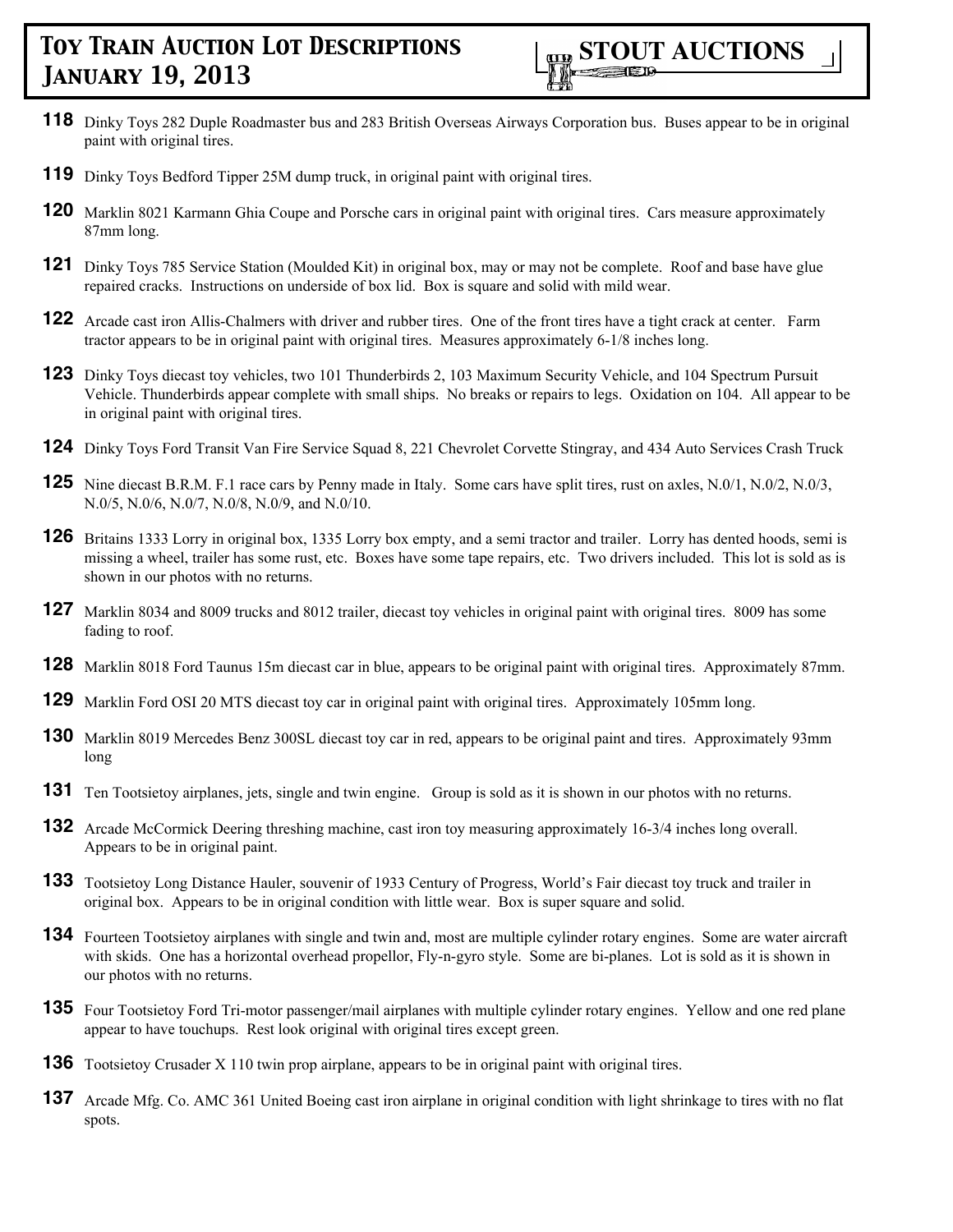

- **138** Three slush cast, hollow mold, diecast lead airplanes with original paint and possibly tires/wheels. Planes look like Tootsietoy, but are unmarked. White airplane measures approximately 75mm long.
- **139** 1950's 1960's Harley Davidson Electra-Duo Glide style motorcycle with sidecar. A couple tiny touchups and some oxidation. Motorcycle has a repair to one side of handlebars. Measures approximately 3 inches long.
- 140 Politoys No. 523 Alfa Romeo Giulia diecast car, in original paint with original tires. Car measures approximately 100mm long.
- **141** Dinky Toys Massey-Harris and Massey-Ferguson diecast toy farm tractors in original paint with original tires. Massey Harris has oxidation and surface rust.
- **142** Dinky Toys diecast farm toys, Muir Hill 2WL farm tractor, three manure spreaders, two reel mowers, and two Halesowen Farm Trailers. Vehicles appear to all be in original paint with original tires, some have some light oxidation.
- **143** Dinky Toys diecast farm toys, 301 tractor, 27B Halesowen farm trailer, three 322 disc harrow, and two 27K rakes. Items all appear original with original tires. Some oxidation.
- **144** Arcade cast iron Fordson farm tractor with smooth steel wheels, in original paint with driver and steering wheel. Approximately 5-3/4 inches long.
- **145** Tootsietoy tractor and disc harrow No. 289 in original box in original paint and tires, tiny bit of light oxidation. Extra disc included. Box shows light wear. Tractor measures approximately 4-5/8 inches long.
- **146** Arcade cast iron No. 3 Fageol Safety Coach passenger/touring bus in original paint with solid steel wheels and driver. Measures approximately 12-1/4 inches long.
- 147 Arcade cast iron No. 3 Fageol passenger/touring bus, approximately 8 inches long, nicely restored.
- **148** Arcade cast iron passenger/touring bus, approximately 9-3/8 inches long. Nicely restored.
- **149** Nice lot of cast iron and diecast toy cap guns, one Mattel Shootin' Shell bullet casing with spring, Dick Tracy detective club badge, and a cannon cigarette lighter. Kilgore No. 1 Federal, Shootin Shell derringer, Busch Gardens derringer, miniature Fanner 50 style, Dick, Buck (early cap gun), Tommy gun, and others. Some oxidation, items in this grouping are sold as they are shown in our photos with no returns.
- **150** Two Guns of History by Marine Model kits, appearing to be complete and unassembled. Kits 1105 32-pound carronade  $\&$ 1126 Napoleon gun-Howitzer. Boxes show light wear.
- **151** Tootsietoy diecast vehicles, 1930-40's Special Delivery panel truck, 1940's sedan car, 1930's tow truck just body, 1940's Cracker Jack toy sized tow truck, 1920-30's stake side truck, three camper trailers one missing tongue, 4647 Renault Army Tank with no tracks, and one slush cast semi truck TRAILER. This lot is sold as it is shown in our photos with no returns.
- **152** Five Arcade wheels barrows with rubber tires and one Kilgore wheel barrow with steel wheel. Arcade wheel barrows measure approximately 3-3/4 inches long.
- **153** Hubley cast iron Oliver 70 orchard tractor with driver and hitch, solid rubber tires. One rear tire has a split, other has deformation, and one front is deformed. Tractor measures approximately 5-1/4 inches long.
- **154** Arcade tractor and The Monocoupe airplane, sold as they are shown in our photos with no returns. Airplane measures approximately 5-3/8 inches long.
- **155** Dinky diecast toy vehicles, 286 Ford Transit Fire Appliance truck in original package. 285 Fire Service Merry Weather Marquis Fire Tender truck with ladders. Dinky Toys Range Rover Fire Service truck. Dinky fire truck with ladder. Trucks all appear to be in original condition with a little oxidation on ladders and such.
- **156** Arcade 5-3/4 inch long cast iron Fordson tractor with driver and steering wheel with cast iron W&K rims with rubber tires. Tires have some minor flat spotting and one rear has cracks.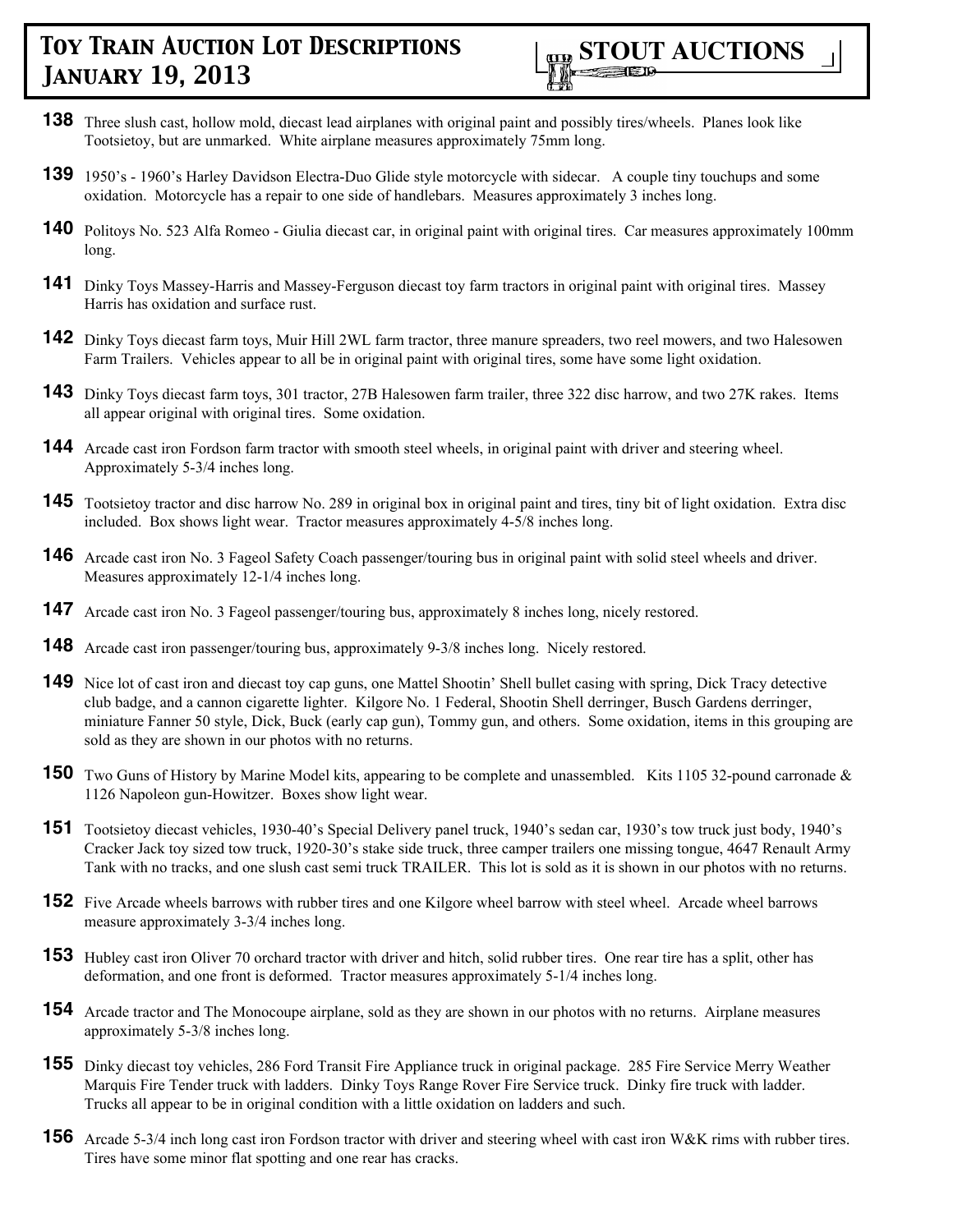- **157** Marklin diecast toy vehicles, 8021 aerial fire truck, 8031 crane truck, and two 8012 wagons. All appear to be in original condition. 8031 measures approximately 6-1/8 inches long.
- **158** Corgi, Corgi Major Toys diecast toy vehicles, Massey Ferguson 780 combine, Massey Ferguson 65 tractor with loader, Rice horse trailers, tip bed trailers, trailers with cement bags, Euclid TC-12 tractor. One tip bed trailer has repainted bed. Rest appears to be in original condition.
- **159** Group of diecast Tootsietoy doll house furniture for the kitchen, dining room, bathroom, and child's room. Cupboard, toilet, lavatory sinks, kitchen sink, refrigerators, chairs, table, crib/rocking bed. Table is missing a leg. Otherwise items appear in original condition. Cupboard measures approximately 2-7/8 inches tall. Kitchen sink measures approximately 3 -1/2 inches wide.
- **160** Dinky Toys diecast David Brown 890 farm tractor with cab, oxidation on rubber tires. Toy appears to be in original condition. Measures approximately 82mm long.
- **161** Group of Dinky Toys diecast toy vehicles, 601 Austin Para Mini Moke with extra parachute, 109 WB Land Rover Motorway Rescue tow truck, Jaguar missing headlight with repainting/touchups, Austin Healey Sprite 112 with repainting. Lot is sold as it is shown in our photos with no returns.
- **162** Arcade cast iron Fageol Safety Coach touring/passenger bus with repainted roof, steel wheels. Approximately 12-1/4 inches long.
- **163** Kelmet Corp. White Big Boy operating pressed steel dump truck. Cab appears to be repainted, bed may be repainted. Chassis appears to be original with flaking paint. Decals appear to be original. All parts appear to be original. Cab is loose from frame. Steering and bed lift still operate fine. Some surface rust.
- **164** Dinky Toys diecast 667 missile servicing platform vehicle in original box. Truck shows little wear. Box shows a little very light wear.
- **165** Dinky Supertoys diecast toy military vehicle, Missile Erector vehicle/truck with two Missile launching platforms. Truck has some light surface rust and oxidation, one platform has a tiny bit of oxidation, etc. Items appear to be completely original with no touchups or replaced parts.
- **166** Arcade cast iron farm tractor with driver and steering wheel. Tractor appears to be in original condition with original paint and tires. Tractor measures approximately 6-1/2 inches long. Tires on one side have tiny cracks at hub/axle.
- **167** Nine diecast Dinky Toys 693 7.2 Howitzer cannons, one in original box. All nine appear to be in original condition with original paint and tires. One has tires with deformation.
- **168** Cast iron Arcade steam roller or tractor with wooden roller or front wheel (1-1/2" long roller) with gas powered engine. Vehicle has driver and steering wheel. Rear wheels are cast iron. Appears to be in original paint with some surface rust. Approximately 5-1/2 inches long.
- **169** Hubley 34 Brewster Take-Apart cast iron sedan automobile with suicide doors, separate body and chassis, rubber tires, and nickeled grill. Car appears to be in original condition with original paint and original tires.
- **170** Dinky Toys diecast military vehicle, 622 10-ton Army Truck in original box with very little wear, original paint and tires. Box shows little wear.
- 171 Dinky Toys diecast toy military vehicle, 80C Char A.M.X. Tank 13 Tonnes in original box, little if any wear. Box shows little wear.
- **172** Corgi Major Toys 1109 Bristol Bloodhound Guided Missile on loading trolley in original box and a second trolley. One missile with melted nose. One trailer has some paint splotching and other has some tire splits. Box shows some mild wear, taped corner, fairly square and solid.
- **173** Dinky Toys diecast military toys, eight 692 55mm Medium Guns. Guns appear to be in original condition with original tires and paint. One has play wear and a little dirt. Rest are clean and show little if any wear.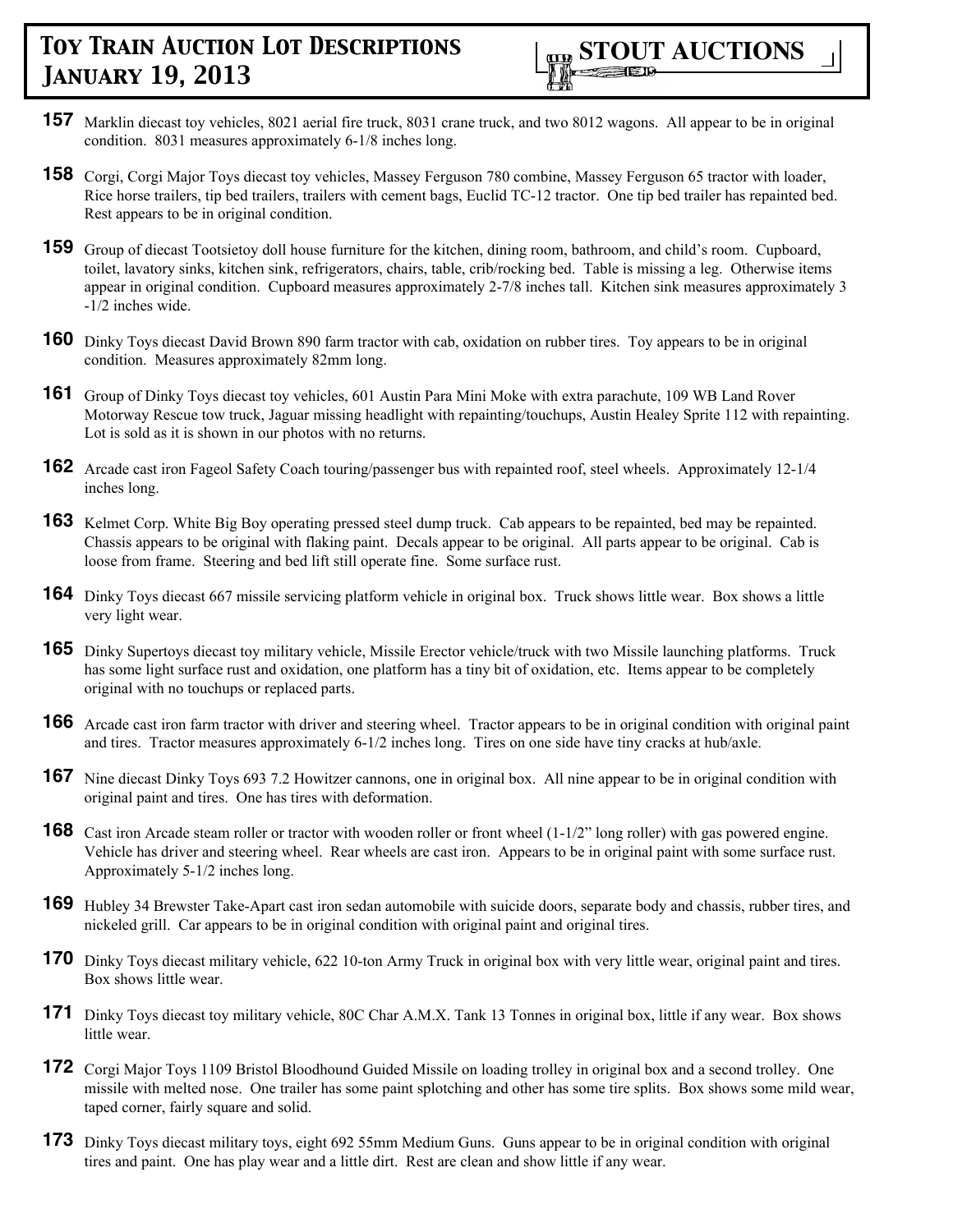

- **174** Cast iron Arcade McCormick Deering Farmall farm tractor with driver and steering wheel, cast iron wheels. Tractor appears to be in original paint with original parts. Approximately 6-1/2 inches long.
- **175** Dinky Toys diecast military toy vehicles, 689 medium artillery tractor, two US Jeeps, 696 25 pounder, two unnumbered cannons, 6 pounder anti-tank gun, and US 105mm gun. All appear to be in original condition with original paint and tires with no damage or repro parts.
- **176** Dinky Toys No. 603 Army Personnel-Private seated, 12 pieces in original box with insert, some chipping. Box lid has split corners. Also included are two empty Dinky boxes for 825 DUKW and 687 six trailer for 25- pounder field gun.
- **177** Dinky Toys 626 Military Ambulance in original box, diecast toy approximately 108mm long.
- **178** Dinky Toys diecast toy vehicles, 277 Superior Criterion Ambulance with flashing light, 275 Brinks Truck, and 288 Superior Cadillac Ambulance, in original packages. 277 shows little wear, clean battery compartment. Other two show little if any wear. Packages shows little to light wear. 277 has insert and instructions sheet.
- **179** Comet Metal Products E 814 Royal Air Force, all appear to be in original condition. One has detached base/feet. May be missing one figure. Britains Model Home Farm No. 36F, may or may not be correct or complete. Box has some crushing.
- **180** Dinky Toys diecast toy busses with some being repainted, some have touchups, some are completely original. Two 289 Esso Routemaster busses, five double decker busses (Bus decals all appear original), and one Autobus Parisien "Somua Panhard" bus.
- **181** Fifty Barclay diecast/hollow cast military soldiers and other figures. Indians, cowboys, doctors, nurses, stretcher bearers, radar operator, typewriter, water cooled machine guns, Tommy guns, KP duty soldiers, signal flag waiver, bugler, band conductor, grenade thrower, ammunition carrier, German Shepherd w/handler, two mounted soldiers, and others. All appear to be in original condition and paint, couple have loose helmets.
- **182** Dinky Toys diecast toy vehicles, 24N Citroen 11BL, 261 Telephone Service Van, and 533 Leyland Comet. Vehicles appear to be in original condition with original paint and tires. Some tires have flat spots, some have cracks. 261 measures approximately 73mm long.
- **183** Plastic GI Joe 12" action figure vehicles, one armored vehicle, mine sweeper trailer, one Nazi motorcycle with side car, and cannon for the trailer that tows behind the Jeep. Items need cleaned and have some light surface rust, etc. Items are sold as they are shown in our photos with no returns.
- **184** Dinky Toys and Dinky Supertoys 561 Blaw Knox Bulldozer and Dinky Toys 14c Coventry Climax Fork Lift Truck. Bulldozer has broken tracks. Both vehicles show very little wear. 14c box lid has a split corner, otherwise boxes are very square and solid.
- **185** Two Imperial Line, The Old Guard Inc. diecast metal military model kits in original boxes, one has instructions sheet. Both kits are unassembled. OG1002 and OG1003. Kits are unbuilt, boxes show little wear.
- **186** Dinky Toys 319 Weeks Farm Trailer (tipping) in original box, Foden truck with paint touchups, and 428 trailer. All appear to be in original condition with original paint and tires, other than touchups. Box is square and solid with very light wear.
- **187** Three Authenticast boxes of road signs, all appear to be O gauge. Some have glue/residue on underside of bases. A couple have some very tight hairlines. Boxes have splits to corners and some other wear. Very square and quite solid.
- **188** Two Dinky Toys diecast toy vehicle, 30c 1940's Daimler sedan in black and green. Cars appear to be in original paint with original tires. One car has some minor flat spotting.
- **189** Three Authenticast boxes of road signs, all appear to be O gauge. One whistle sign has a casting fatigue bend in post. A couple have some very tight hairlines and a couple have some paint chipping. Boxes have splits to corners and some other wear. Very square and quite solid.
- **190** Two cast iron children's play gas stoves, one Hubley Eagle and one Kent. Stoves appear to be in original condition with original paint and parts.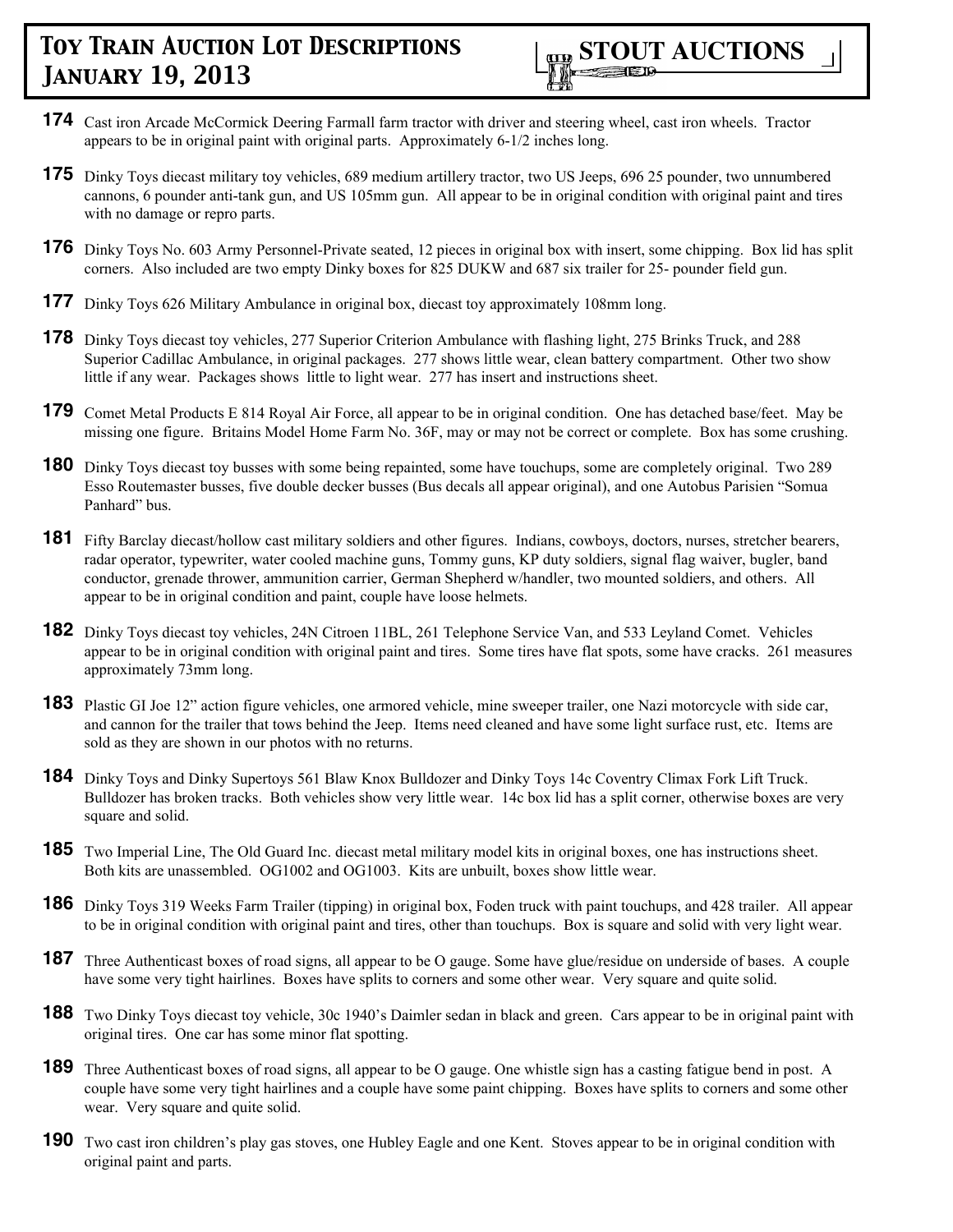

- **191** Two Dinky Toys diecast toy automobiles, 34b Royal Mail vans with paint and tire variations. Red roof appears to have touchups, flat tires, and some minor surface rust to frame. Trucks otherwise appear to be in original condition.
- **192** Authenticast GB-3 HO gauge girder bridges, one is built with road ballast and the other is unassembled. One R-90 O gauge signal and sign set. Signal and signs look unused. Boxes have little wear, very square and solid.
- **193** Three cast iron salesman samples/advertising/paper weights. None are marked, one appears to be in original paint, one questionable, one repainted.
- **194** Two boxes of Authenticast HO gauge fully painted figures, one is R323 and another set with out number on box. All appear to have never been removed or never used. Boxes show a little very light minor wear. Very nice grouping.
- **195** Large group of Matchbox Lesney diecast military vehicles. Some rust on some axles, some oxidation on some parts, some damage to a Jeep windshield, trailer missing a truck, missing tracks, etc. This group is sold as it is shown in our photos with no returns.
- **196** Dinky Supertoys diecast toy vehicles, 983 Car Carrier with Trailer in original box. Truck and trailer have some discoloring, fading/splotching, and some rust on some metal parts. Truck and trailer have very little wear to paint or loss of paint. Paint and tires all appear to be original. Box lid has a split corner and light surface wear to edges and corners.
- **197** Dinky Toys diecast toy vehicles, Aveling Bartford Centaur dump truck and Blaw Knox bulldozer, construction vehicles. Bulldozer has a broken track. Very little loss of, or wear to paint. Dump truck measures approximately 7 inches long.
- **198** Ten diecast Dinky Toys toy airplanes and three helicopters. Some oxidation, some flaking paint, and one helicopter is missing blades, etc. Grouping is sold as it is shown in our photos with no returns.
- 199 Dinky Toys diecast toy vehicles, 673 Submarine Chaser in original package/box, boat appearing to have never been removed. Package shows mild wear and tears.
- **200** Britains Model Farm 127F Fordson E27N farm tractor in 128F original box. No driver or insert. Tractor has some minor paint nicks. Very nice clean diecast toy. Box has little wear, very square and very solid.
- **201** Dinky Toys diecast toy vehicles, Foden tanker, 562 Muir-Hill dumper, Observation Coach, and Land Rover. Vehicles have touchups, repaint, new tires, etc.
- **202** Two Dinky Toys diecast toy vehicles, 581 or 980 (or both) Horse Box trucks. Both appear to be in original condition with original, decals, paint, and tires. Some tires have some very tight hairlines. Trucks measure approximately 6-7/8 inches long.
- **203** Dinky Supertoys diecast construction toys, two 964 Harber-Greene-Olding elevator loaders and four 973 Goods Yard Cranes. One crane has been repainted. Rest look to be in original condition with original paint and tires.
- **204** Two Dinky Toys diecast toy vehicles, 581 or 980 (or both) Horse Box trucks. Both appear to be in original condition with original, decals, paint, and tires. Some tires have some very tight hairlines, and one has some small touchups. Trucks measure approximately 6-7/8 inches long.
- **205** Cast iron Hubley sedan automobile and camper/travel trailer appearing to be in original condition with original paint and rubber tires. Car measures approximately 7-1/4 inches long and trailer measures approximately 7-1/16 inches long. Tires go from round to very flattened on trailer.
- **206** Two Dinky Toys diecast toy vehicles, 35A Citroen 23 Dinky Service tow truck. Both trucks appear to be in original condition. One truck is missing crank handle for hook. Neither has hook or string. Both have a tow chain, one with hooks. Both appear to have some tiny touchups, otherwise they are in original paint with original tires, some hairlines and some flats.
- **207** Four Dinky Toys diecast construction toy vehicles. Aveling Barford roller, 970 Jones Fleetmaster crane truck, 976 Michigan Tractor Dozer 180-111, and Foden dump truck. All appear to be in original condition with original paint and tires. Aveling Barford has a little surface rust on underside.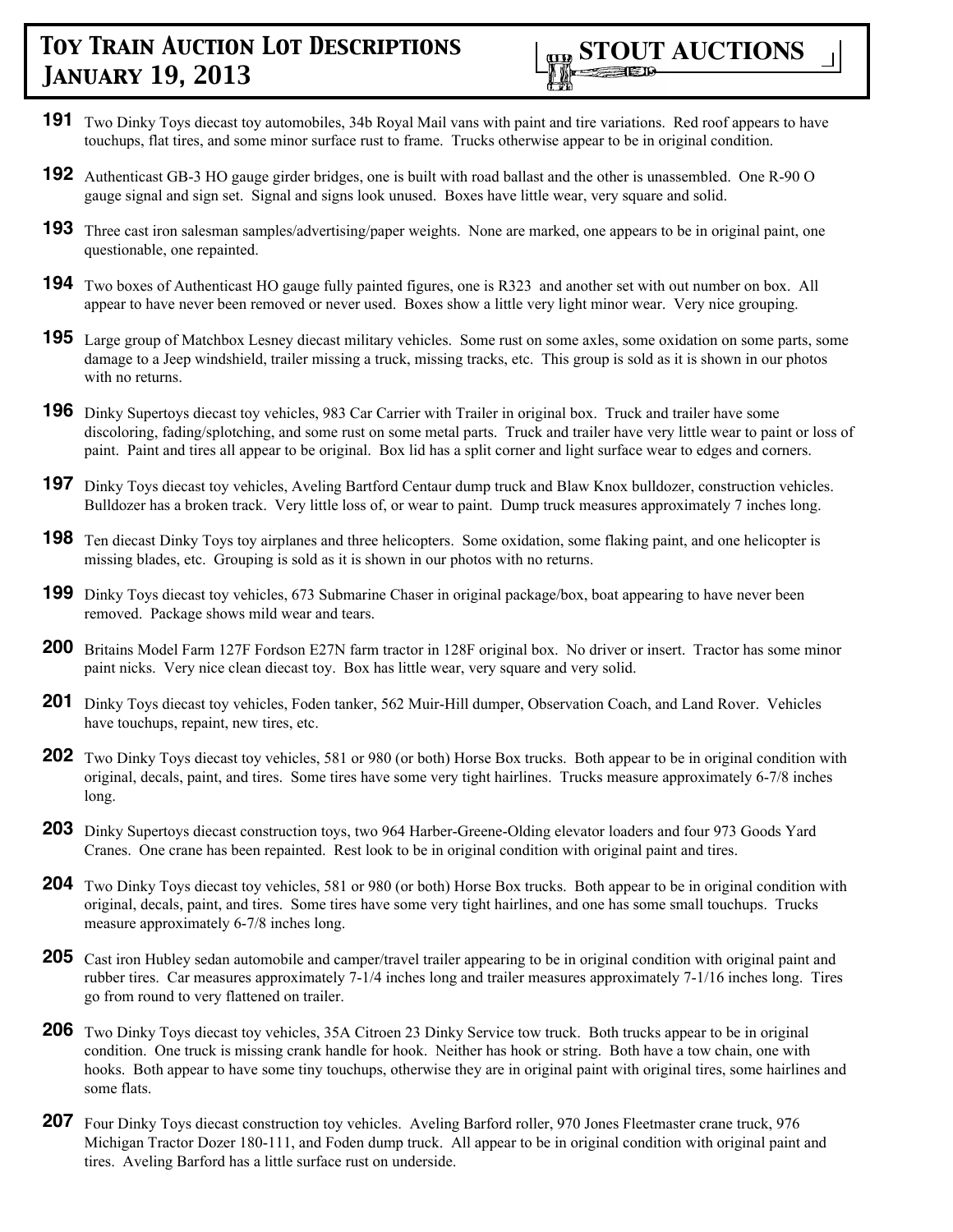

- **208** Dinky Supertoys 985 Dinky Auto Service trailer for car carrier and Dinky Toys Coles Hydra Truck 150T in original condition with original paint, decals, and tires. Tiny bit of oxidation and light surface rust. One trailer tire has cracks.
- **209** Diecast Dinky Toys toy vehicles 421 British Railways truck and trailer, and Shell Chemicals Limited A.E.C. Monarch Thompson Tank truck. Trucks appear to be in original condition with original paint and tires. Shell truck has hairlines and flats on tires.
- **210** Dinky Supertoys diecast toy bus vehicle, 889 Brevete S.G.D.G. Autobus Berliet PCM bus in original condition, original paint, decals, and tires. Bus measures approximately 8-7/8 inches long.
- **211** Two Dinky Toys diecast toy vehicles, 581 or 980 (or both) Horse Box trucks. Both appear to be in original condition with original, decals, paint, and tires. One has some small touchups. Trucks measure approximately 6-7/8 inches long.
- **212** Tootsietoy diecast toy vehicles, late teens early 1920's Ford Sedan, Mack semi, Greyhound bus, convertible coupe, tow truck, and a 1930-40's sedan. Cars all appear to be in original condition with original paint and tires. Also included is a hollow cast/slush mold limousine with original tires, paint appears to be original, but is near perfect.
- **213** Dinky Supertoys diecast construction toys, 976 Michigan tractor dozer 180-111, 965 Euclid rear dump truck, and Ford D 800 dump truck. Vehicles have repainting, missing pieces, split tires, etc. This group is sold as it is shown in photos with no returns.
- 214 Cast iron Arcade 451 McCormick Deering threshing machine toy. Toy appears to be in original paint/condition with surface rust. Toy measures approximately 17-1/2 inches long. Decal appears original.
- **215** Dinky Supertoys diecast toy vehicle, 888 Camion Petrolier Saharian GBO Berliet Avec Chevre, tow truck in original box. Truck appears to be in original condition with original paint and tires. Truck shows little wear to or loss of paint.
- **216** Dinky Supertoys diecast toy vehicle, 984 Dinky Auto Service car carrier in original box, truck has splotches in paint from bubble wrap. Truck otherwise appears to be in original condition with original paint and tires without splits or flats. Truck shows very little wear to or loss of paint. Box lid is depressed/crushed, otherwise square and solid.
- 217 Dinky Supertoys diecast toy vehicle, 894 car hauler semi and trailer in original box in original condition with original paint and tires.
- **218** Dinky Supertoys diecast toy vehicles. Foden truck, A.E.C. articulated lorry, 885 Portes Fres Saviem S7 stakeside flatbed truck, and Leyland tipper dump truck. Stakeside is missing a stake, Foden has added decorations to bed, etc. Tires have no splits or flat spots.
- **219** Dinky Toys 785 Service Station (moulded kit) in original box, unassembled with parts sealed in plastic bag. Box lid has split corners, scuffing, rippling, etc. Box is still very square and fairly solid.
- **220** Dinky Supertoys diecast toy vehicle, 36B Willeme tractor with covered semi-trailer in original box. Trailer has touchups. Truck appears to be in original condition with original paint and tires. Box has splits to corners and edges, some crushing to top of lid, some tape repairs. Still fairly square and solid.
- **221** Dinky Toys diecast fire trucks in original packages, 266 E.R.F. Fire Tender and 285 Merryweather Marquis Fire Tender. Trucks appear to have never been removed from boxes. Boxes show little and moderate wear.
- **222** Four Tootsietoy and two Hubley diecast lead toy race cars, one is missing front wheels. All appear to be in original condition. Some super tight hairlines in rubber tires. Three are land speed record style cars.
- **223** Hubley Huber cast iron steam road roller with breaker teeth pull toy. Toy is in original condition with original paint and parts. Toys has some surface rust. Toy measures approximately 14 inches long.
- **224** Five Tootsietoy? diecast lead cars, 1910-1920's style (Oldsmobile, Buick, ???) automobiles and truck. One is missing the windshield, one windshield may be repro. Toys are otherwise in original paint with original wheels.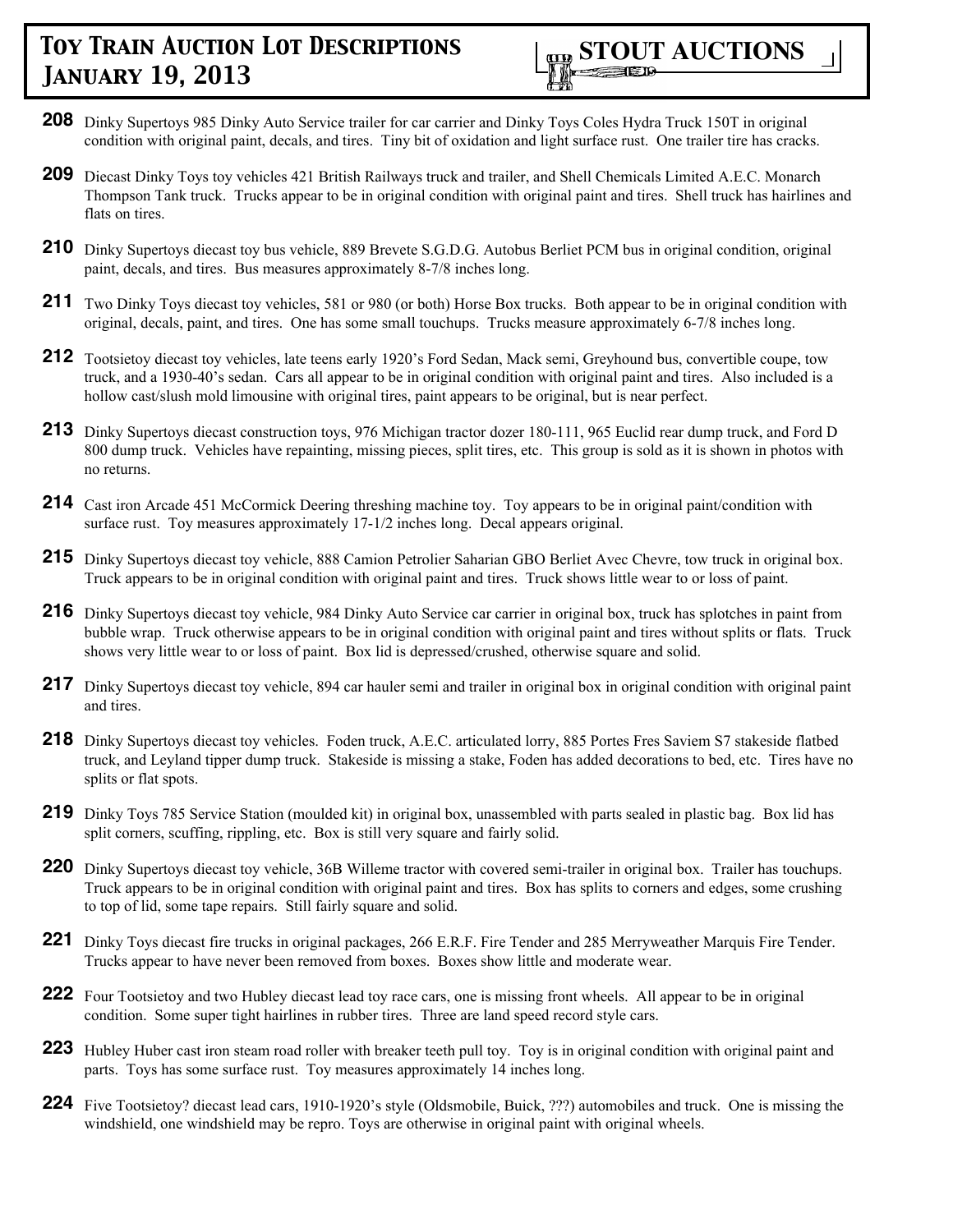- **225** Six restored/repainted Tootsietoy diecast toy vehicles, two truck, dairy truck, two six wheel sedans, and two trailers. Some tires have some hairlines.
- **226** Tootsietoy diecast lead/white metal toy vehicles, Special Delivery panel truck, sedan automobile, three travel/camper trailers. Some repainting, some original paint, some original tires, some repro tires, etc. Group is sold as it is shown in our photos with no returns.
- 227 Five Tootsietoy Mack US Mail Airmail Service truck, Mack semi tractor truck, Mack truck with stake sides, and two dump trucks. One dump truck has missing roof and oxidation, semi tractor looks repainted, a little minor surface rust on tinplate dump beds. Sold as shown in photos with no returns.
- **228** Eight diecast Tootsietoy toy vehicles, six automobiles and two tank trucks with some touchups, possible repainting. Tank trucks measure approximately 57mm long. All appear to have original parts.
- **229** Cast iron toy GAS pump with crank handle. Pump measures approximately 4-7/8 inches tall. Toy appears to be in original condition with original paint and parts.
- **230** WWI or pre WWII style American multiple cylinder rotary engine airplane UX 166. Cast iron toy with original parts and paint. Airplane has wing above fuselage and two cockpits behind the wing. No damage or repairs.
- **231** Arcade cast iron child's toy GAS pump with original crank handle for amount dispensed. Toy appears to be in original condition with original paint and parts.
- **232** Nice large group of ten Tootsietoy diecast lead military war toys. Motorcycle and sidecar are separated, cannon with removable barrel is missing a barrel pivot, etc. Toys appear to be in original condition with original paint and parts.
- **233** Four Tootsietoy diecast toy automobiles. Some may or may not be repainted. Tires all appear to be original with splits and flats.
- **234** Eight Tootsietoy diecast military war toys, armored vehicles, tank, semi tractor with search light yoke, searchlight on trailer, bulldozer, grader, and floodlights? on trailer. Some pieces have broken/missing parts, flat tires, dirt, etc. Group is sold as it is shown in our photos with no returns.
- **235** Cast iron Avery toy steam farm tractor in original condition with original paint and parts. Tractor measures approximately 4-3/4 inches long.
- **236** Three Barclay diecast lead toy military war vehicles. One is marked Barclay, others are not marked. All appear to be in original condition except one has repairs/restoration of a head and one may have repro tires.
- 237 Ten pieces of Tootsietoy diecast lead doll house furniture. One bed is broken, sink is missing fixtures, etc. Sold as is shown in our photos with no returns.
- **238** Cast iron Arcade ICE delivery flatbed truck with driver. Toy has some touchups to blue paint, otherwise it appears to be in original condition with original tires.
- **239** Fourteen pieces of Tootsietoy diecast lead toy doll house furniture. Fainting couch is missing some base, one cabinet is missing center, etc. Group is sold as it is shown in our photos with no returns.
- **240** Cast iron Arcade Greyhound Coast to Coast GMC travel/touring bus in original condition with original paint, decal, and parts. Bus measures approximately 7-5/8 inches long. Tires don't have flats or splits.
- **241** Thirteen Tootsietoy diecast lead doll house furniture. One chair a bent and a missing leg and one chair is missing a leg and bracing. Group otherwise appears to be in original paint. Two doll house floor rugs included.
- **242** Arcade 202? cast iron tow truck in original condition with original paint, decal, balloon tires, and parts. Truck measures approximately 7 inches long.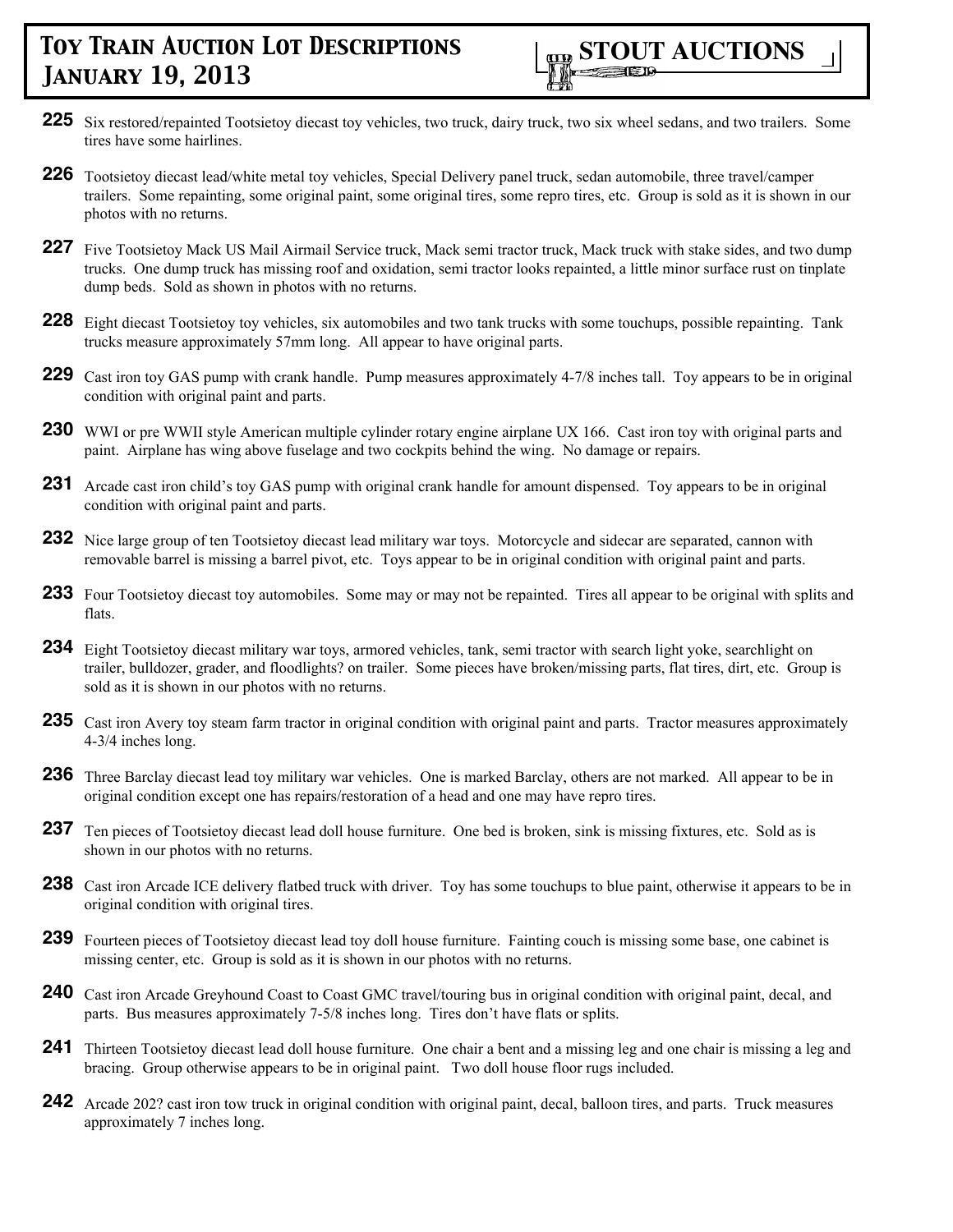- **243** Eleven Tootsietoy diecast lead doll house furniture pieces. Very nice lot with just a bent chair leg. Group is otherwise in original paint and condition.
- **244** Cast iron Hubley/Arcade Take-Apart tow truck tow. Truck is missing front bumper and tires have deterioration. Truck is otherwise in original condition. Truck measures approximately 6-5/8 inches long (missing front bumper). Sold as is shown in our photos with no returns.
- 245 Diecast lead Tootsietoy doll house furniture pieces. Nothing appears damaged or repaired. All appear to be in original condition with original paint and parts.
- **246** The Lamb Electric Co., Kent, OH electric motor paperweight salesman sample, measures approximately 2-1/4 inches long.
- 247 Diecast Tootsietoy lead Grand Piano with stool, piece of doll house furniture. Some oxidation and flaking paint, otherwise in original condition. Lyre has not been repaired.
- **248** Cast iron doll house furniture and other similar items. Arcade, Kilgore, and other manufacturers. Nothing appears damaged or repaired, everything appears to be in original condition. Ladder has some touchups, otherwise everything appears to be in original paint. Ladder, dining room chair, refrigerator, high chair, rocking chair, porch glider, three toilets, two wheel barrows, two boats, clothes ringer, dining room sideboard, china cabinet, washing machine?, and table. Highchair measures approximately 3-5/8 inches tall.
- **249** Ten composition WWI/WWII soldiers, nine are Lineol and one is marked JAPAN on underside of base. One German looks like Adolph Hitler, one looks like Patton in tanker's uniform, one French Foreign Legionnaire, one looks Chinese (marked JAPAN), two look like American sailors, one looks like a British officer, and others. All have some cracks. None appear repaired or touched up.
- **250** Arcade, Griswold Erie, Cracker Jack, and other manufacturers. Cast iron and tinplate child's kitchen/doll house items. Nickel plated food grinder is broken and in three pieces (could be fixed by a clever tinkerer). Cast iron skillet with three feet, O-S and 4 are stamped on underside, 4-1/2 inches long across handle. Cast iron Griswold ERIE cast iron skillet with heat ring on underside, 4-1/8 inches long across the handle. Two toy stove skillets, one pot with handle, and one pot without handle. Cast iron stove trivet/grill with handle. Doll house sized? food grinder (diecast metal with moveable handle and mount. Tin Cracker Jack dinner plate. Items all appear to be in original condition with original with original paint and parts.
- **251** Diecast slush mold/hollow cast lead toy items. One is a Cigarette, Chocolates, Matches, and Caramel vending machine. One looks like an Arcade/carnival Guess Your Weight style scales. Neither are marked. Both appear to be in original condition with original paint and parts. Vending machine measures approximately 3-1/16 inches tall. Tootsietoy, Britains, Barclay, Manoil?????
- **252** Flat full of doll house furniture and accessory type items, plastic, metal, and wood. Lot is sold as is shown in photos with no returns.
- **253** Early cast iron toy, Take-Apart tow truck with driver approximately 6-1/4 inches long. Truck has some orange paint on one side around fenders. Truck otherwise is in original condition. A.C. Williams, Hubley???
- **254** A.C. Williams cast iron Take-Apart roadster coupe convertible automobile. Car may or may not be original paint. Tires have flats and cracks. Approximately 4-3/8 inches.
- **255** Early cast iron tow truck toy, measures approximately 4-5/8 inches long. Truck appears to be in original condition except tires. Hubley, Arcade, A.C. Williams, Kenton, ???
- **256** Early cast iron toy tow truck, appearing to be in original condition with original paint and parts. Truck measures approximately 4-3/16 inches long. Truck has USA on inside and part numbers. Car has some light surface rust. Kenton, A.C. Williams, Arcade, Hubley???
- **257** Kenton Toys cast iron travel camper trailer in original condition with original tires. Trailer measures approximately 5-1/8 inches long with tongue. Tires have shrinkage and some very tight hairlines.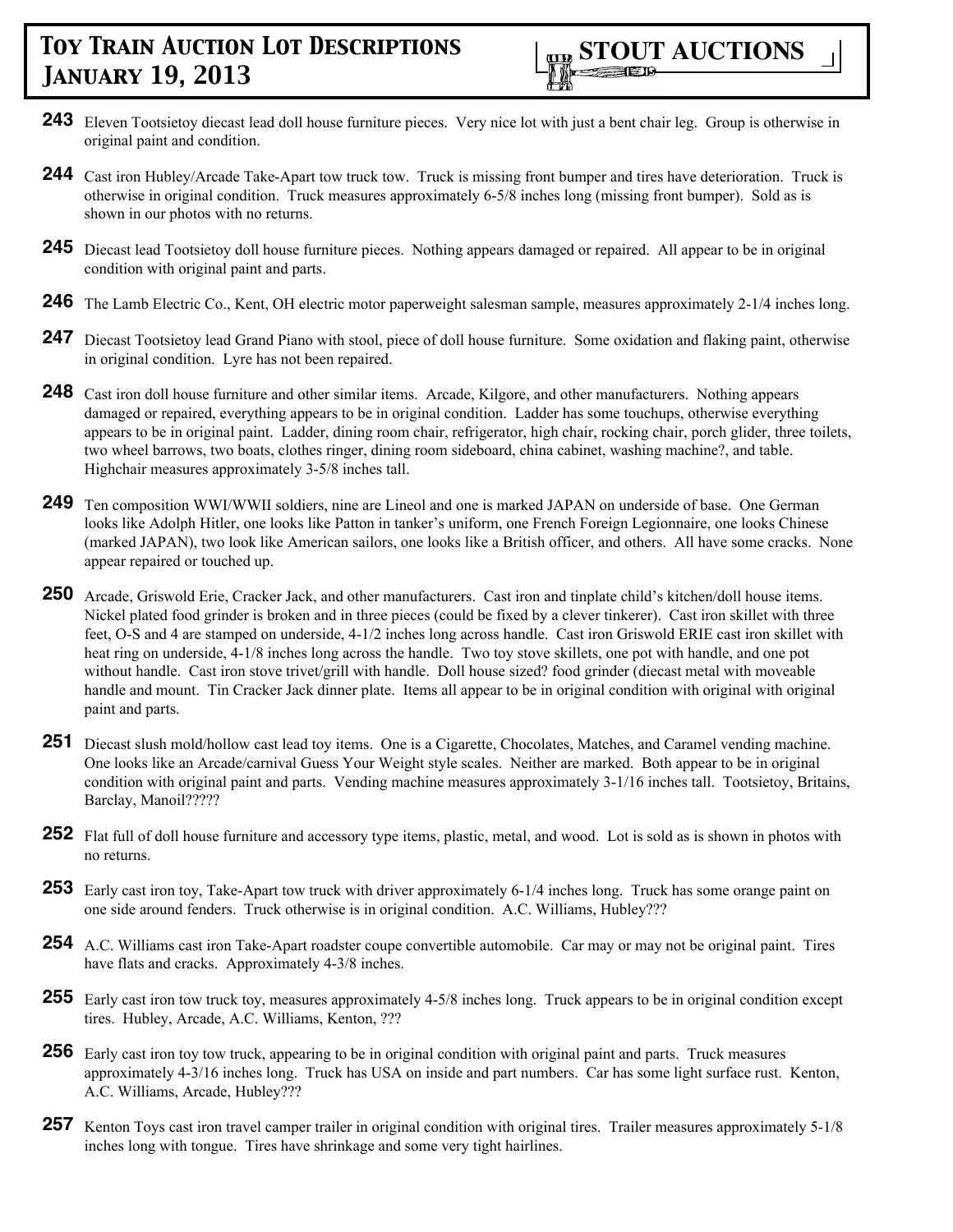

- **258** Early cast iron Take-Apart convertible roadster with rumble seat and balloon tires. Car appears to be in original condition with original paint and parts. Car has a little surface rust and tires have tight hairlines.
- **259** Cast iron A.C. Williams Take-Apart convertible roadster coupe automobile in original condition. Car has some surface rust and some hairlines in tires. Car measures approximately 5 inches long.
- **260** Cast iron Arcade? Fordson style farm tractor in original condition with original paint and parts. Tractor measures approximately 3-5/8 inches long.
- **261** Three Hubley cast iron airplane, single wing below fuselage and single propellor. Airplanes appear to be in original condition with some light surface rust. Airplanes appear to have original paint, tires, and parts.
- **262** Hubley Huber steam road roller cast iron toy, in original condition with original paint and parts. Wooden front roller. Toy measures approximately 3-1/2 inches long. Toy is missing drivers head.
- **263** Hubley cast iron toy, Wonder cement mixer toy. Toy has been repainted. Some surface rust on some parts. Toy measures approximately 3-1/2 inches long.
- **264** Three cast iron farm tractors, all are broken or disassembled. One is marked Arcade in blue paint. Driver is loose on one casting but still attached at axle. Red tractor is unmarked and casting(s) have been repaired. Axles on red tractor are not peend on one end. Red castings measures from front to rear with out wheels approximately 4-3/4 inches long. Green tractor is Arcade with small missing part of rear of one axle, 4-5/8 inches long.
- **265** Cast iron Navy ridged frame airship or dirigible in original paint with rust. Blimp measures approximately 4-5/8 inches long.
- **266** ZEP cast iron ridged frame airship/dirigible in original paint, measures approximately 5 inches long.
- **267** Cast iron toy rotary lawn mower/grass cutter. Toy measures approximately 12-1/4 inches long. Paint and handle appear to be original.
- **268** Three unmarked cast iron automobiles with Pat. Pend. and casting numbers. Cars have original paint and tires. Some surface rust and some tires have some splits. Autos measure approximately 3-7/8 inches long.
- **269** Cast iron farm track tractor vehicle with removable wheels. Dozer has rust, missing piece at rear tongue hole, original paint. Toy measures approximately 2-7/8 inches long.
- **270** Cast iron truck in original condition 4-3/8 inches long. Some rust, tires have no splits or flats.
- **271** Two early cast iron trucks, one stake one dump. Trucks have piano wire holding axles in. Both appear to be older repaints. Both have original tires.
- **272** Two cast iron diecast teeter totter child's doll house toy accessories. Each measures approximately 5-5/8 inches long. Neither is marked and both appear to be in original paint.
- **273** Arcade semi truck and trailer car hauler/transporter for automobiles. Tractor and trailer paint color doesn't match exactly. Tractor has nickeled steel wheels and trailer appears to have original rubber tires without splits or flats. Measures approximately 13 inches long when connected.
- **274** Arcade 271 Caterpillar Tractor Co. Ten tracked vehicle, cast iron toy with original paint, decals, and parts. Tractor measures approximately 7-1/2 inches long.
- **275** Arcade semi truck and trailer car hauler/transporter for automobiles. Tractor and trailer paint color doesn't match exactly. Tractor nickeled steel wheels and trailer has steel wheels. Some surface rust on trailer. Measures approximately 13-5/8 inches long when connected. Truck appears to be repainted and trailer appears to be original.
- **276** Cast iron Bell Telephone truck and trailer with drill, hand tools, and signs. Truck may or may not be older repaint, rest looks to be original paint. Truck measures approximately 12-1/2 inches long.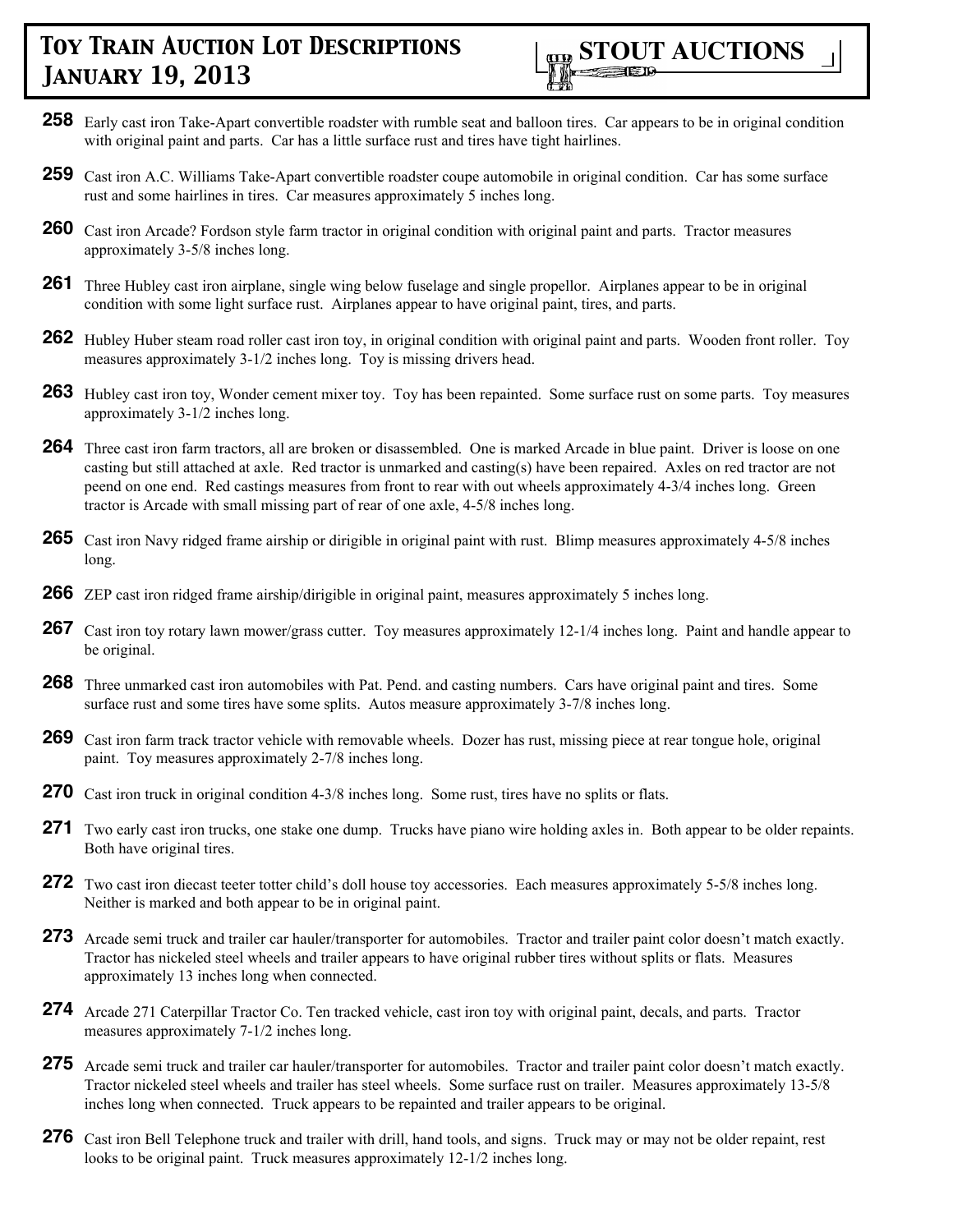

- **277** Eight diecast Solido military vehicles, six tanks, one truck, and one armored vehicle. 523 Unic Sahara has oxidation to surface. Two No. 231 Sherman M4 A3 3/1972. Two M-47 Char Blinde General Patton both with surface oxidation. 228 Jagdpanther 9/1971. 222 Char Tigre 12/1969. 214 Berliet Aurochs 6/67. Some missing trim.
- **278** Cast iron/steel WWI Army military tank floor pull toy, measures approximately 4-1/4 inches long with rust. Some silver paint in corners. Some casting numbers on inside.
- **279** Arcade cast iron McCormick Deering threshing machine toy. Toy measures approximately 14 inches long and appears to be in original condition. Paint and parts appear to be original except for tongue is home made from thin wire.
- **280** Dinky Toys diecast No. 617 Volkswagen K.D.F. field car and 50mm P.A.K. anti-tank gun, in original condition. Original paint and tires with no flats or splits.
- **281** Five pieces of Arcade cast iron doll house furniture in original condition. Parts and paint appear to be original except one chest of drawers, drawer doesn't match rest. No damage or repairs. Bed measures approximately 8 inches long. Chest measures approximately 6-1/2 inches tall.
- **282** Cast iron 1933 Arcade GMC A Century of Progress Chicago Greyhound Lines semi tractor and tour/passenger bus toy. Appears to be in original condition with original paint, decals, parts,and tires. Some tires have some flats and or splits.
- **283** Cast iron steam road roller with wooden front drum 2-3/4 inches long with nickeled rear wheels. Casting numbers inside. Appears to be in original condition.
- **284** Tekno Made in Denmark, diecast toy vehicles in original boxes looking like new/new. 915 box shows a little very light wear, otherwise boxes are very nice. 914 and 915 Ford D series trucks with jeweled head lights. Tires do not appear to have splits or flats. Also included is a No. 101, ten barrels and hand truck/cart.
- **285** Unmarked, casting numbers on inside, cast iron with removable piano wire and axles. Convertible coupe with rumble seat and tow truck are repainted with original tires. Dump truck appears to be original paint, tires have flats. Autos have Pat. Pend. Car measures approximately 4 inches long.
- **286** Tekno Made in Denmark, diecast toy vehicles in original boxes. Two 452 Tekno Transport trailers. One has black livery and needs a little storage marks cleaned and polished. One has white markings on side and needs roof polished to look like new. Boxes have torn or missing cellophane display windows. One box has some wear to an end.
- **287** Economist ranges and stoves, Kenton DOT, Daisy No. 545 Champion, cast iron toy and salesman sample child's/children's stoves. All are cast iron. All appear to be original.
- **288** Two Corgi diecast car hauler truck and trailers in original boxes looking to be new, never removed. C1222 Volvo Globetrotter and 1159 Car Transporter. Boxes show a little tiny light wear, 1159 has some tears to cellophane.
- **289** Batesville casket desk top paperweight modern heavy, decal on end. Metallic composition, cast white metal? Nonmagnetic. Measures approximately 5-1/4 inches long.
- 290 Dinky Toys diecast 109 Gabriel Model T Ford, Direct From Gerry Anderson's The Secret Service, toy car in original box. Car is a little dusty, includes driver. Box is slightly rippled. Box includes two inserts.
- **291** Arcade cast iron tow truck with nickeled solid steel wheels. Measures approximately 4-3/8 inches long. Some rust. Appears to be in original condition with original paint and parts.
- **292** Arcade cast iron tow truck with nickeled steel spoke wheels. Measures approximately 5-3/4 inches long. Some rust. Appears to be older repaint.
- **293** Five Keen Foundry cast iron/steel puppy dog paperweights measuring approximately 1-5/8 inches tall. All appear to be in original condition.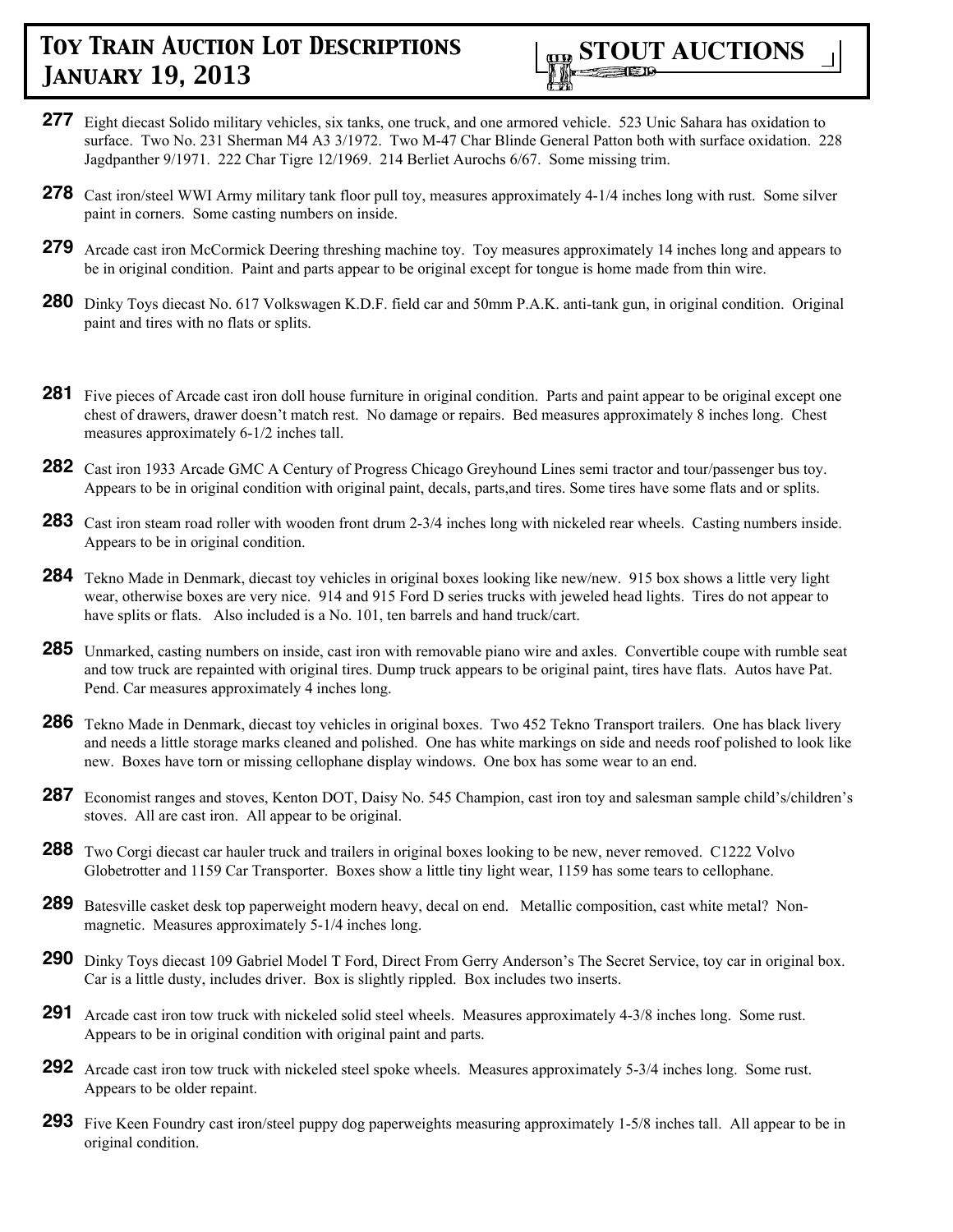

- **294** Cast iron Harley-Davidson/Indian style motorcycle with sidecar and nickeled rider. Toy appears to be in original condition with original paint, parts, and tires. Tires have some splits. Motorcycle measures approximately 4 inches long.
- **295** C to C C. Co. semi and stake/panel side trailer cast iron toy vehicle. Truck has casting numbers on inside. Both appear to be in original condition with original paint and solid nickeled wheels.
- **296** Cast iron/steel freight truck/hand cart paper weight, measures approximately 5-1/4 inches long.
- **297** Cast iron Gasoline Motor Oil 1910-20's semi truck and tanker with spoke steel wheels. Both pieces appear to be in original paint. Connected truck measures approximately 7 inches long.
- **298** Cast iron C to C C Co. semi tractor truck and panel/stake side trailer in original condition. Truck and trailer may not match. Connected truck measures approximately 7 inches long.
- **299** Cast iron horse drawn road grader pull toy with driver, measuring approximately 4-1/2 inches long without tongue. Tiny bit of original blue paint.
- **300** Cast iron Arcade 1933 A Century of Progress World's Fair Greyhound Lines semi tractor truck and trailer in original condition with original paint and tires. Some rust. Tires have some splits. Connected truck measures approximately 11 -1/2 inches long.
- **301** Four cast iron vehicles, one marked Arcade. All have solid nickeled steel wheels, all appear to be repainted/restored. All appear to have original parts. Brown stake bed truck marked Arcade measures approximately 4-3/4 inches long.
- **302** Cast iron Fordson style tractor with driver and nickeled spoke wheels in original condition with original paint and parts. Measures approximately 4-3/4 inches long.
- **303** Five diecast metal animal desk top paper weights, lead painted Polar Bear, cast iron Scotty dog, red and gold painted cast iron/steel Dachshund, brass/gold painted Mack bulldog, and cast iron Spaniel looking dog.
- **304** Tekno, Made in Denmark diecast toy vehicles in original boxes looking like they have never been removed, boxes show little if any wear. 420 Scania LBS 140 and 452 matching pup trailer.
- **305** Early cast iron pony harness racer w/jockey driver, broken at drivers foot. Surface rust, rider is nickeled, unmarked. Measures approximately 5 inches long.
- **306** Tekno, Made in Holland diecast toy vehicle in original box. Toy shows little wear.
- **307** Cast iron still bank featuring a small bird on a tree stump. Bird is orange and has black eyes and may have some remains of black paint on body, Oriole? Tips of tail are missing. Bank measures approximately 5 inches tall.
- **308** Britains diecast toy vehicle, No. 9670 Dump Truck w/driver, bricks, signs in original box with insert. Looks to have never been removed from insert.
- **309** Cast iron horse/pony drawn cart 4 inches long with driver on buck board. Some black paint.
- **310** Tekno, Made in Denmark diecast toy vehicle in original box, R.S.K. delivery/commercial truck with covered bed. Truck has a tiny bit of wear/chipping to decal on one side.
- **311** Arcade cast iron Mack cable operated dump truck, missing some pieces. Original paint, tires, remaining parts. Measures approximately 11-3/4 inches long.
- **312** Corgi diecast 1108 Bristol Bloodhound guided missile with launching ramp in original box. Included is Airfield Radar, Bloodhound loading trolley, and Land Rover 109 WB. Very nice grouping with little wear. Box has insert, missile has protective ring. Box is slightly crushed.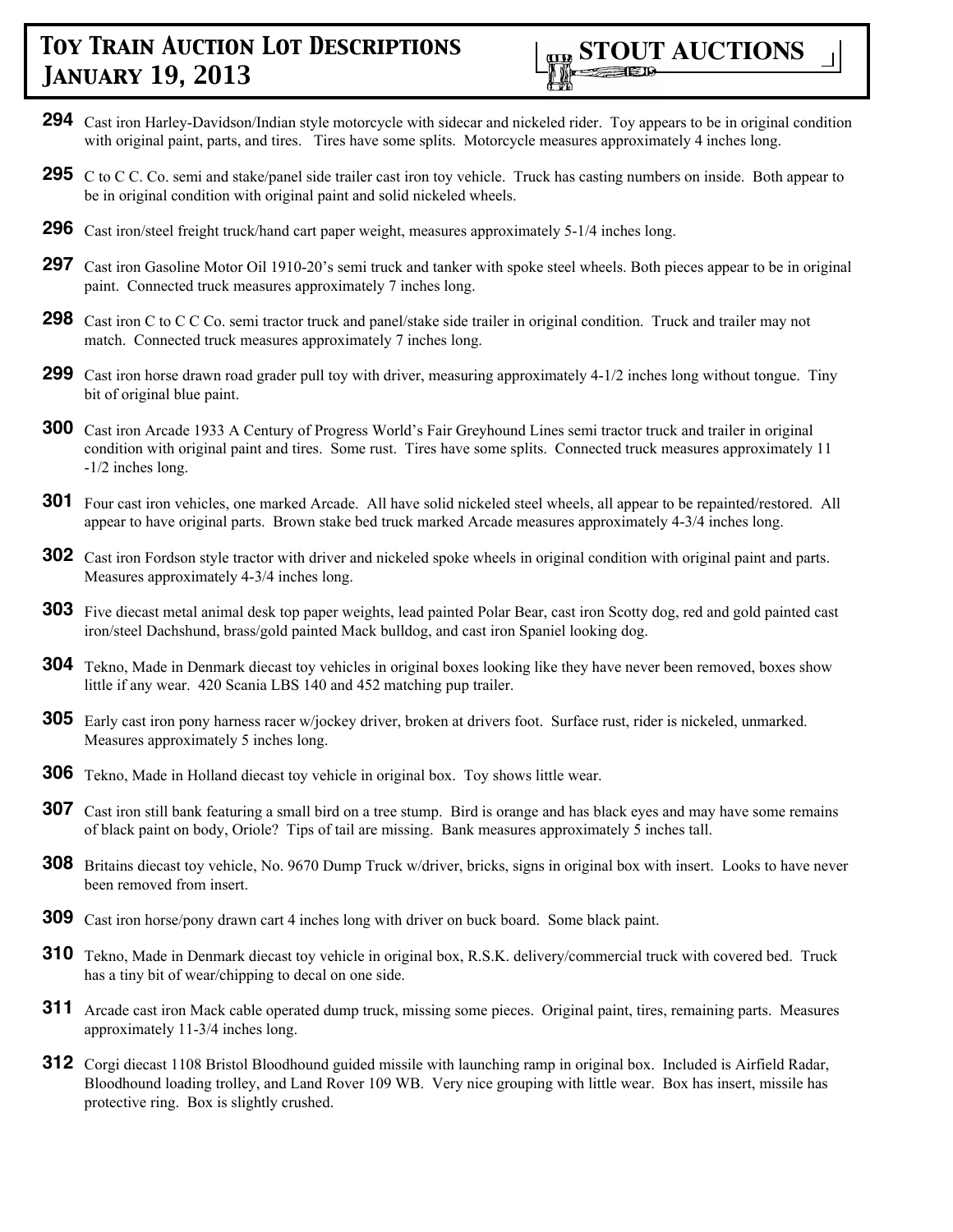

- **313** Fifty various Tootsietoy diecast lead vehicles, trucks, U-Haul trailer, cement mixer, tow truck, cars, coupes, sedans, bulldozer, Porsche, Thunderbird, Cord, panel deliveries, boats, tank, Greyhound bus, etc. Some in original condition, some repainted, some missing pieces, some damaged, etc. Group is sold as it is shown in our photos with no returns.
- **314** Four diecast Corgi Superior Ambulance on Cadillac Chassis toy vehicles. Original paint and tires. Two have packing material (tissue/foam) stuck to dome. Cars look very clean, no battery damage, some chipped opening tabs.
- **315** Tekno, Made in Holland diecast toy vehicle in original box. Toy shows little wear. Box show some light wear, taping to insert. Nice looking toy.
- **316** Four Corgi diecast Commer vehicles, Ambulance, TV bus, Police, and Military police. Busses are all in original condition with original paint and tires. Clean no battery damage.
- **317** Child's sad iron with handle, A-Best-O No. 602 Sad Iron, in original condition. Second is mostly cast iron with wooden handle, unmarked. Large sad iron measures approximately 3-3/4 inches long across top of handle and is approximately 3 -2/4 inches tall.
- **318** Cast iron COP motorcycle with side car and nickeled rider. Toy is in original condition with original paint and tires. Motorcycle measures approximately 4 inches long.
- **319** Matchbox MG-1 Service Station in original box, complete. Some deterioration to a decal on one end of building. Should clean to look very nice. No apparent damage or repairs.
- **320** Corgi Major Toys diecast 1140 Mobilgas Petrol Tanker Bedford Tractor Big Unit, in original box with detached end flap. Truck shows little wear. Box shows light wear. Original paint and tires.
- **321** Early cast iron steam shovel derrick 4-1/2 inches long, original paint.
- **322** Diecast toy vehicle, Corgi Toys No. 14 Gift Set Hydraulic tower Wagon in original box with worker, missing lamp standard. Truck missing little paint, little wear. Box is very square and solid with little wear.
- **323** Hubley A.C. Williams piano wire Take-Apart tow truck, cast iron with Pat. number and casting numbers. Original paint and tires. Truck measures approximately 5-1/4 inches long.
- **324** Corgi Toys James Bond Aston Martin DB5 diecast car in original paint with original tires. Tires have some flats and splits. Car appears to be complete with all parts.
- **325** Corgi Toys The Chevrolet Experimental Car Astro 1 diecast toy car. Little wear. Very nice clean and shiny car in original condition.
- **326** Corgi Toys 490 Volkswagen Breakdown Truck in original box, appears to be complete with original parts, paint, tires. Slight oxidation on some metal parts. One tire has a super tight split, slight flats. Box shows little wear.
- **327** Arcade 5-3/4 inch long cast iron Fordson tractor with driver and steering wheel with cast iron W&K rims with rubber tires. Tires have some flat spots. Tractor has been repainted.
- **328** Corgi Toys diecast toy cars, Ferrari Berlinetta 250 Le Mans and Marcos Volvo, original condition with original paint and tires. A couple splits and flats on Ferrari.
- **329** Cast iron Gasoline truck with rear spouts early Mack truck with spoked steel wheels. Truck has rust, some red paint. Truck has casting numbers. Truck measures approximately 5 inches long.
- **330** Corgi Toys diecast toy vehicle, 416 R.A.C. Radio Rescue Land Rover in original box. Truck has smudge? on one side, otherwise shows little to no wear. Box shows little wear.
- **331** Two Corgi Toys Jaguar 2+2 diecast sports cars in original condition with rear view mirror variations. Original paint and tires.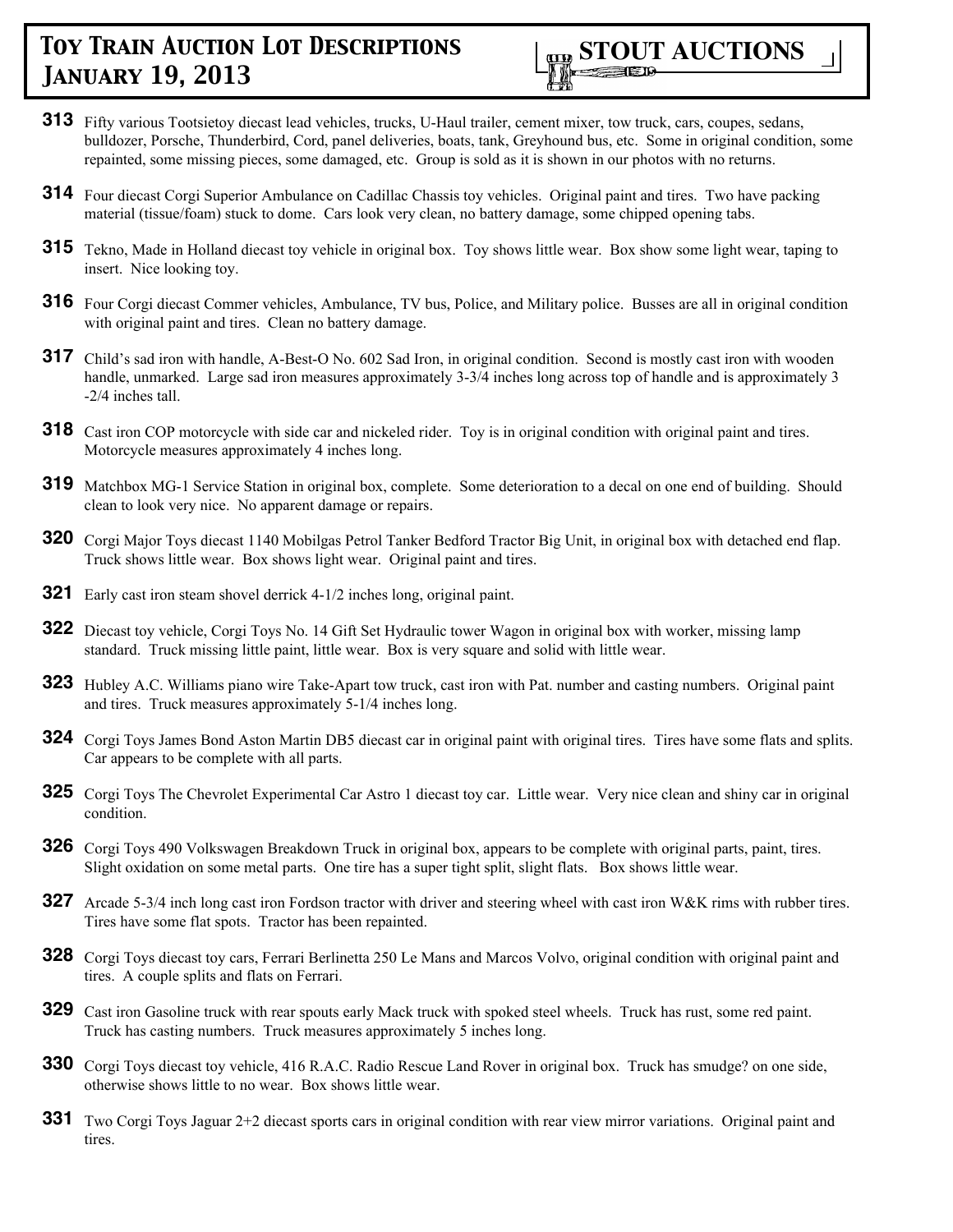

- **332** Cast iron Moving and Storage truck with rusty spoke wheels that were originally nickeled, measures approximately 4-3/4 inches long. Paint appears to be original.
- **333** Corgi Toys diecast toy vehicle 437 Superior Ambulance on Cadillac Chassis in original box, very little if any wear. No battery damage. Box shows very little wear.
- **334** WWI cast iron 1918 Tank Bank USA, still tank bank. May or may not be original paint.
- **335** Corgi Toys 420 Ford Thames Airborne Caravan diecast toy vehicle in original box. Camper shows little if any wear. Paint and tires are original with no flats or splits. Box shows a little light wear.
- **336** Two early cast iron automobiles, one spoke, one solid wheel, both with light rust and original paint. Both had nickeled wheels. Both are unmarked other than casting numbers. Automobiles measure approximately 4 inches long.
- **337** Four cast iron electrical motor desk top paperweights, two with partial decals, one looks restored, other has no markings. All are similar and measure approximately 2-1/2 inches long.
- **338** Corgi Toys modern diecast toy vehicles, 97951, 97911, 97895, 52801 in original boxes, no wear, all look new. Boxes show little wear, price stickers.
- **339** Early cast iron Take-Apart stake bed truck in original paint with original tires with flats and splits. Truck measures approximately 4-3/4 inches long. Truck features flat retainer spring.
- **340** Corgi Toys 437 Superior Ambulance on Cadillac Chassis diecast toy vehicle in original box with protective insert. Car shows very little wear. Box shows little wear.
- **341** Cast iron Champion cast iron Mack tow truck 4-3/4 inches long with surface rust, some original paint, original tires.
- **342** Two Corgi Toys 109 Pennyburn Workmen's Trailers in original boxes. One shows a tiny bit of wear, no tools. One shows no wear, shovel and broom. Boxes show little wear.
- **343** Four cast iron trucks and car, early vehicles. Older and new restorations. None are marked other than Pat. Pend. and casting numbers. Largest truck measures approximately 4-3/4 inches long.
- **344** Kenton 1935 Ford cast iron convertible coupe toy car. Car is in original paint with original tires with flats. Car measures approximately 4-1/2 inches long.
- **345** Corgi Toys 411 Karrier Bantam Lucozade Van, diecast toy vehicle in original box. Truck shows little if any wear, box shows light wear.
- **346** Cast iron Austin automobile approximately 3-3/5 inches long, marked USA with casting numbers on inside. Paint and tires appear to be original.
- **347** Early cast iron tow truck, solid nickel wheels measuring approximately 4-5/8 inches long. Paint appears to be original.
- **348** Corgi Toys modern diecast toy vehicles, 97003, 97090, 97950, and 97085 in original boxes, no wear, all look new. Boxes show littleto mild wear, price stickers.
- **349** Model Tractor Tree Wagon Charbens Series, diecast toy in original box, Made in England. Box lid has tears, bottom has some crushing. Rear trailer axle is broken at a mount and some casting fatigue. Tractor measures approximately 3-5/8 inches long.
- **350** Arcade Mfg. Co. Freeport, ILL 1885-1927. Bronze/bronze plated diecast desktop paper weight, measuring approximately 5-1/8 inches long, 3 inches wide, and 5/8 inch thick.
- **351** CTW Sesame Street Ben Cooper Oscar the Grouch child's Halloween costume, No. 713. Tiny Tot (3-5). All vinyl, exclusive of ornamentation. Mask has an inch long crack/split at top, staples at one mount. Costume has some storage grime, one small tear, mask has detached strap and no metal ends. Box lid has torn and missing cellophane, light wear.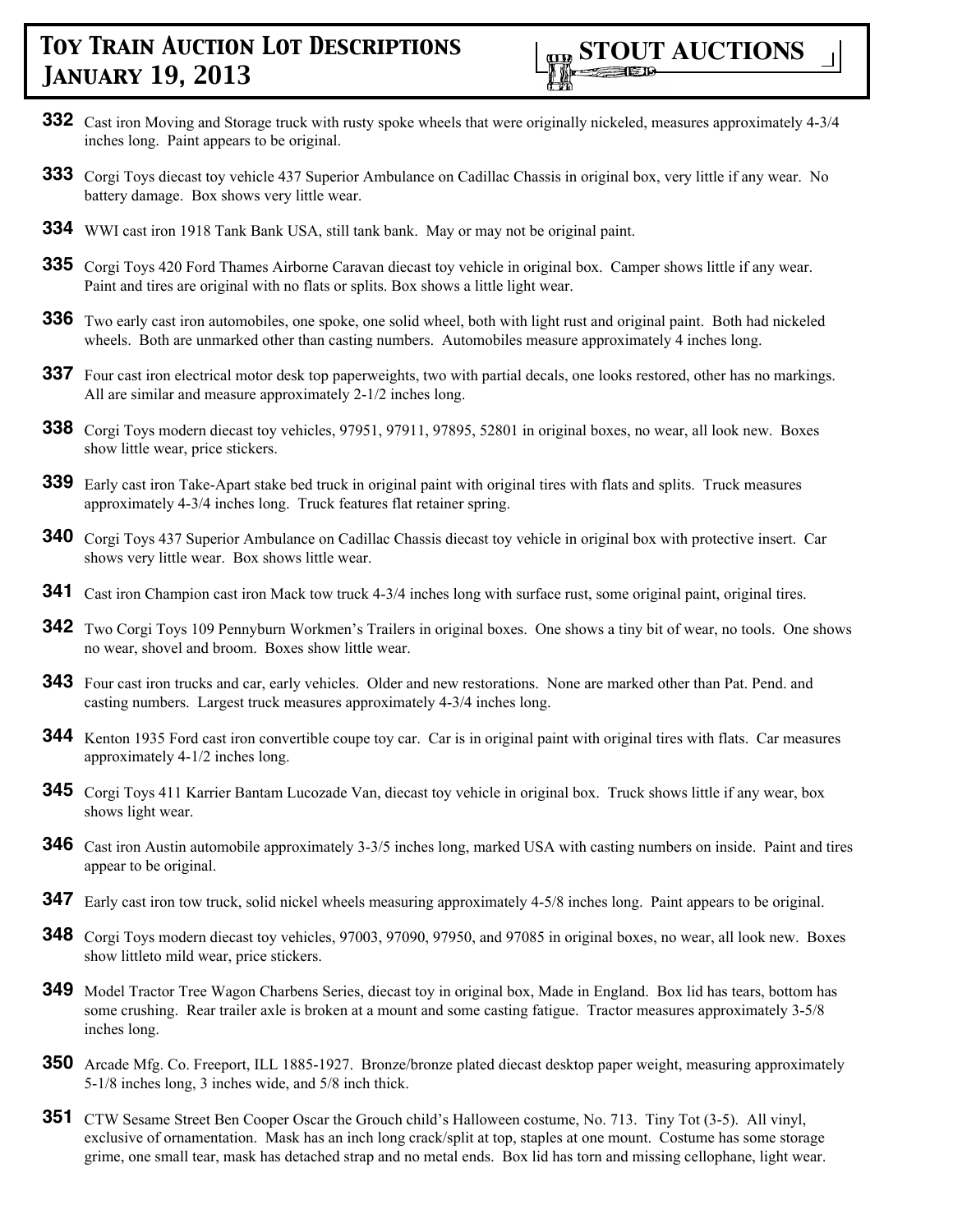

- **352** Cast iron/steel painted Peerless Warren, OH and Holt Milwaukee, WI Electric Motor desk top paperweights. Peerless measures approximately 2-3/8 inches long/wide and the Holt measures approximately 2-1/2 inches long.
- **353** Three Tekno diecast trucks, Shell, Brdr. Rosendahl, Falck Zonen. Shell truck and trailer has small touchups, otherwise trucks appear to be in original condition with original paint and tires. No splits or flats.
- **354** Two Tootsietoy Greyhound and two USN Los Angeles diecast toys. Original paint, one bus may have repro tires.
- **355** Large group of diecast tractors, smaller scales, multi-manufacturers, etc. Sold as is shown in our photos with no returns.
- **356** Corgi Toys modern diecast toy vehicles, 52504, 52504, 51702, 52601, and 52101. Some appear to have never been removed from box. Boxes show little wear, price stickers.
- **357** Corgi Toys diecast and plastic toy vehicles, original paint, tires, and played with condition. Some oxidation on some parts. Captain Marvel Porsche Audi, Batman Batmobile, Glastron Batboat, three U.N.C.L.E. Oldsmobile Super 88's.
- **358** Six Corgi Toys diecast cars and trucks, 1964 Olympics Winter Games Citroen Safari (one ski pole), Hillman Imp, 230 Mercedes Benz 220 SE Coupe, and two Land Rover 109" W.B. trucks, original paint and tires. All appear to be in original played with condition. Some splits, some flats, a little oxidation.
- **359** Corgi Toys diecast toy cars, Volkswagen 1200 Saloon, Ghia L6.4 (small hairline in rear window), Le Dandy Coupe Heri Chapron body on Citroen D.S. chassis, 224 Bentley Continental Sports Saloon, and 238 Jaguar Mark X Saloon, original paint and tires. All appear to be in original played with condition. Some splits, some flats, a little oxidation.
- **360** Corgi Toys diecast toy busses, two Outspan London Transport Routemaster and Bristol Bus, original paint and tires. All appear to be in original played with condition. Some splits, some flats
- **361** Corgi Toys diecast toy cars, two Oldsmobile Toronado hardtops without trailer hitch, Oldsmobile Toronado with tow hitch all with flip up lights, Ford Thunderbird, Buick Riviera with tow hitch and broken side window, Chevrolet Corvette Sting Ray with flip up headlights, original paint and tires. All appear to be in original played with condition. Some splits, some flats
- **362** Corgi Toys diecast toy vehicles, Sunbeam Imp Police, Ford Zephyr Motorway Patrol car, Oldsmobile Super 88 County Sheriff, Chevrolet Impala Fire Chief, original paint and tires. All appear to be in original played with condition. Some splits, some flats.
- **363** Cast iron travel/touring bus measuring approximately 5-1/8 inches long. Appears to be original paint and parts.
- **364** Corgi Toys diecast toy police cars and vans. County Police Commer 3/4 Ton chassis (needs inside cleaned), Police Commer 3/4 Ton chassis (perfectly clean inside), Ford Zephyr Motorway Patrol car, Sunbeam Imp Police, original paint and tires. All appear to be in original played with condition. Some splits, some flats.
- **365** Eight Corgi Toys Classics diecast toy cars, three 1912 Rolls Royce, 1910 Renault, 1927 Bentley Le Mans, two 1910 Daimler, and 1915 Ford Model T, original paint and tires. All appear to be in original played with condition. Some splits, some flats and oxidation.
- **366** Corgi Toys diecast toy cars, Plymouth Sports Sunbeam U.S. Mail station wagon, Chevrolet Impala TAXI, Oldsmobile Super 88, Chevrolet Camaro SS, and Oldsmobile Tornado. Cars show little wear original paint and tires. Some flats, no splits.
- **367** Corgi Toys diecast toy cars, 352 R.A.F. staff car Standard Vanguard in original box, Oldsmobile Super 88 H.Q. Staff car, two Fordson 5CWT. vans, and London Taxi, original paint and tires. All appear to be in original played with condition. No splits or flats. H.Q. car has some splotches to finish. 352 OB shows a little very light wear.
- **368** Corgi Toys Classics diecast toy busses in original boxes, most appearing to have never been removed from box. Boxes show little wear, some price stickers. 98603, 98604, 97635, 98470, 98468, 98464, 98465, 98470, 98600, 98462
- **369** Eight Arcade cast iron food grinders, all are nickel plated except one.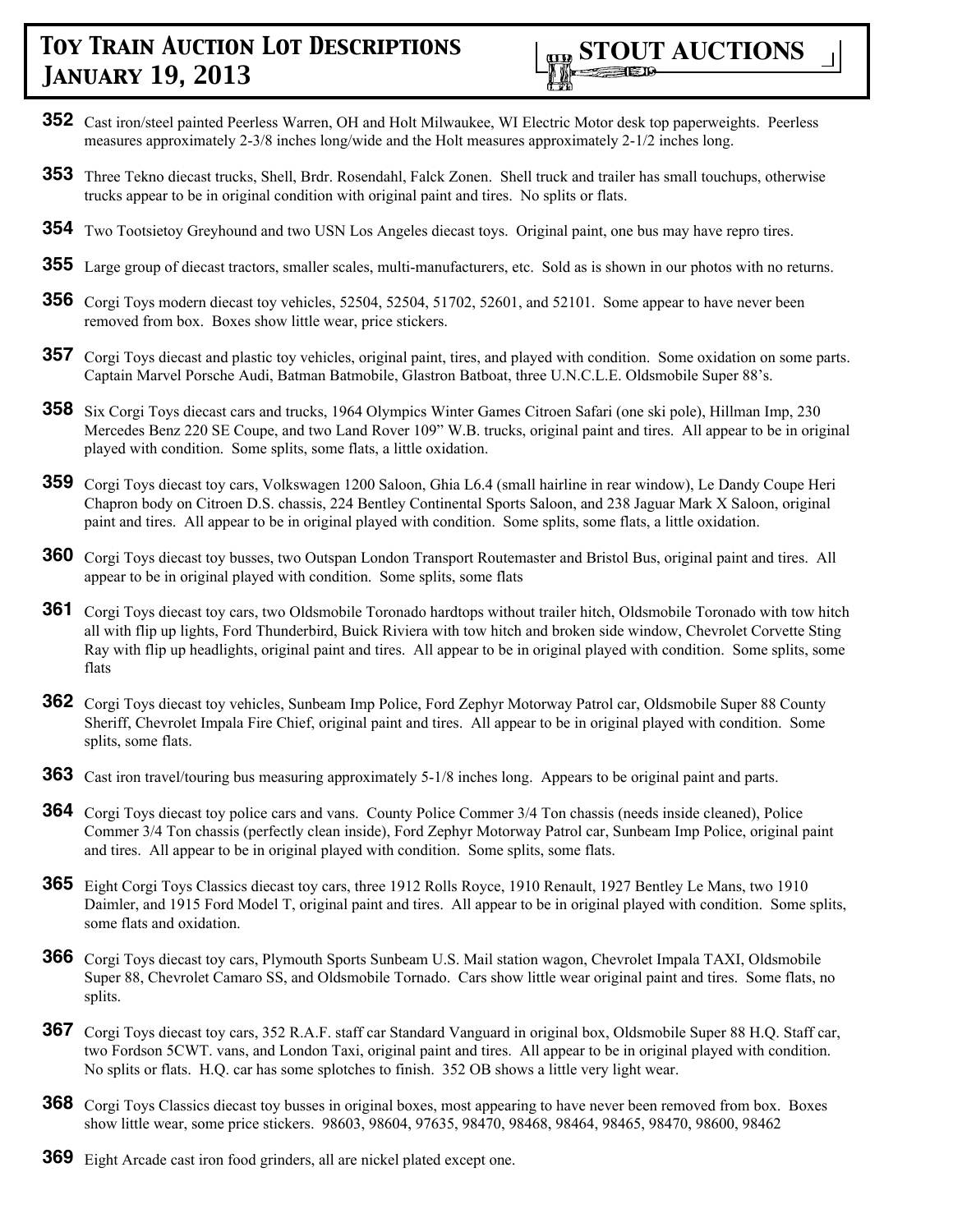

- **370** Corgi Toys diecast farm and construction vehicles. Massey Ferguson MF50B, two Priestman excavators, Farm Trailer, Platform Trailer, Corgi Juniors tipper trailer, and Corgi Juniors horse trailer, original paint and tires. One excavator missing tracks, some oxidation. No splits or flats.
- **371** Fifteen diecast lead airplanes, some missing propellor blades, propellors, etc. Original paint, tires, and parts. Some marked, some unmarked.
- **372** Three Corgi Toys diecast toy Ford Holmes semi wrecker trucks. Played with condition, original paint and tires. No flats or splits.
- **373** Five Corgi Toys diecast toy trucks, two fire, one rescue, one safari, and one semi. All are in played with condition. Original paint and tires. No flats or splits.
- **374** Early Arcade cast iron farm tractor with driver and balloon tires. Original paint and tires. No splits or flats.
- **375** Corgi Toys diecast toy vehicles, Four Berth Caravan (one side window is broken), 233 Heinkel I, Austin Healey with missing windshield, Lotus Elan S2 with driver, and Jaguar 2.4 litre. Original tires and paint, no splits or flats.
- **376** Cast iron Take-Apart coupe automobile with piano wire, Hubley? Original paint and tires. Splits and flats to three tires, one missing a tire. Pat. Pend. and casting numbers. Measures approximately 4-7/8 inches long.
- **377** Corgi Toys diecast toy vehicles, E.R.F. Model 64G dump truck, E.R.F. Tunnel Cement Model 64G dump truck, Karrier Bantam Drive Safely on Milk van, Commer 3/4 ton chassis, and E.R.F. Model 44 G with tandem trailer and loads. Trucks other than 44G appear to be in original paint with original tires. 44G has touchups. Some flats and some splits.
- **378** Cast iron Take-Apart sedan in original paint and tires with piano, approximately 4 inches long.
- **379** Corgi Toys diecast military/space toy vehicles. Land Rover 109" W.B. two Thunderbird missiles and trollies, and Airfield Radar. Original paint and tires, no splits or flats.
- **380** Ten Corgi Toys Classics diecast toy vehicles in original boxes, some never opened. Some boxes have price stickers. 96888, 96756, 97368, 98602, 98462, 98462, 97368, 97368, 98462, 97840.
- **381** Two cast iron trucks, both have been repainted. Hubley? Motor Express semi tractor and trailer, 1920-30's style and 1920's style dump truck. Motor Express has Made In USA and casting numbers. Dump truck is marked Arcade. Arcade measures approximately 4-1/4 inches long. Semi measures approximately 7-1/2 inches long.
- **382** Corgi Toys diecast toy vehicle, 437 Superior Ambulance on Cadillac Chassis in original box. Original paint and tires. Little if any wear, no flats or splits.
- **383** Cast iron Sedan Automobile with Pat. Pend. and casting numbers, original paint. Tires are old repro. Approximately 4-3/8 inches long.
- **384** Corgi Toys diecast toy vehicles, Volkswagen, Pennyburn All-Steel Trailer, 409 and 470 Jeep FC-150, Globetrotter semi, and Land Rover 109" W.B. wrecker/tow truck.
- **385** Champion motorcycle with sidecar and nickel rider, original paint and tires. Motorcycle measures approximately 4 inches long.
- **386** Corgi Toys diecast toy trucks and cars, two Dodge KEW Fargo Beast Carriers, Chipperfields International 6x6 truck, Buick Regal City of Metropolis Police Dept., and Buick Regal Police car. Original paint and tires.
- **387** Cast iron tractor with treaded steel wheels, approximately 3-5/8 inches long.
- **388** Corgi Toys diecast toy cars, H.J. Mulliner Park Ward Rolls Royce Silver Shadow, Jaguar XK 120, Porsche 924, and John Player Special F1.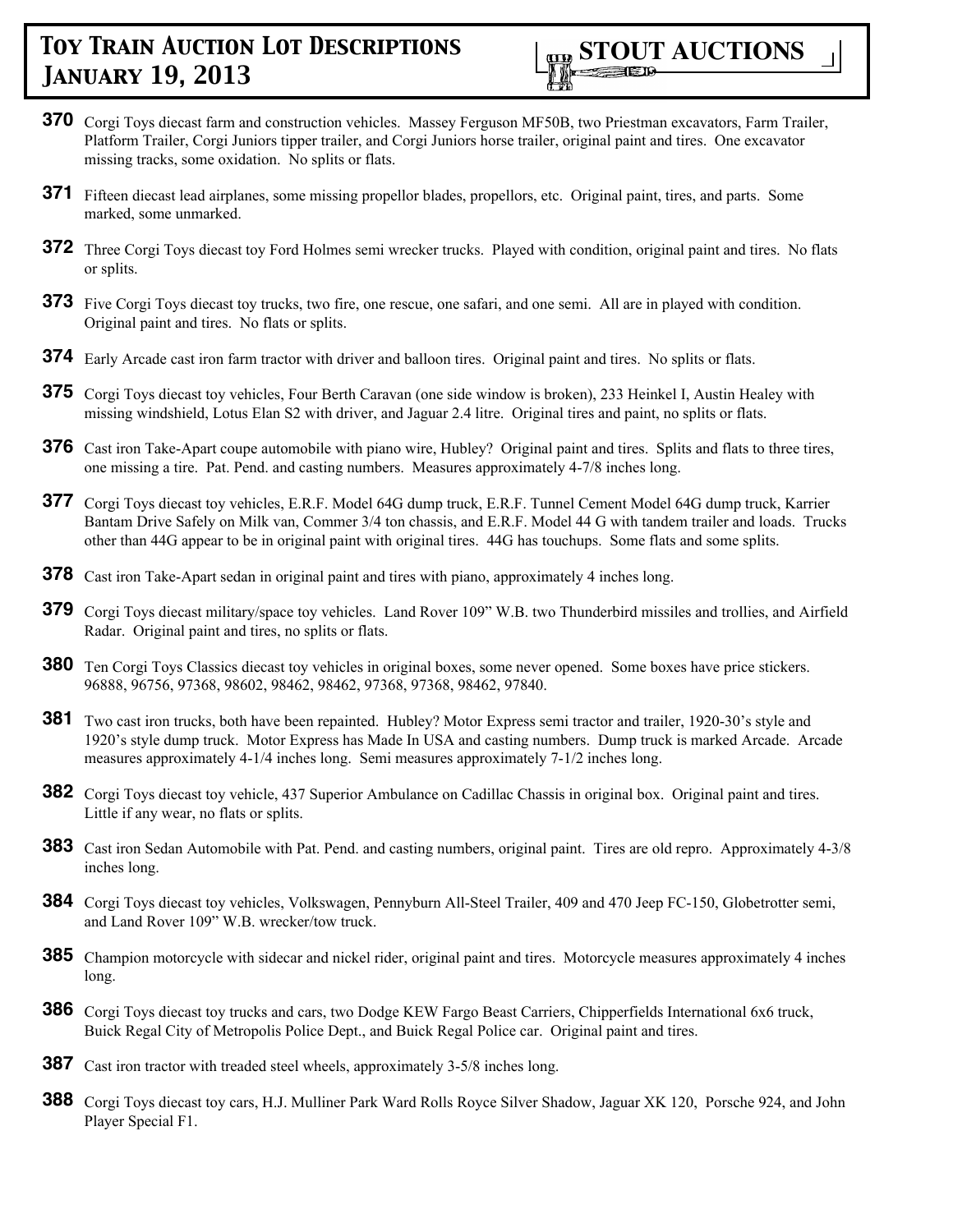

- **389** Tekno Scania diecast semi toy truck and trailers in original box, Made in Holland. Toys appear to have never been removed from box. Cellophane display window has tear on one end. Box shows a little light wear.
- **390** Arcade cast iron McCormick-Deering threshing machine, approximately 17-1/2 inches long, not including tongue.
- **391** Corgi Toys Classics diecast toy trucks, busses, and more in original boxes. Some appear to have never been removed from box, some displayed. Some boxes show light wear and price stickers. 54402, 52603, 31601, 31601, 56301, 53501, 53501, 17602, and 97084. Two Eddie Stobart Ltd and one Model Transport Depot, in original boxes, may or may not be complete. Boxes show wear.
- **392** Cast iron bell ringing horse drawn hook and ladder wagon, approximately 26 inches long assembled. All appear to be in original paint.
- **393** Kirk Denmark Robin Ford D-800 and Lion Car Holland No. 36 Karvan Cevitam Zwaardemaker & Co. N.V. Maarssen Neemt Vaker Zwaardemaker semi, diecast toy trucks, original paint and tires with some oxidation on semi.
- **394** Tekno Made in Denmark, diecast toy Dodge Fire Car, 4-5/8 inches long with out tongue.
- **395** Tekno Made in Denmark, diecast toy ambulance, original paint and tires with oxidation on frame and hubs.
- **396** Tekno Made in Denmark diecast toy vehicles, MG missing windshield, Ford Taunus, and 415 Taunus Transit in original paint and tires with some splits to some wheels.
- **397** Dinky Toys diecast toy trucks with loads. One 417 and five 418 Leyland Comet trucks. Original paint and tires with some touchups, flats, and splits.
- **398** Tekno Made in Holland, diecast toy Dijco NV Delft truck and trailer in original box with very light wear, original paint and tires. No splits or flats. Box shows a little wear. No tears in cellophane.
- **399** Three Dinky Supertoys diecast toy Foden trucks. Touchups to maroon truck, flats and splits on some tires. Trucks otherwise appear to be in original paint with original tires.
- **400** Tekno Made in Denmark diecast toy trucks, Faxe Fad and Volvo tow/wrecker trucks. Trucks appear to be in original condition with original tires and paint.
- **401** Tekno Made in Denmark diecast toy semi tank trucks, one Gulf and one Esso, Scania Vabis. Truck shwo little wear, both should clean to look great. Both look to be original paint and tires. No flats or splits.
- **402** Diecast lead vehicles, Tootsietoy Gyro Plane and Barclay Tiny Tot Express streamline van, restored.
- **403** Four cast iron horse drawn wagon Fireman drivers, three have some to a tiny bit of original paint. Largest measures approximately 3 inches tall.
- **404** Cast iron Kenton Toys horse drawn Beer wagon 5 with driver. Appears to be in original paint and parts. Measures approximately 14-3/4 inches long.
- **405** Cast iron COP Indian/Harley Davidson style motorcycle with driver, sidecar, and rider. Rider is nickeled, paint and tires appear to be original.
- **406** Tekno Made in Denmark diecast toy vehicles, Scania truck with lift rear axle and tandem trailer and InterConsult truck. Small piece of rear dome on InterConsult is not original. Otherwise original paint and tires. No flats or splits.
- **407** Gama 3546 Magirus Deutz DL 23-12 aerial ladder fire truck diecast toy truck, Made in Western Germany. Appears to be in original paint and tires.
- **408** Three Spot-On Model by Triang LWB Land Rover diecast toy trucks, two missing trim. Original paint and tires with splits and flats. 1:42 scale, approximately 4-1/4 inches long.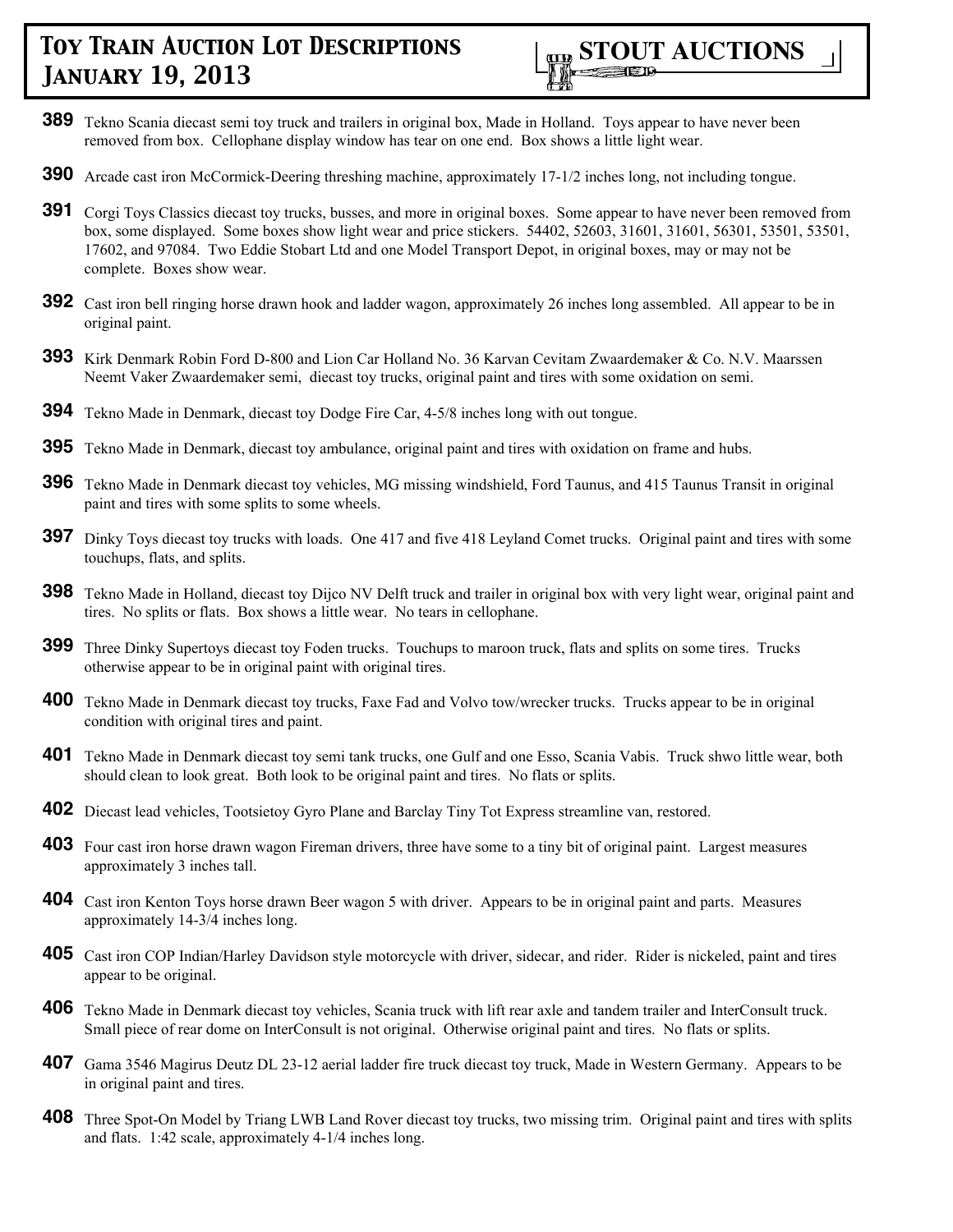- **409** Two Radio Flyer tinplate/pressed steel wagons, one has a Souvenir of A Century of Progress World's Fair Chicago, 1933 decal on underside. Both appear to be in original condition.
- **410** Three Arcade cast iron trailers in original paint, with original tires. Some splits and flats on Covered Wagon and Mullins Red Cap trailers. Also included is a log trailer.
- **411** Dinky Toys diecast farm tractor and trailers/wagons. 301 Field Marshal and eight wagons, some marked 25G. Tiny bit of very light surface rust starting on underside of tractor, touchups and fading to trailers, a few flats and a few splits.
- **412** Two Arcade cast iron grain hauler wagons for Model A tractors, approximately 6-1/8 inches long. One has repainting/touchups and a repaired dolly wheel upright, other has missing dolly wheels but original paint. Both have decals and nickeled spoke wheels.
- **413** Tootsietoy diecast lead semi tractor with four side dump ore hoppers/carts. All are repainted/restored.
- **414** Diecast lead Tootsietoy Mack semi tractor trucks with trailers, one marked Express, other is unmarked. Both are repainted/restored.
- **415** Four Tootsietoy diecast lead toy vehicles, Dairy truck, City Fuel Company, Limousine, and Wrecker. All have been very nicely repainted/restored.
- **416** Tootsietoy diecast lead toy vehicles, tour/travel bus, Mack panel/stake side truck, Mack tank truck, and sedan automobile. Tanker may have some old repainting. Otherwise nice original paint and parts.
- **417** Three Tootsietoy fire trucks with solid wheels, each measures approximately 3-1/2 to 3-5/8 inches long. One has a broken aerial, some repainting.
- **418** Tootsietoy diecast lead wrecker with hook in original paint and tires, flats and splits.
- **419** Tootsietoy diecast lead Mack truck with two side dump ore cars/hoppers. All have been repainted/restored.
- **420** Tootsietoy diecast lead trucks, City Fuel Company and two Long Distance Hauling semi tractor trucks with trailers, one is covered. All are restored/repainted.
- **421** Tootsietoy diecast lead Mack truck with two side dump ore cars/hoppers. All have been repainted/restored.
- **422** 1965-1966 12 inch red head GI Joe in German soldier uniform. Uniform in rotten and was not removed. Light rust on wrist rivets, NO cracks. Pants are missing one half of fastener, helmet retains chin strap. Luger Pistol is in holster on belt with ammo pouches.
- **423** Eight diecast lead Tootsietoy cars, limousines, coupes, etc. Missing grills, flats, splits, repainting, wear. Lot is sold as it is shown in our photos with no returns.
- **424** Eight diecast lead Tootsietoy coupes, convertibles, etc. with repainting, touchups, flats, splits, wear, etc. Lot is sold as it is shown in our photos with no returns.
- **425** Tekno Made in Denmark diecast toy bus, Lugano S. Bernardino Chur, original paint and tires. No flats or splits.
- **426** Cast iron steam locomotive and tender floor train pull toy. Approximately 6 inches long. Some rust, original paint and parts.
- **427** Eight Tootsietoy diecast lead six wheel sedan automobiles, all restored/repainted.
- **428** Three diecast lead Britains 1726 Ammunition Limbers with two original boxes, one is repainted with repaired tongue. Other two are original paint. Original tires, one spare is distorted. One missing spare. Boxes show a little very light wear.
- **429** Eight diecast lead Tootsietoy 4, 5, and 6 wheel automobiles, all have been restored/repainted. Group is sold as it is shown with no returns.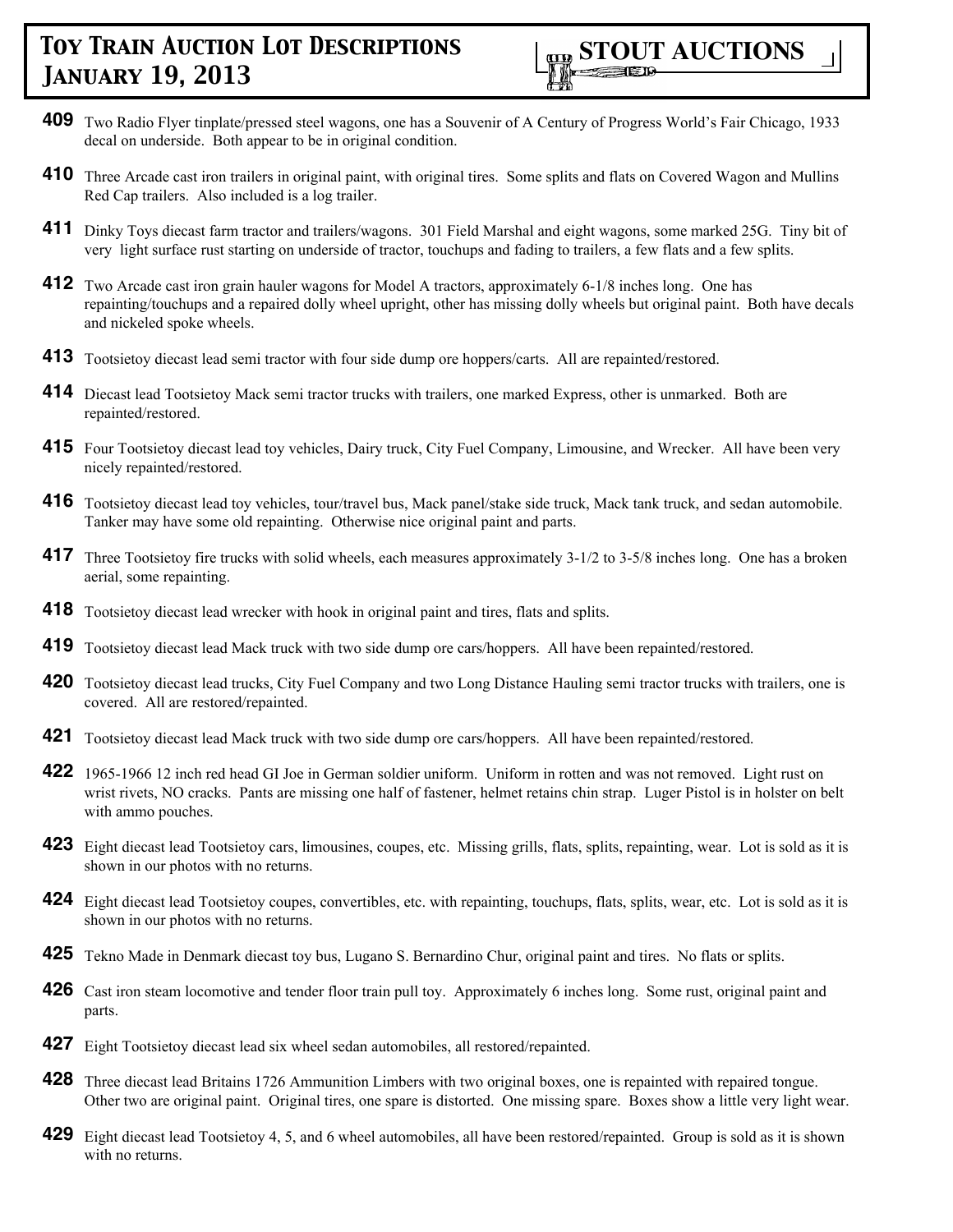

- **430** Four Britains diecast lead Beetle Lorry military Army trucks with original paint and tires. Two appear to have replaced steering wheels, one is missing steering wheel, one has some crushing to radiator, some flats and splits, etc.
- **431** Cast iron horse drawn steam Fire engine pumper measuring approximately 20 inches long. No obvious damage or repairs. Appears to be original paint and parts. Main body and fireman are nickel plated. Toy is unmarked.
- **432** Britains diecast lead military vehicle/truck, Ammunition Limber, and three figures. All appear to be in original condition with original paint and tires. No flats or splits.
- **433** 12 inch G.I. Joe jackets/shirts, sandbags, and raft. Clothing and sandbags are all correctly marked, some oxidation, some rotting, rodent debris, etc. Vinyl parachute? included. Grouping is sold as it is shown in our photos with no returns.
- **434** Diecast lead Britains Army military lorry with lift/dump bed and swinging gate. Bed is a piece of cardboard. Truck and both figures appear to be in original paint. Tires may or may not be original.
- **435** Two diecast lead Britains Army/military tracked Lorry trucks with one cover. Trucks show little wear, both appearing to be in original condition with original paint.
- **436** 12 inch G.I. Joe rifles, carbines, machine guns, bazooka, shells for bazooka, etc. One missing and one detached barrel/tip, torn or missing shoulder straps, rodent debris, etc. Group is sold as it is shown in our photos with no returns.
- **437** Britains 1725 and 2026 Howitzers in original boxes, original paint and tires. Very little if any wear. Boxes show a little light wear.
- **438** Incredibly large grouping of cast iron road/street signs and more. All appear to be in original paint except one RR sign is repainted. None have damage or repairs. Really neat addition to a cast iron automobile collection or layout. Twenty-nine pieces total, none are marked.
- **439** Two early lead hollow/slush cast Britains automobiles with original paint and tires. Some storage grime, cars should clean to look nice, played with. Some flats and splits to brown automobile.
- **440** Six vintage model kits in original boxes, unassembled or mostly unassembled with parts on sprue. Some have instructions and decals. Boxes look very nice to very bad. Group is sold as it is shown in our photos with no returns. Monogram 7553 '30 Ford Woody Early Iron Series, Aurora No. 492-49 Convair B36 Giant Bomber, Airfix-72 Catalina PBY-5A, Revell H -314:129 Harbor Tug, Ford Customizing Kit The 1932 Ford Victoria, and Monogram 7539 1926 Mack Bulldog Tank Truck.
- **441** Diecast lead Britains searchlight and three Howitzer cannons, in original paint with original tires. No flats or splits.
- **442** Hollow cast/slush mold Britains diecast lead Army/military tracked armored personal carrier with driver. Original paint, light wear.
- **443** Two Cragstan Industries scale model Airport Sign Sets in original boxes with a little very light surface rust. Signs should clean to look great. Boxes show some light wear, square and solid.
- **444** Cast iron horse drawn stake/open sided wagon with farmer/driver measuring approximately 14-1/2 inches long. Paint appears to be original.
- **445** Corgi Toys diecast toy vehicles Scammel Scarab, 409 Jeep FC-150, elevator, and Massey Ferguson MF50B. Jeep has some touchups, otherwise original paint and tires. Elevator tires have some very tight splits.
- **446** Corgi Toys diecast toy trucks, Bedford Tractor Unit with Carrimore Machinery Carrier and Commer 5 ton truck with two trailers, all with 1485 Planks loads. Bedford and trailer need cleaned. Commer and trailers have repainting and one trailer is missing tires, some splits, mismatched tires. Group is sold as it is shown in our photos with no returns.
- **447** Corgi Toys diecast toy automobile in original box, 418 Austin Taxi. Little wear. Original paint and tires. No flats or splits. Box shows little wear.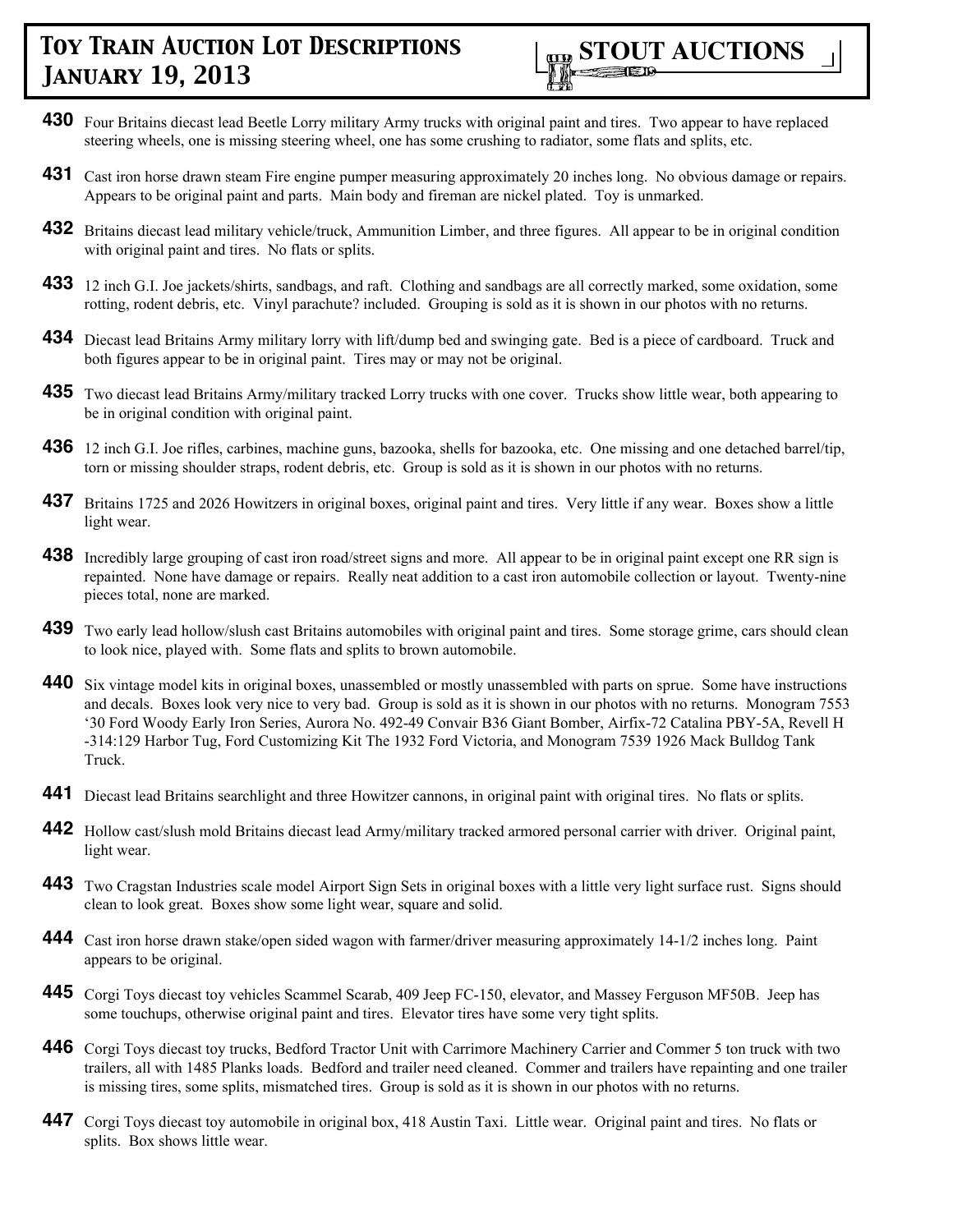

- **448** Grouping of very early cast iron road/street signs. Two are marked Arcade. Two are restored, one with an Arcade decal. Tallest sign measures approximately 6-3/4 inches tall. Flag pole measures approximately 8-1/4 inches tall.
- **449** Eleven cast iron figures, Popeye, Oliveoyl, Whimpy, Aunt Jemima, and others. Group is sold as it is shown with no returns. Tallest figure measures approximately 4-1/4 inches tall.
- **450** Corgi Toys diecast toy 1401 Elevating Service Ramp in original box with insert. Ramp shows very light wear. Box is missing two inner flaps, insert is present. Box is fairly square and solid.
- **451** Hubley cast iron Indian motorcycle with driver and side car. No armor shield, no rider. Tires have flats and spits. Appears to be in original paint.
- **452** 12 inch G.I. Joe helmets, boots, holsters, belts, and more. All are original, most correctly marked. Some rodent debris, oxidation, etc. Group is sold as it is shown in our photos with no returns.
- **453** Slush cast/hollow mold WWI style airplanes, Tootsietoy?, some have numbers on the top center of wings. Largest plane measures approximately 3-3/4 inches long and 3 inches wide.
- **454** Corgi Toys diecast farm toys in original box showing no wear. 51 box shows no wear, 72 box shows light wear. 51 Massey-Ferguson 30 CWT Trailer and 72 Ford 5000 Super Major Tractor with Trenching Bucket.
- **455** Diecast/hollow cast lead Barclay and Manoil sailor, soldier, pilot, knight, more. Coast Artillery Bat. B, Tank Corps Co. A, Infantry Co B, Infantry Co. C and other tents. Group is sold as it is shown in our photos with no returns.
- **456** Corgi Major diecast toy 1111 Massey-Ferguson 780 Combine Harvester in original paint, very little wear. One rear tire has a small flat. Box lid has a split corner. Square and solid. Lid is personalized Greg.
- **457** Diecast lead Britains soldiers, some with moveable arms. Some lead soldiers that look like Chinese, some marked made in Japan. Howitzer cannon is marked Japan. Some soldiers look repainted, some are damaged/missing parts. Group is sold as it is shown in our photos with no returns.
- **458** Diecast lead Tootsietoy TS 310 Z Buck Rogers Flash Blast Attack Spaceship in original paint with original tires.
- **459** Midgetoy Spaceship Space Ship car in original paint with original tires. One tire has two very small nicks/chips.
- **460** Kilgore WWI tank with rubber tracks and nickeled turret, Caterpillar bulldozer with rubber tracks. Paint and tracks appear to be original. Tank measures approximately 2-1/2 inches long. Bulldozer has a split track.
- **461** Diecast lead Britains Howitzer cannon, measuring approximately 13-3/4 inches long and appearing to be complete and in original paint with original tires and parts. Included are cannon parts.
- **462** Large group of diecast lead Tootsietoy vehicles, cars, trucks, camper trailers, airplanes, and more. Broken, missing parts, no paint, etc. Group is sold as it is shown in our photos with no returns.
- **463** Wilesco Live Steam Traction Engine and two Mamod wagons, boiler has been fired. Needs cleaned. Small amount of light surface rust. Appears complete.
- **464** Horse drawn cast iron Arcade grain wagon with rubber tires and driver, original paint and tires. Measures approximately 10-5/8 inches long. Decal in wagon bed is slightly chipped. One rear tire has some splitting at hub, still firmly attached.
- **465** MTH Cragstan reproduction of the Mr. Atomic robot. Both boxes included and all paperwork. Robot is factory wrapped in the OB C10.
- **466** Dinky Toys diecast vehicles in original paint, some light surface rust on some undercarriage.
- **467** Dinky Toys diecast cars, 24V Buick Roadmaster and 24K Simca Chambord in original paint, Simca has original tires with flats and splits.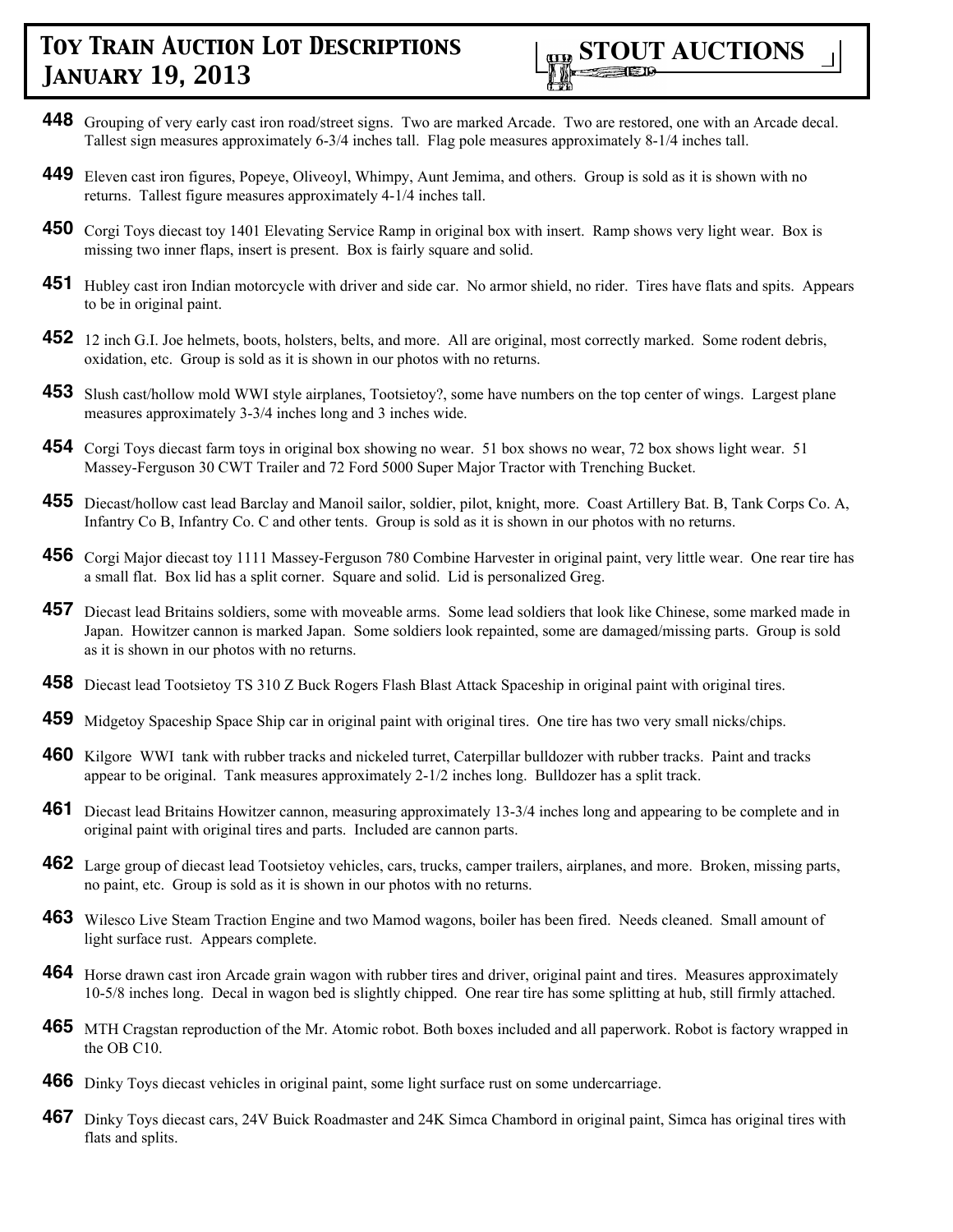

- **468** Dinky Toys diecast cars, two are repainted for sure, one is questionable. Buick and Oldsmobile are repainted. Silver sedan with suicide doors has fantastic paint, some chips to fenders, your call.
- **469** Diecast Corgi Toys 1112 Corporal Guided Missile on Mobile Launcher in original box with insert. Missile has bent and cracked open end, mounting piece is loose, deterioration to nose. Missile also has writing on sides. Launcher may have incorrect tongue. Box lid has split corner, otherwise very square and solid.
- **470** Early cast iron floor pull toy, horse drawn trolley measuring approximately 9-5/8 inches long. Originally nickel plated, some missing, some light surface rust. Toy is unmarked with no casting numbers.
- **471** Eighteen AHL 1:64 diecast trucks, new in original packages.
- **472** Gescha Liebherr boom crane truck diecast toy, scale not marked. Measures approximately 12-1/4 inches long with boom closed, boom extends approximately 14-5/8 inches. Toy shows little wear.
- **473** NZG No. 152 Grove boom crane truck 1:55 diecast toy, shows light dirt and a little very light wear. Toy measures approximately 11-3/4 inches long with boom in.
- **474** Diecast Budgie Toys Wolseley Police Car and Towing Tender and Breakdown Truck. Original paint and tires. Tow truck has some very small touchups.
- **475** Diecast lead toy cars, No. 708 convertible coupe and lumber? truck. Original played with condition with original tires and paint. Car measures approximately 4-3/4 inches long.
- **476** Diecast Politoys No. 567 Oldsmobile Toronado automobile in original paint and tires with a tiny bit of wear. 1:43 scale
- **477** Diecast Politoy No. 525 250 Le Mans Pininfarina automobile in original paint and tires. Car needs cleaned.
- **478** Solido Alfa-Romeo Giulietta Spider 1:43 diecast car with little wear, original paint and tires.
- **479** Corgi Toys E Type Jaguar silver/chrome diecast race car in original finish and tires. Light wear. No flats or splits.
- **480** Tekno Made in Denmark, Mercedes Benz 300 SL diecast toy car in original paint and tires. Hairlines in roof, no flats or splits.
- **481** Schuco Micro Racer 1044 Porsche Carrera, working motor and steering. Original finish, parts, and tires. No key.
- **482** Mebetoys A-20 Lamborghini Miura P400 1:43 diecast automobile, needs cleaned. Little wear, original paint and tires.
- **483** Mebetoys A-27 Ferrari P4 1:43 scale diecast car, original paint and tires. Needs a light cleaning.
- **484** Tekno Made in Denmark diecast toy Volkswagen Beetle, original paint and tires. Roof is repainted.
- **485** Two diecast lead Matchbox toy trucks, No. 38 Karrier Refuse Collector Cleansing Department and an ERF panel side flat bed truck. Trucks show no wear, original paint. Gray truck measure approximately 2-3/8 inches long.
- **486** National Cash Register cast iron desktop paperweight measures approximately 2-1/4 inches tall and 2-3/4 inches wide. Original paint, some chips.
- **487** Matchbox by Lesney construction toys diecast vehicles, No. 4 stake truck, 69 Tractor Shovel, 18 Caterpillar bulldozer, 1 Caterpillar Scraper, 18 Caterpillar bulldozer (missing a track). Original paint and tires. Stake truck has small touchups, others need some cleaning.
- **488** Diecast metal cars, some marked Lesney, some just made in England, Matchbox? No. 15 Austin A95 Westminster Countryman, No. 32 Jaguar XK140, No. 47 1 Ton Trojan Van, and Rover 108 Rovermatic. Original paint and wheels, little wear.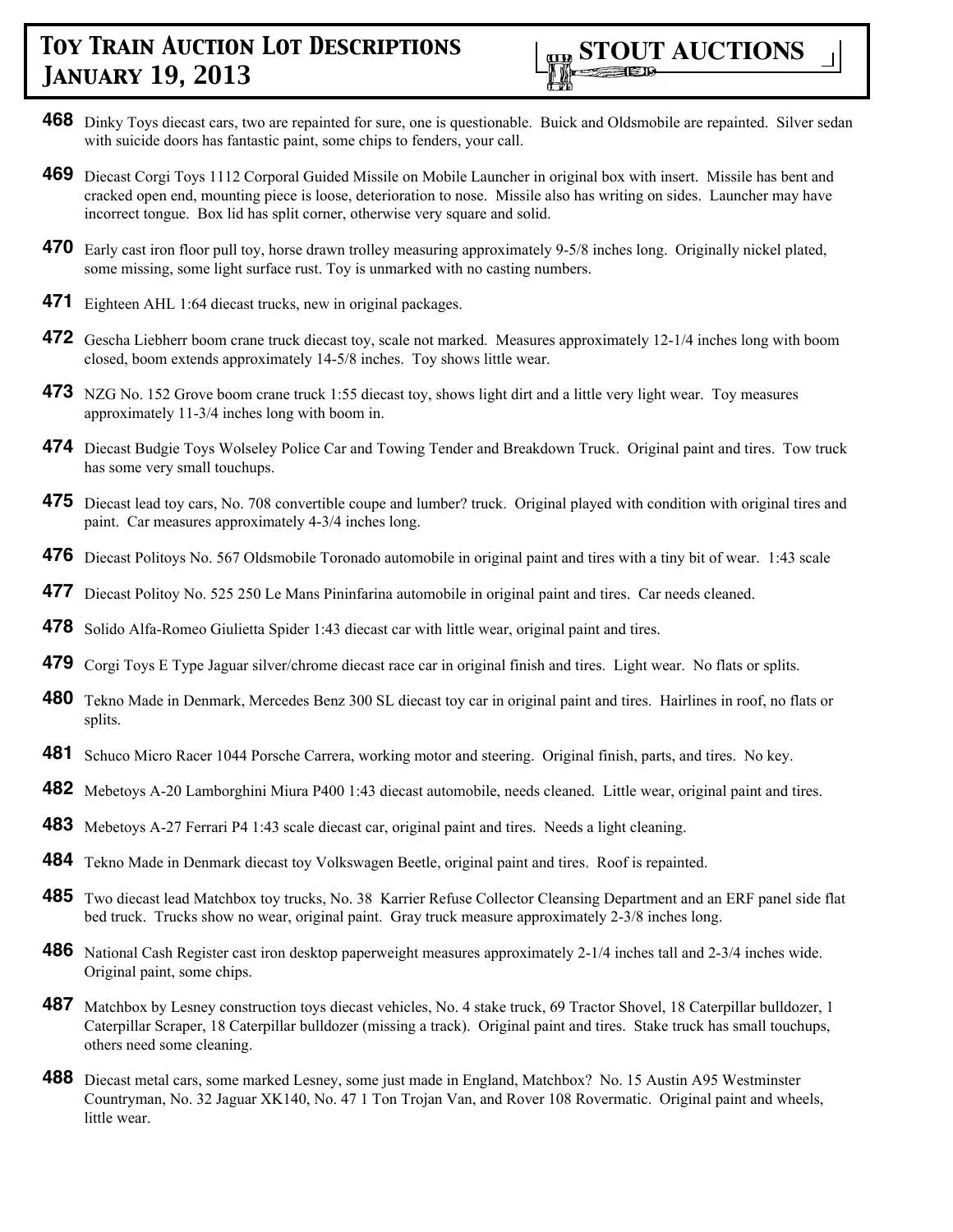

- **489** Two diecast Matchbox Car Transporter, Accessory Pack No. 2, one has Car Collection Ltd. decals. Both show a little very light wear, original paint and wheels.
- **490** Cast iron Mack semi tractor truck with tandem axles with dual wheels. Hard to see, but frame is broken on one side, truck is still intact. Tires and paint are original. Tires have splitting. Truck is marked Made In USA and has casting numbers. Arcade or Hubley? Measures approximately 9 inches long.
- **491** Diecast Matchbox made by Lesney toy cars, No. 33 Ford Zephyr 6, two 54 S&S Cadillac Ambulance (older variation has small touchups), 32 E Type Jaguar, 12 Volkswagen Micorbus, and No. 60 Morris Builders Supply Company J2 Pickup, original paint and wheels. No wear to light wear.
- **492** Matchbox by Lesney diecast toy trucks, 58 Girder Truck, two Leyland 10 Pipe Trucks, 10 Pipe Truck Ergonomic Cab, 44 Refrigerator Truck G.M.C., 25 Petrol Tanker, and 11 Mercedes Scaffolding Truck, original paint and tires. No wear to very little wear.
- **493** Matchbox by Lesney diecast toy cars, 15 Volkswagen 1500 saloon, 42 Studebaker Lark Wagonaire, 64 M.G. 1100, and 67 Volkswagen 1600 TL, original paint and wheels. Studebaker has repainted roof. Very light to no wear.
- **494** Nine diecast toy Matchbox by Lesney vehicles, No. 31 Caravan, 7 VW Golf, 52 Police Launch, 72 SRN6 Hovercraft, two 61 Alvis Stalwart, and Toyota Supra 1982 1:60. Very little to very light wear, original paint and tires.
- **495** Matchbox by Lesney diecast toy trucks, three No. 49 Unimog, 30 8 wheel crane, 70 Grit Spreading truck. Trucks show very little to no wear. Original paint and tires.
- **496** Cast iron Kenton trailer and Arcade scraper pan, toys. Both have original paint and tires. Kenton trailer measures approximately 5-3/4 inches long. Kenton has flats.
- **497** Diecast Matchbox by Lesney No. 3 Bedford 7-1/2T tipper in original box, looks new, no wear. Original paint and wheels. Box shows a skinned spot on end flap, super square and solid otherwise. 3B2
- **498** Diecast Matchbox by Lesney No. 5 BP visco-static double decker London Routemaster bus in original box, looks new with no wear. Original paint and tires. Box shows no wear. 5B8
- **499** Diecast Matchbox by Lesney No. 74 Mobile Canteen in original box, looks new, no wear. Box shows no wear, partial removal of original price sticker. Original paint and tires. 74A4
- **500** Diecast Matchbox made by Lesney No. 56 Peardrax Trolley Bus in original box, looks new with no wear. Original paint and tires. Box shows little wear. 56A5
- **501** Diecast Matchbox made by Lesney No. 35 Marshall Horse Box MK7 looks new showing no wear. Box shows no wear. Original paint and tires, horse inside truck. 35A7
- **502** Cast iron Hubley Indian 4 cylinder Police motorcycle with rider. Original paint and tires. Some rust on spokes and rims, flat spots and splits to tires, super nice Indian decals. Motorcycle measures approximately 9-1/4 inches long. Clicker/engine noise maker still one front wheel.
- **503** Diecast Matchbox Made By Lesney No. 42 Evening News Van in original box, looks new/like new showing little wear, needs a little very light cleaning. Original paint and tires. Box shows no wear, partial removal of price sticker. 42A4
- **504** Diecast Matchbox made by Lesney No. 25 Volkswagen Sedan in original box looks new showing no wear. Original paint and wheels. Box shows a tiny little tear to an end flap. 25B3
- **505** Diecast Matchbox No. 34 Volkswagen Microbus, Matchbox International Express van in original box looks new showing no wear. Original paint and tires. Box shows a little very light wear. 34A6
- **506** Diecast Matchbox made by Lesney No. 53 Aston Martin in original box looks new showing no wear. Original paint and tires. Box shows little wear, partial price sticker removal.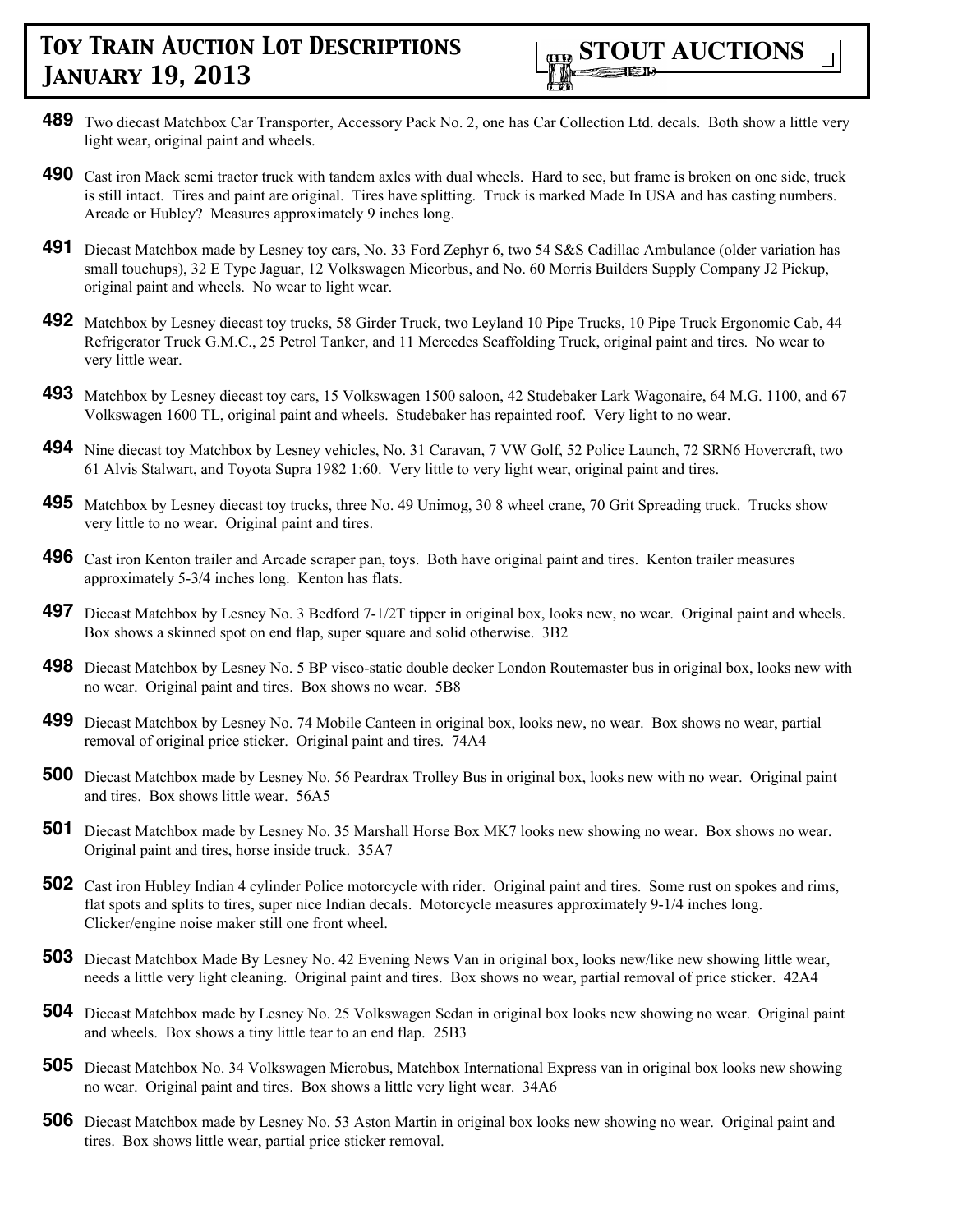

- **507** Diecast lead Matchbox made by Lesney Accessory Pack No. 1 A-1 Esso Pumps and Forecourt Sign in original box, looks new showing no wear. Box has nick at flap, torn inner flap, otherwise square and solid. Original paint. Chipping to Esso sign decals.
- **508** Diecast Matchbox made by Moko Lesney No. 70 Thames Estate Car in original box looks new showing no wear. Box shows no wear, partial removal of price sticker.
- **509** Diecast Matchbox Lesney No. 33 Lamborghini Miura P 400 in original box looks new showing no wear. Original paint and wheels. Box shows no wear.
- **510** Two diecast Matchbox Lesney Esso gas pump islands with attendants and two signs. Tiny bit of chipping to decals only on pump islands. No wear to paint on pump islands. Signs have some chipping to decals. One sign has no wear to paint. Also included is the diecast metal Matchbox Sales and Service Station banner.
- **511** Dinky Toys diecast toy car No. 167 A.C. Acea with surface rust on chassis, flats and splits to tires. Original paint.
- **512** Diecast toy car, Matchbox Lesney No. 30 6 wheel crane in original box looks new showing no wear. Original paint and wheels. Box shows no wear. 30B3
- **513** Diecast toy car, Dinky Toys Morris 10 CWT Van, Have a Capstan in original paint and tires Very light wear to finish and minor flats to tires. Nice example.
- **514** Early floor pull toy. Highly detailed, hand painted, cast iron horses, drawbar, and front axle set for...? Horses are done in white paint with gold trim/hardware, appropriate for a Fire steam pumper/ladder wagon... Frame is marked Made In USA 3316. Measures approximately 9-5/8 inches. Appears to be original paint.
- **515** 12 inch G.I. Joe flame thrower, radios, ammo cans, signal placards, hand grenades, wire rolls, maps container, potato masher hand grenades, etc. Some rodent debris, tiny bit of missing material on a placard, etc. Grouping is sold as it is shown in our photos with no returns.
- **516** Diecast toy car, Matchbox Lesney No. 42 Studebaker Station Wagon with hunter and dog in original box looks new showing no wear. Box has had something spilled on it and some residue remains. Box is solid with a little very light wear.
- **517** Two DGM, Made in England diecast toy trucks, Hovis for Tea and Hornby Trains. Hovis has flat front tires. No wear to finish.
- **518** Diecast Matchbox Lesney No. 51 tipping trailer in original box, new, shows no wear, parts on sprue. Box shows little wear.
- **519** Two nickel plated drivers for cast iron boat/race cars. Larger pair of driver and mechanic measure approximately 1-13/16 inches wide with casting numbers on back.
- **520** Diecast Matchbox Lesney No. 20 Chevrolet Impala Taxi-Cab in original box looks new showing no wear. Original paint and tires. Box is missing an end flap.
- **521** Three very early and very unique cast iron hand painted drivers for different vehicles. Red and blue looks like a Kenton Fire fighter figure for a horse drawn or steam powered unit. One looks like it might be military. The smallest has curled? hands that might be for a horse drawn type of vehicle or wagon/cart. Fire Fighter figure measures approximately 4-1/2 inches tall and appears to be in original paint with very light wear. Sitting military? figure measures approximately 3-1/4 inches tall with some original paint. Figure with curled hands measures approximately 2-5/8 inches tall with some original paint.
- **522** Two diecast Matchbox Lesney British Petroleum BP gas pump islands with attendants and signs. Pump islands need cleaned, little wear to paint. Signs have little wear, need same light cleaning.
- **523** Peerless electric motor Warren, OH cast iron desk top paperweight. Measures approximately 2-3/8 inches wide, 1-3/4 inches tall.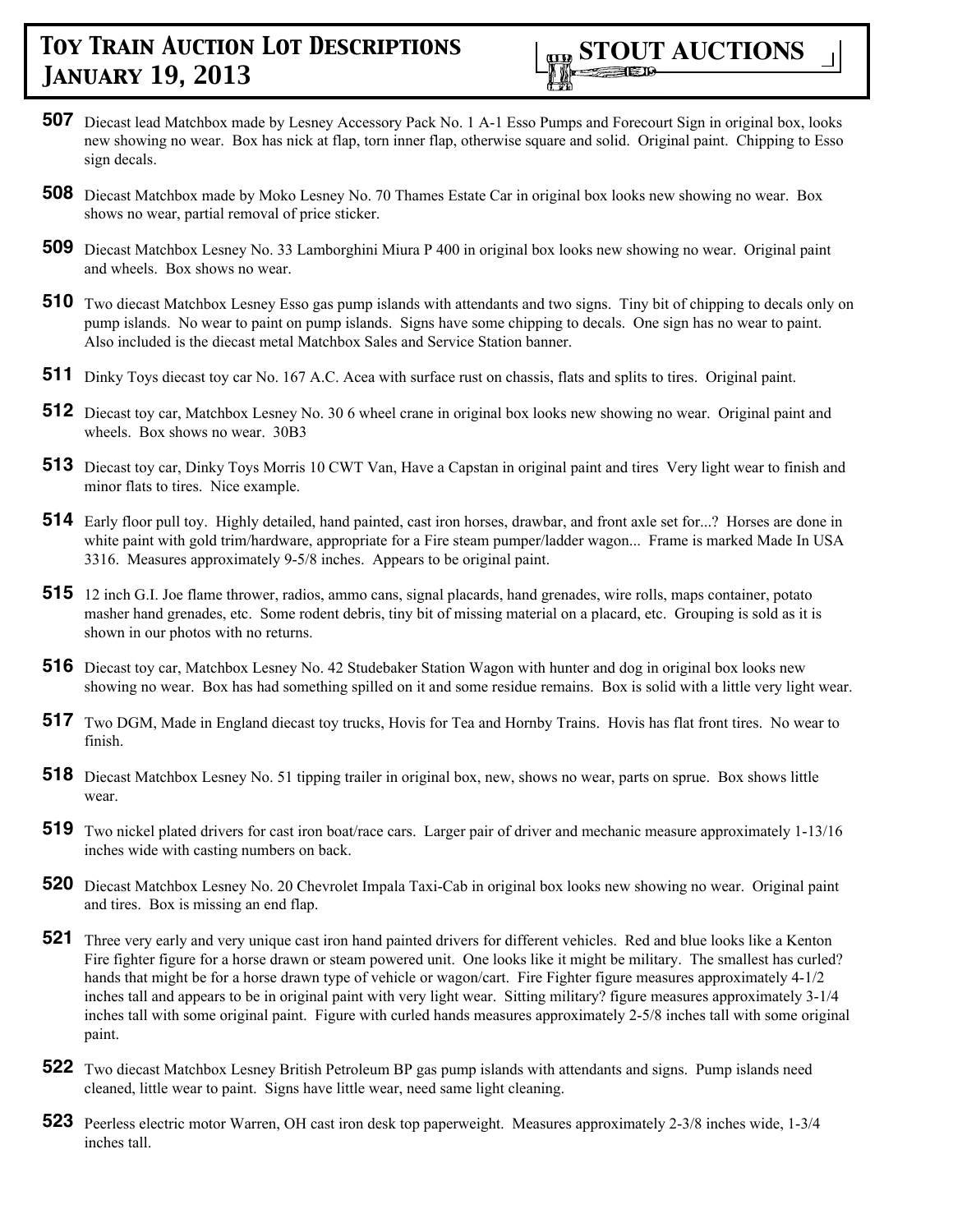

- **524** Diecast Matchbox Lesney No. 31 Ford Station Wagon in original box looks new showing no wear. Original paint and wheels. Box shows little wear. 31B3
- **525** Holt electrical motor desk top paper weight Milwaukee, WI. Cast iron, measures approximately 2-3/8 inches wide and 2 inches tall.
- **526** Seven cast iron drivers, Arcade/Hubley/Kenton? nickeled and painted. These are bus, truck, limousine...? drivers. Not tractor or cars? Note style of hats. Two drivers might be missing/partially missing mounting nib. One has some rust, paint is original.
- **527** Diecast Dinky Toys Austin Healey with windshield (cracked). Car has original paint. Tires don't match.
- **528** Five Dinky Toys gas pumps, two have Shell shell pump heads and appear to be "visible" pumps with hand cranks. One green pump has original hose and wire nozzle. All are in original paint.
- **529** Diecast Matchbox Lesney Models of Yesteryear, Y-1 1911 Model T Ford in original box looks new with no wear. Front seat is loose, not broken, didn't get glued? Original paint and tires. No flats or splits. Box shows no wear.
- **530** Diecast Dinky Toys 27F Woody Wagon Estate Car in original paint with original tires. Paint has a few pin point paint chips, super nice. Tires have some oxidation but don't appear to have any flats or splits. Frame has some very light surface rust.
- **531** Diecast Dinky Toys 49F Esso Petroleum pump island with signs. Two islands and signs, both in original paint. One island has mounting? holes drilled, one at each end. Also included is a partial island.
- **532** Diecast Dinky Toys No. 111 Triumph TR2 number 29 race car with windshield and driver. Car is in original paint with original tires. Flats and splits. Car shows very light wear, needs a little cleaning.
- **533** Diecast Dinky Toys No. 25D Citroen 2CV Fourgonette Fire Service van. Original paint and tires. Flats. Very little wear to paint.
- **534** Diecast Dinky Toys No. 109 Austin-Healey number 23 race car with windshield and driver. Car is in original paint with original tires. Car shows very little wear or loss to paint, needs a little cleaning. Couple tires show micro cracks.
- **535** Diecast Tootsietoy Wrigley's Spearmint Gum, REA delivery truck in original paint with original tires. Tires are reproduction.
- **536** Diecast Dinky Toys No. 107 Sunbeam Alpine race car number 26 with windshield and driver. Original paint.
- **537** Nostalgic Miniatures diecast Toledo Toy Show June 4, 1978 Maumee, OH. Car shows no wear.
- **538** Diecast Dinky Toys No. 238 Jaguar Type D race car with driver in original paint. Tires are not correct. Rust on frame.
- **539** Five nickeled cast iron tractor/dozer drivers, or other vehicles. Some surface rust on some. Some have casting numbers. One has something on top of his right foot. Two have a square nut under seat. Tallest measures approximately 3 inches tall.
- **540** Diecast Dinky Toys No. 261 Telephone Service Van in original paint with original tires. Tires flats and splits. Rust on frame.
- **541** Dinky Toys diecast lead British taxi-cab, touchups to black paint. Distortion to one tire.
- **542** Corgi Toys diecast Chevrolet Corvette Sting Ray, 1963 split rear window (split has been removed). Original paint and tires.
- **543** Diecast Matchbox Lesney No. 58 New Model Drott Excavator tracked diesel tractor vehicle in original box looks new showing no wear. Original paint and tracks. No splits in tracks. Box shows a little very light wear. 58B4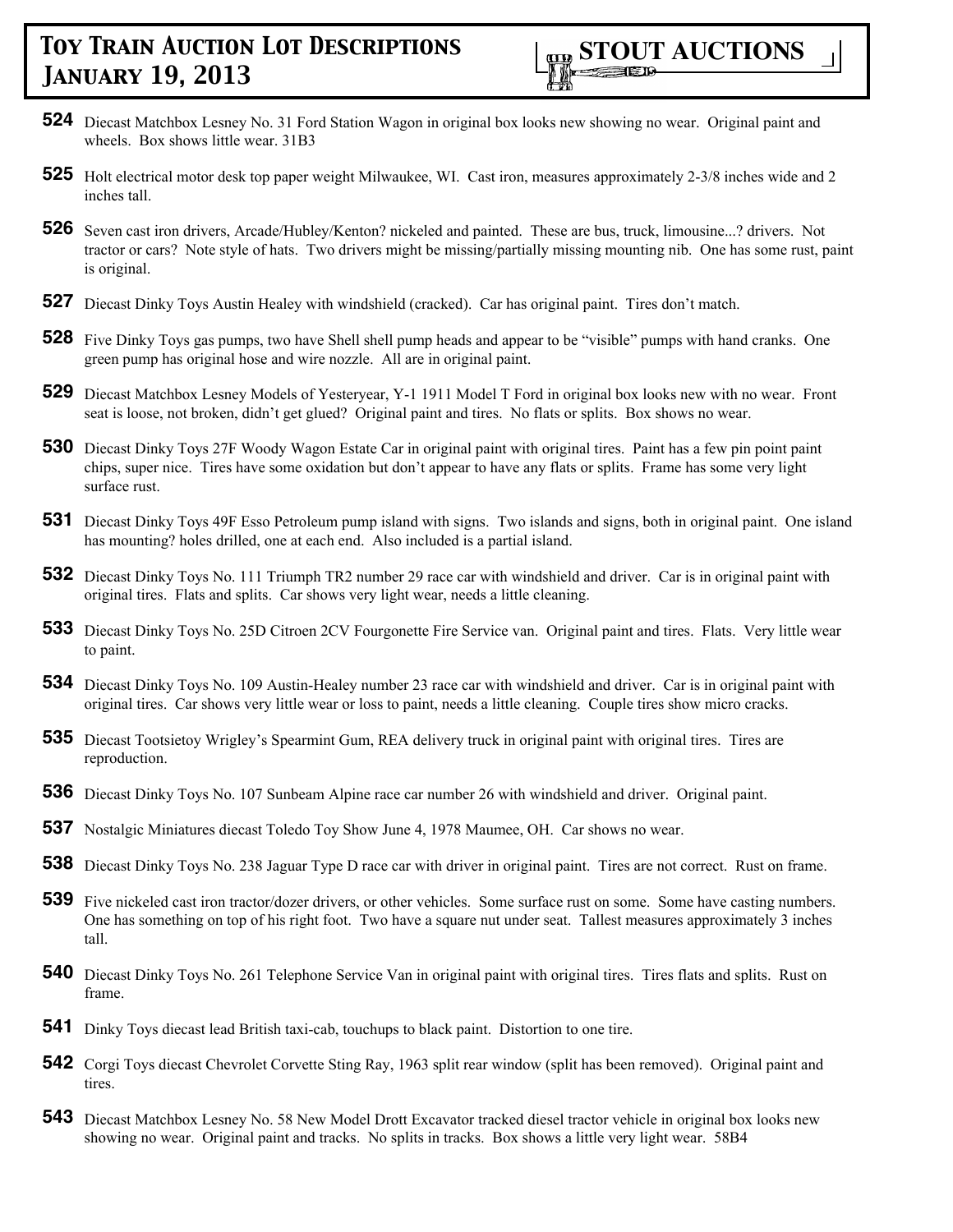

- **544** Diecast Matchbox Lesney Models of Yesteryear Y-4 1909 Opel Coupe in original box looks new showing no wear. Original paint and tires. Box shows no wear.
- **545** Arcade cast iron McCormick-Deering threshing machine floor pull toy. Original paint. Measures approximately 18-1/2 inches long.
- **546** Diecast Dinky Toys No. 195 Jaguar 3.4 litre automobile, original paint and tires. No flats or splits.
- **547** Diecast Dinky Toys No. 150 Rolls-Royce Silver Wraith luxury automobile in original paint with original tires. Tiny bit of surface rust on an axle end and frame.
- **548** Diecast Dinky Toys No. 27F Woody Wagon Estate Car, original paint and tires. A little light surface rust on frame.
- **549** Arcade/Hubley nickel plated cast iron hand tools child's toys. Shovel, pry bar, square, hatchet, sledge hammer, crescent wrench, hoe, garden rake, pipe wrench, pick ax. Some varying rust. 21 pieces.
- **550** Hubley cast iron Indian twin motorcycle with Parcel Post side car in original paint with original tires. Tires have flats and splits. This is a floor pull toy. Measures approximately 9-3/4 inches long. Small amount of lost material to one side of handlebars.
- **551** Arcade/Hubley? possibly others, cast iron drivers for tractor, bus, horse drawn wagon, truck, and other vehicles. Some nickel, some painted.
- **552** Arcade/Hubley nickel plated cast iron hand tools child's toys. Shovel, pry bar, draw knife, sledge hammer, ball peen hammer, hoe, pick ax. Tommy gun with drum clip. Some varying rust. 26 pieces.
- **553** Diecast Matchbox Lesney No. 37 Coca-Cola Coke Lorry in original box looks new showing no wear. Original paint and tires. Box has old piece of Scotch tape, little wear.
- **554** Diecast Corgi Toys No. 153 Proteus Campbell Bluebird land speed record style car, original paint and tires.
- **555** Diecast Dinky Toys advertising/delivery van for Dinky Toys. Original paint and tires. Van has some small touchups. One tire is deteriorated.
- **556** Diecast Corgi Juniors 007 Lotus Esprit futuristic automobile toy, original paint and tires.
- **557** Siku 267 Oldsmobile Toronado diecast toy car, original paint and tires. Little wear, car needs a little light cleaning.
- **558** Diecast Dinky Toys Nash Rambler station wagon toy car in original paint with original tires.
- **559** Diecast Matchbox Lesney Major Pack M-9, Cooper-Jarrett semi tractor truck with tandem trailers in partial original box. Truck and trailers are in original paint with original tires. Box is only lid, light wear.
- **560** Schuco Piccolo 716 NSU Fiat Spyder diecast toy car, original paint and tires.
- **561** Diecast Dinky Toys Dublo AEC Mercury Shell Petrol tanker truck, original paint and tires.
- **562** Budgie Model No. 56 Hertz Truck Rental diecast toy, original paint and tires.
- **563** Tootsietoy diecast lead toy No. 1010 Wrigley's Spearmint delivery truck in original paint. Very light chipping to decals, otherwise no wear. Axles and tires are reproduction.
- **564** Japanese lithographed tinplate land speed record in original box fantastic lithography with no wear. Original tires. Winds up and works. Marked TM on one side, Kosuge on other side. Box is missing flaps.
- **565** Cast iron floor pull toy, SAND & GRAVEL dump bed wagon and horses with driver. One rear appears to have been repaired and repainted. Nickel plated shovel included Driver was silver painted. Bed is marked Made In USA with casting numbers. Kenton, Arcade, Hubley, Dent?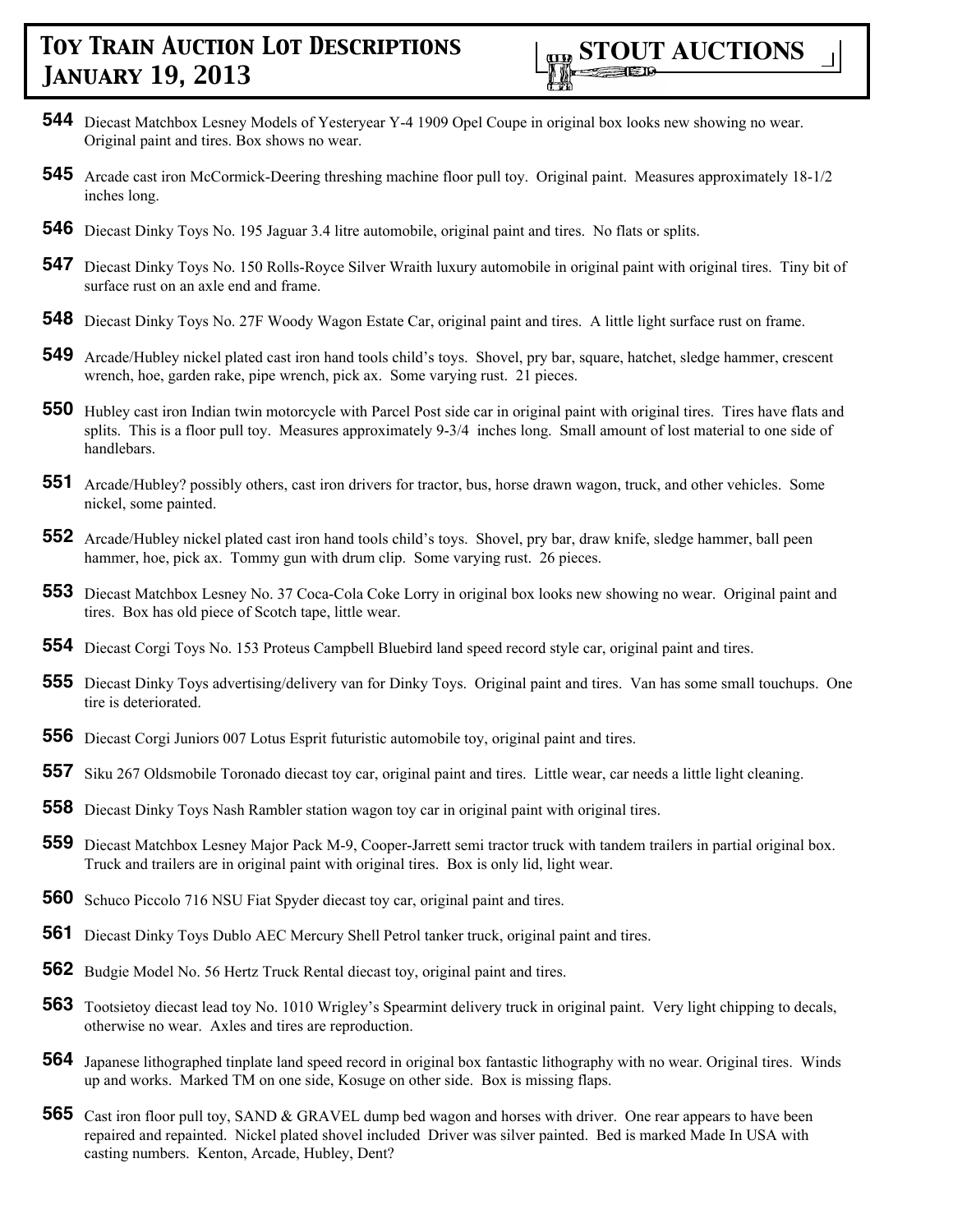- **566** Diecast lead Dinky Toys truck with long dump bed with swinging gate, original paint and tires. One tire has flat.
- **567** Dinky Supertoys 960 Albion Chieftain cement mixer, diecast toy. Original paint and tires. A few small touchups, tight splits in tires.
- **568** Tootsietoy diecast lead streamlined land speed record style race car in original paint, looking new with no wear.
- **569** Diecast Matchbox Lesney No. 2 Accessory Pack Car Collection Ltd. Bedford Car Transporter in original box looks new with no wear. Original paint and tires. Box is missing an end flap. Included is a Car Transporter trailer in original paint with original tires, no truck, no box.
- **570** Diecast Dinky Toys 254 Austin Taxi-Cab, original paint and tires. Flats and splits.
- **571** Diecast Matchbox Lesney M-9 Inter State Double Freight set in original box, shows a little very light wear. Box shows a little very light wear. Set looks near new. Semi tractor truck and both Cooper-Jarrett trailer vans are in original paint with original tires.
- **572** Dinky Toys Dublo Austin Taxi original paint and tires. Shows very little wear. Box has a skinned spot from price sticker removal, otherwise little wear.
- **573** Two Dinky Toys Dublo trucks, Austin & Bedford, original paint and tires. Very little wear.
- **574** Diecast Dinky Toys Dublo 069 Harris Ferguson tractor in original box looks new showing no wear. Original paint and tires. Box shows light wear.
- **575** Diecast Dinky Toys Dublo 064 Austin Lorry, truck and box look brand new.
- **576** Diecast Dinky Toys Dublo 068 Royal Mail Truck in original box. One tiny chip on a front fender, otherwise no wear. Original paint and tires. Box shows little wear.
- **577** Mini Mite Road Master Impy Super Cars Manufactured Expressly For S.S. Kresge Co. Made in England, Lone Star No. 10 Jaguar MKX in original box looks new showing no wear. Box is missing a tuck flap.
- **578** Diecast Dinky Toys Dublo 064 Austin Lorry showing little wear in original box. Original paint and tires. Box shows little wear.
- **579** Dinky Toys Dublo 054 Railway Station Personnel in original plastic bin. All looks new, no wear. Package shows very light storage/surface wear to be expected.
- **580** Diecast Dinky Toys Dublo 063 Commer Van in original box looks new showing no wear. Original paint and tires. Box has missing flaps, tape repaired end flap. Square and solid.
- **581** Diecast Budgie Toys Hippo-20H9 Coal and Coke truck, original paint and tires.
- **582** General Motors Frigidaire Ice Cream chest freezer. Commercial style for a store with six separate compartment doors on lid, advertising or salesman sample, paper weight, child's toy?. Unmarked diecast metal. Lid is nickel plated. Very neat piece.
- **583** Diecast Dinky Toys No. 828 Jeep with rocket carrier and driver in original box, looks new showing no wear. Box is square and solid.
- **584** Diecast Dinky Toys Dublo 076 Lansing Bagnall tractors & trailers. Two tractors and three trailers in original paint and tires. Little wear.
- **585** Tomica No. 40 and F2 Ambulances diecast toy cars, little wear. Original paint.
- **586** Benbros Qualitoy Semi tractor with flat bed trailer, little wear. Original paint and wheels.